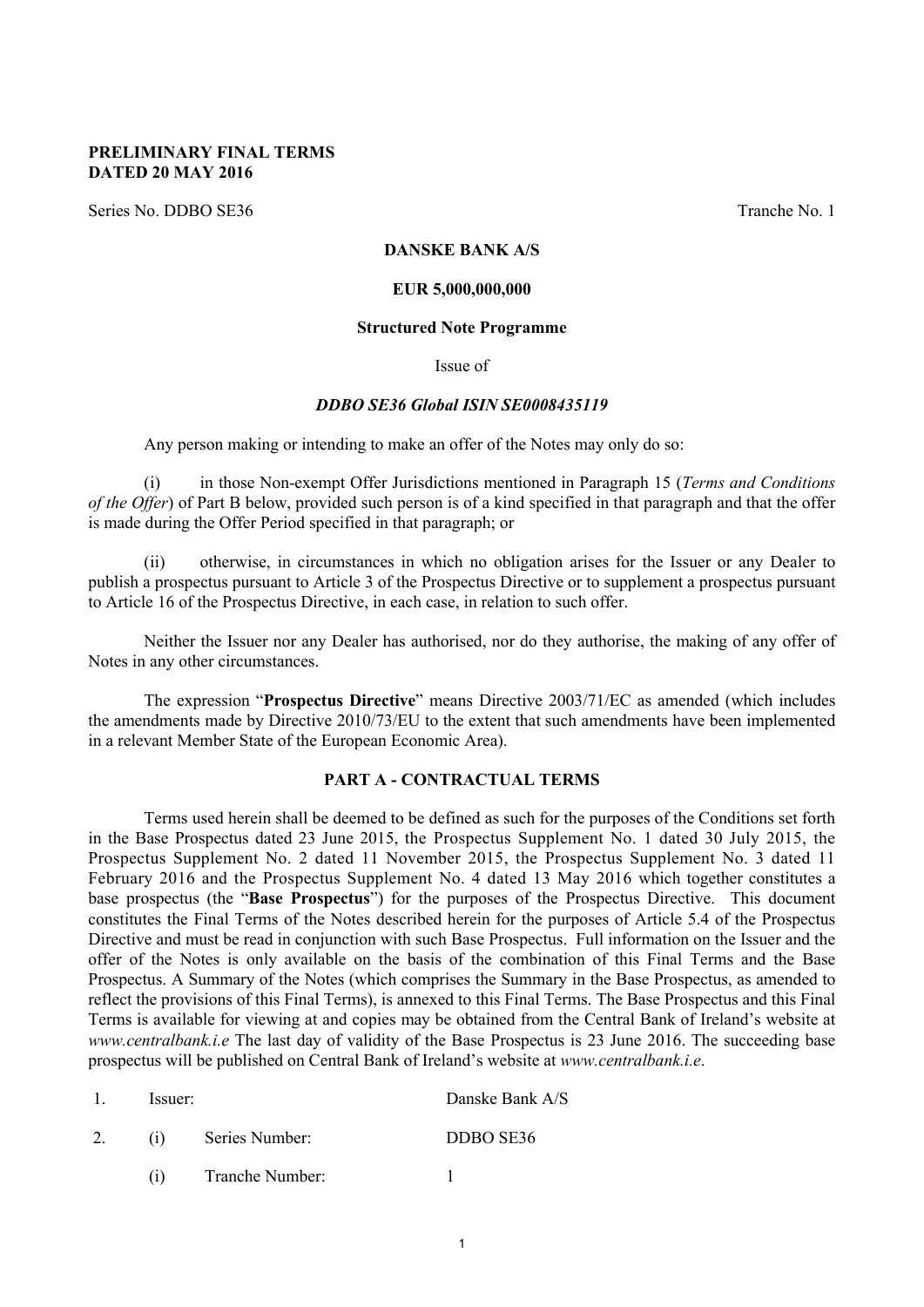|     | (ii)                      | Date on which the Notes will be<br>consolidated and form a single<br>Series: | Not Applicable                                                                                                                     |  |  |  |  |
|-----|---------------------------|------------------------------------------------------------------------------|------------------------------------------------------------------------------------------------------------------------------------|--|--|--|--|
| 3.  |                           | Specified Currency or Currencies:                                            | <b>SEK</b>                                                                                                                         |  |  |  |  |
| 4.  |                           | <b>Aggregate Principal Amount:</b>                                           | [TO BE DETERMINED]                                                                                                                 |  |  |  |  |
| 5.  | <b>Issue Price:</b>       |                                                                              | 100 per cent. of the Aggregate Principal Amount                                                                                    |  |  |  |  |
| 6.  | (i)                       | <b>Specified Denominations:</b>                                              | SEK 100,000                                                                                                                        |  |  |  |  |
|     | (i)                       | <b>Calculation Amount:</b>                                                   | SEK 100,000                                                                                                                        |  |  |  |  |
| 7.  | (i)                       | <b>Issue Date:</b>                                                           | 6 September 2016                                                                                                                   |  |  |  |  |
|     | (i)                       | <b>Interest Commencement Date:</b>                                           | Not Applicable                                                                                                                     |  |  |  |  |
|     | (ii)                      | Trade Date:                                                                  | 23 August 2016                                                                                                                     |  |  |  |  |
| 8.  |                           | Maturity Date:                                                               | 6 September 2022                                                                                                                   |  |  |  |  |
| 9.  |                           | <b>Interest Basis:</b>                                                       | 0.50 per cent. Fixed Rate (further particulars specified at<br>item 24 below)                                                      |  |  |  |  |
| 10. | Redemption/Payment Basis: |                                                                              | Redemption at part and Equity-Linked Redemption<br><b>Notes</b><br>(further particulars specified at items 34 and 36(iv)<br>below) |  |  |  |  |
| 11. |                           | Put/Call Options:                                                            | Not Applicable                                                                                                                     |  |  |  |  |
| 12. |                           | Tax Gross-Up:                                                                | General Condition 8.1 ( <i>Gross-up</i> ) applicable                                                                               |  |  |  |  |
| 13. |                           | Date of Board approval for issuance of Not Applicable<br>Notes obtained:     |                                                                                                                                    |  |  |  |  |

## **PROVISIONS RELATING TO REFERENCE ITEMS AND FX PRINCIPAL/OPTION CONVERSION**

| 14. |                                | <b>Rate-Linked Provisions</b>                                                                                                      | Not Applicable                     |  |  |  |  |  |
|-----|--------------------------------|------------------------------------------------------------------------------------------------------------------------------------|------------------------------------|--|--|--|--|--|
| 15. |                                | <b>Inflation Linked Provisions</b>                                                                                                 | Not Applicable                     |  |  |  |  |  |
| 16. | <b>Index-Linked Provisions</b> |                                                                                                                                    | Not Applicable                     |  |  |  |  |  |
| 17. |                                | <b>Equity-Linked Provisions</b>                                                                                                    | Applicable                         |  |  |  |  |  |
|     | (i)                            | Whether the Notes relate to a Basket of Underlying Equities<br>basket of equity securities or a<br>single equity security, details | The Underlying Equities are as spe |  |  |  |  |  |

relating to the Underling Equity /Equities, the identity of the The Underlying Equities are as specified in the Table below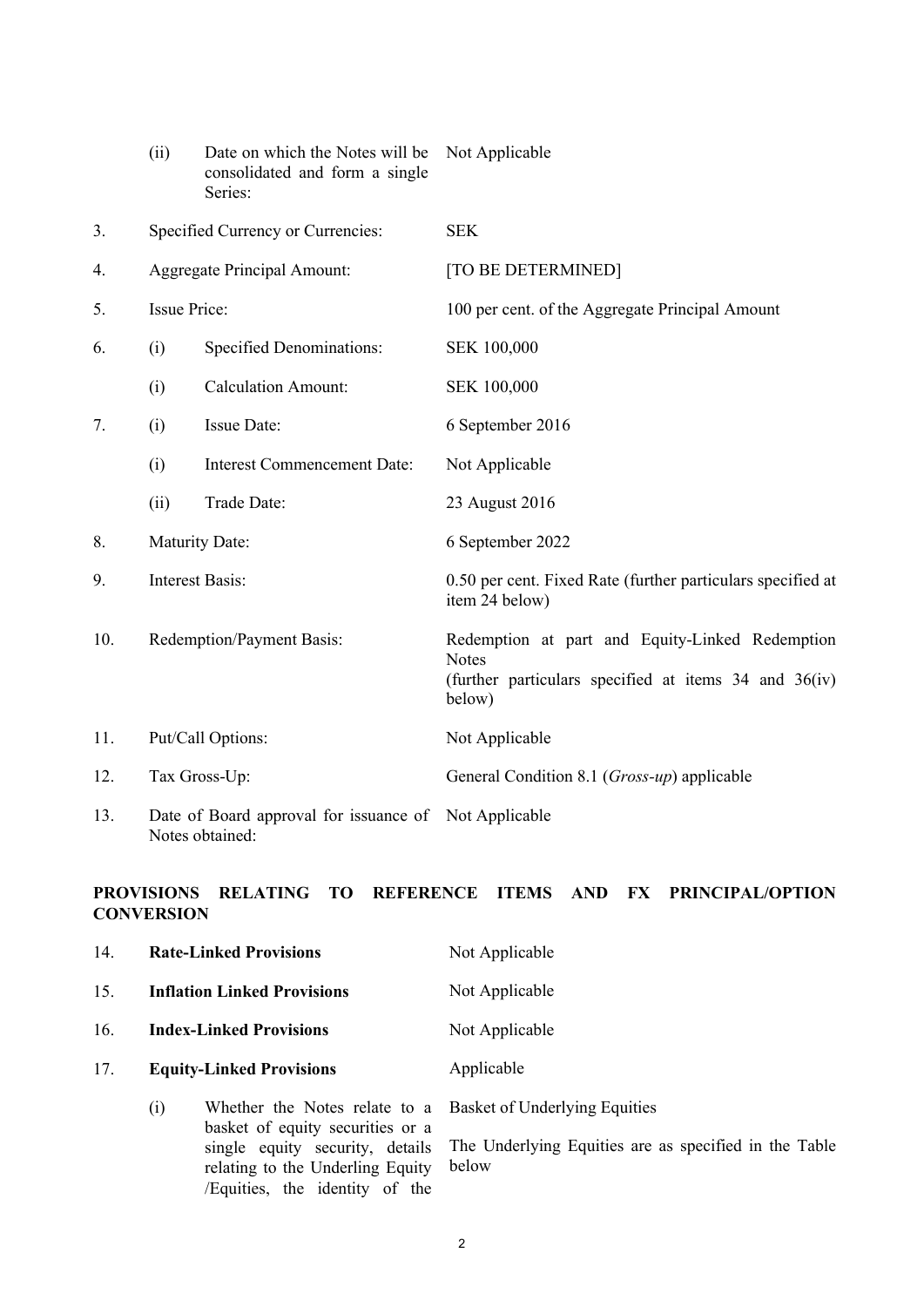|        | is <sub>super</sub> (s)<br>relevant<br>of<br>the<br>Underlying<br>Equity/Equities,<br>whether any such Underlying<br>Equity is an ETF share and (if<br>relevant<br>applicable)<br>the<br>weightings: | The Equity Issuer of each Underlying Equity is the<br>entity specified in the Table below               |  |  |  |  |  |
|--------|------------------------------------------------------------------------------------------------------------------------------------------------------------------------------------------------------|---------------------------------------------------------------------------------------------------------|--|--|--|--|--|
|        |                                                                                                                                                                                                      | W <sub>i</sub> , the weighting, for each Underlying Equity is as<br>specified in the Table below        |  |  |  |  |  |
| (ii)   | Initial Price:                                                                                                                                                                                       | Not Applicable                                                                                          |  |  |  |  |  |
| (iii)  | $Exchange(s)$ :                                                                                                                                                                                      | As specified in the Table below                                                                         |  |  |  |  |  |
| (iv)   | Related Exchange(s):                                                                                                                                                                                 | All Exchanges                                                                                           |  |  |  |  |  |
| (v)    | Valuation Time:                                                                                                                                                                                      | <b>Scheduled Closing Time</b>                                                                           |  |  |  |  |  |
| (vi)   | Potential Adjustment Events:                                                                                                                                                                         | Applicable in respect of each Underlying Equity                                                         |  |  |  |  |  |
| (vii)  | <b>Extraordinary Events:</b>                                                                                                                                                                         | Applicable in respect of each Underlying Equity                                                         |  |  |  |  |  |
| (viii) | Correction of Underlying Equity<br>Prices:                                                                                                                                                           | Correction of Underlying Equity Prices applies                                                          |  |  |  |  |  |
|        | Correction Cut-Off Date:                                                                                                                                                                             | In relation to a Relevant Determination Date, 2 Business<br>Days after such Relevant Determination Date |  |  |  |  |  |

### **TABLE**

| i | Underlying<br><b>Equity</b>   | <b>ETF</b> Share | <b>Equity</b><br><b>Exchange</b><br><b>Issuer</b> |                                                | <b>Related</b><br><b>Exchange</b> | <b>Valuation</b><br>Time     | $W_i$  |
|---|-------------------------------|------------------|---------------------------------------------------|------------------------------------------------|-----------------------------------|------------------------------|--------|
| 1 | PFE UN Equity                 | N <sub>0</sub>   | <b>PFIZER</b><br><b>INC</b>                       | New York<br><b>Stock</b><br>Exchange           | A11<br>Exchanges                  | Scheduled<br>Closing<br>Time | $10\%$ |
| 2 | <b>TEF</b><br>SM.<br>Equity   | No               | <b>TELEFONI</b><br>CA                             | Soc.Bol<br><b>SIBE</b>                         | A11<br>Exchanges                  | Scheduled<br>Closing<br>Time | $10\%$ |
| 3 | <b>EDF FP Equity</b>          | N <sub>0</sub>   | <b>EDF</b>                                        | Euronext<br>Paris                              | A11<br>Exchanges                  | Scheduled<br>Closing<br>Time | $10\%$ |
| 4 | <b>TELIA</b><br>SS.<br>Equity | N <sub>0</sub>   | <b>TELIA</b><br><b>COMPANY</b><br>AB              | Stockholm<br>Stock<br>Exchange                 | A11<br>Exchanges                  | Scheduled<br>Closing<br>Time | $10\%$ |
| 5 | T UN Equity                   | N <sub>0</sub>   | AT&T INC                                          | York<br><b>New</b><br><b>Stock</b><br>Exchange | A11<br>Exchanges                  | Scheduled<br>Closing<br>Time | $10\%$ |
| 6 | PPL UN Equity                 | N <sub>0</sub>   | PPL CORP                                          | New<br>York<br>Stock                           | All<br>Exchanges                  | Scheduled<br>Closing         | $10\%$ |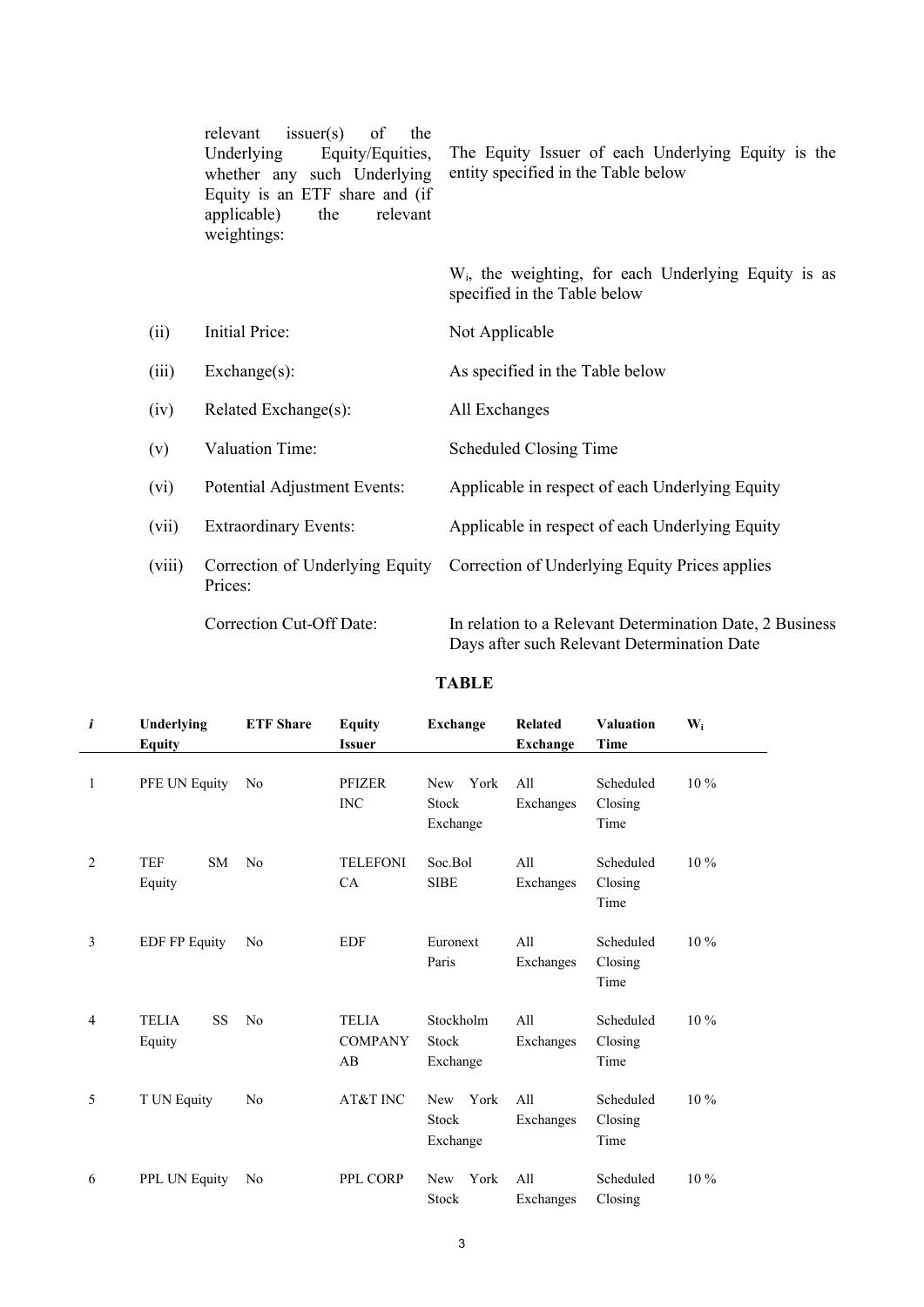|     |                                   |           |                                      |                                                              | Exchange                         |                                                                                                                                    | Time                         |          |  |  |  |  |  |  |
|-----|-----------------------------------|-----------|--------------------------------------|--------------------------------------------------------------|----------------------------------|------------------------------------------------------------------------------------------------------------------------------------|------------------------------|----------|--|--|--|--|--|--|
| 7   | VZ UN Equity                      |           | N <sub>0</sub>                       | <b>VERIZON</b><br><b>COMMUNI</b><br>$\mathsf{C}$             | York<br>New<br>Stock<br>Exchange | All<br>Exchanges                                                                                                                   | Scheduled<br>Closing<br>Time | 10 %     |  |  |  |  |  |  |
| 8   | AEP<br>Equity                     | <b>UN</b> | N <sub>0</sub>                       | <b>AMERICA</b><br>N<br><b>ELECTRIC</b><br><b>POWER</b><br>CO | New York<br>Stock<br>Exchange    | All<br>Exchanges                                                                                                                   | Scheduled<br>Closing<br>Time | 10 %     |  |  |  |  |  |  |
| 9   | <b>DUK</b><br>Equity              | UN        | No                                   | <b>DUKE</b><br><b>ENERGY</b><br><b>CORP</b>                  | New<br>York<br>Stock<br>Exchange | All<br>Exchanges                                                                                                                   | Scheduled<br>Closing<br>Time | 10 %     |  |  |  |  |  |  |
| 10  | <b>GSK</b><br>Equity              | LN        | N <sub>0</sub>                       | <b>GLAXOSM</b><br><b>ITHKLINE</b>                            | London<br>Stock<br>Exchange      | All<br>Exchanges                                                                                                                   | Scheduled<br>Closing<br>Time | $10\,\%$ |  |  |  |  |  |  |
| 18. |                                   |           | <b>Fund-Linked Provisions</b>        |                                                              | Not Applicable                   |                                                                                                                                    |                              |          |  |  |  |  |  |  |
| 19. | <b>Currency-Linked Provisions</b> |           |                                      |                                                              |                                  | Not Applicable                                                                                                                     |                              |          |  |  |  |  |  |  |
| 20. |                                   |           | <b>Commodity-Linked Provisions</b>   |                                                              |                                  | Not Applicable                                                                                                                     |                              |          |  |  |  |  |  |  |
| 21. |                                   |           | <b>Additional Disruption Events:</b> |                                                              |                                  | Applicable                                                                                                                         |                              |          |  |  |  |  |  |  |
|     | (i)                               |           | Change in Law:                       |                                                              |                                  | Applicable                                                                                                                         |                              |          |  |  |  |  |  |  |
|     | (ii)                              |           | Hedging Disruption:                  |                                                              |                                  | Applicable                                                                                                                         |                              |          |  |  |  |  |  |  |
|     | (iii)                             |           | Increased Cost of Hedging:           |                                                              |                                  | Applicable                                                                                                                         |                              |          |  |  |  |  |  |  |
|     | (iv)                              |           |                                      | <b>Increased Cost of Stock Borrow:</b>                       |                                  | Not Applicable                                                                                                                     |                              |          |  |  |  |  |  |  |
|     | (v)                               |           | <b>Insolvency Filing:</b>            |                                                              |                                  | Not Applicable                                                                                                                     |                              |          |  |  |  |  |  |  |
|     | (vi)                              |           | Loss of Stock Borrow:                |                                                              | Not Applicable                   |                                                                                                                                    |                              |          |  |  |  |  |  |  |
| 22. |                                   |           | <b>Credit-Linked Provisions</b>      |                                                              |                                  | Not Applicable                                                                                                                     |                              |          |  |  |  |  |  |  |
|     |                                   |           |                                      | PROVISIONS RELATING TO INTEREST (IF ANY) PAYABLE             |                                  |                                                                                                                                    |                              |          |  |  |  |  |  |  |
| 23. |                                   |           | <b>FX Interest Conversion:</b>       |                                                              | Not Applicable                   |                                                                                                                                    |                              |          |  |  |  |  |  |  |
| 24. |                                   |           | <b>Fixed Rate Note Provisions</b>    |                                                              | Applicable                       |                                                                                                                                    |                              |          |  |  |  |  |  |  |
|     | (i)                               |           | Rate of Interest:                    |                                                              |                                  | 0.50 per cent. per annum payable annually in arrear                                                                                |                              |          |  |  |  |  |  |  |
|     | (ii)                              |           | Interest Period Date(s):             |                                                              |                                  | 6 September 2017, 6 September 2018, 6 September<br>2019, 6 September 2020, 6 September 2021 and 6<br>September 2022. No adjustment |                              |          |  |  |  |  |  |  |
|     | (iii)                             |           | Interest Payment Date(s):            |                                                              |                                  | Each Interest Period Date                                                                                                          |                              |          |  |  |  |  |  |  |

4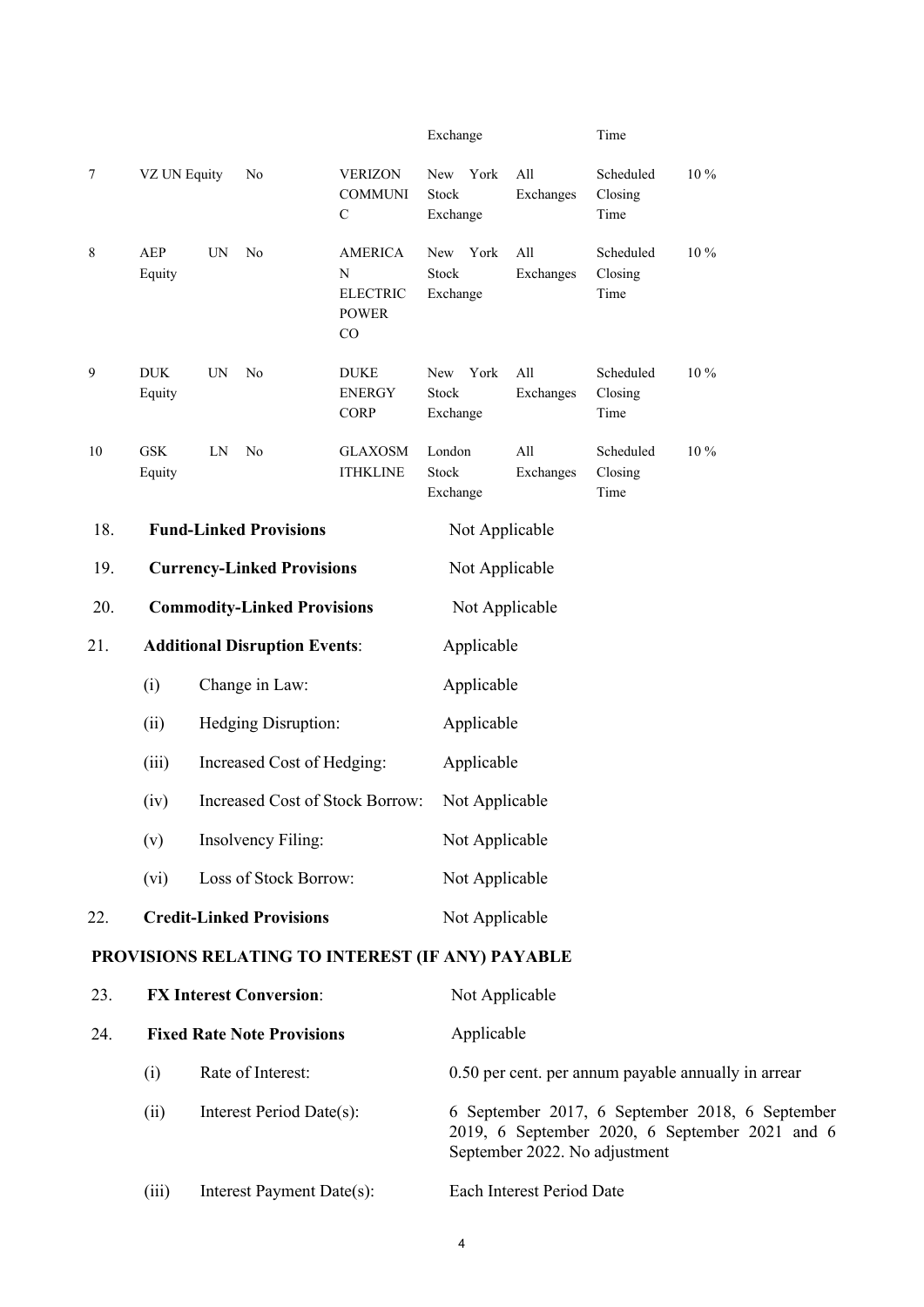|     | (i)                            | Accrual:                                                                                                                                                                                                                                                                                                                 | Applicable                                                                                                           |
|-----|--------------------------------|--------------------------------------------------------------------------------------------------------------------------------------------------------------------------------------------------------------------------------------------------------------------------------------------------------------------------|----------------------------------------------------------------------------------------------------------------------|
|     |                                | (A)<br>Day Count Fraction:                                                                                                                                                                                                                                                                                               | 30/360                                                                                                               |
| 25. |                                | <b>Variable Rate Note Provisions</b>                                                                                                                                                                                                                                                                                     | Not Applicable                                                                                                       |
| 26. | <b>Provisions</b>              | for<br>specific<br>types<br><b>Variable Rate Notes</b>                                                                                                                                                                                                                                                                   | of Not Applicable                                                                                                    |
| 27. | Reference<br><b>Provisions</b> | <b>Item-Linked</b>                                                                                                                                                                                                                                                                                                       | <b>Interest</b> Not Applicable                                                                                       |
| 28. |                                | <b>Zero Coupon Note Provisions</b>                                                                                                                                                                                                                                                                                       | Not Applicable                                                                                                       |
| 29. |                                | <b>Credit-Linked Interest Provisions</b>                                                                                                                                                                                                                                                                                 | Not Applicable                                                                                                       |
|     |                                | PROVISIONS RELATING TO REDEMPTION                                                                                                                                                                                                                                                                                        |                                                                                                                      |
| 30. | <b>Call Option</b>             |                                                                                                                                                                                                                                                                                                                          | Not Applicable                                                                                                       |
| 31. | <b>Put Option</b>              |                                                                                                                                                                                                                                                                                                                          | Not Applicable                                                                                                       |
| 32. |                                | <b>Early Redemption</b>                                                                                                                                                                                                                                                                                                  |                                                                                                                      |
|     | (i)                            | Early redemption for tax reasons:                                                                                                                                                                                                                                                                                        | Applicable                                                                                                           |
|     | (ii)                           | Notice Period relating to early<br>redemption for tax reasons:                                                                                                                                                                                                                                                           | Minimum Period: 15 days                                                                                              |
|     |                                |                                                                                                                                                                                                                                                                                                                          | Maximum Period: Not Applicable                                                                                       |
|     | (iii)                          | Early<br>Redemption<br>Amount<br>payable (a) on redemption for<br>taxation reasons or (b) on an<br>illegality or (c) on an Event of<br>Default or (d) in the case of<br>Reference Item-Linked Notes,<br>following an early redemption<br>pursuant to the provisions of the<br>relevant<br>Reference<br>Item<br>Schedule: | As set out in the General Conditions                                                                                 |
|     | (iv)                           | Redemption<br>Amount<br>Early<br>includes amount in respect of<br>interest:                                                                                                                                                                                                                                              | Not Applicable                                                                                                       |
| 33. |                                | <b>Autocall Early Redemption:</b>                                                                                                                                                                                                                                                                                        | Not Applicable                                                                                                       |
| 34. |                                | <b>Final Redemption Amount</b>                                                                                                                                                                                                                                                                                           | The Final Redemption Amount shall be the Reference<br>Item-Linked Redemption Amount as specified in item<br>36 below |
| 35. |                                | <b>FX Principal Conversion:</b>                                                                                                                                                                                                                                                                                          | Not Applicable                                                                                                       |
|     |                                |                                                                                                                                                                                                                                                                                                                          |                                                                                                                      |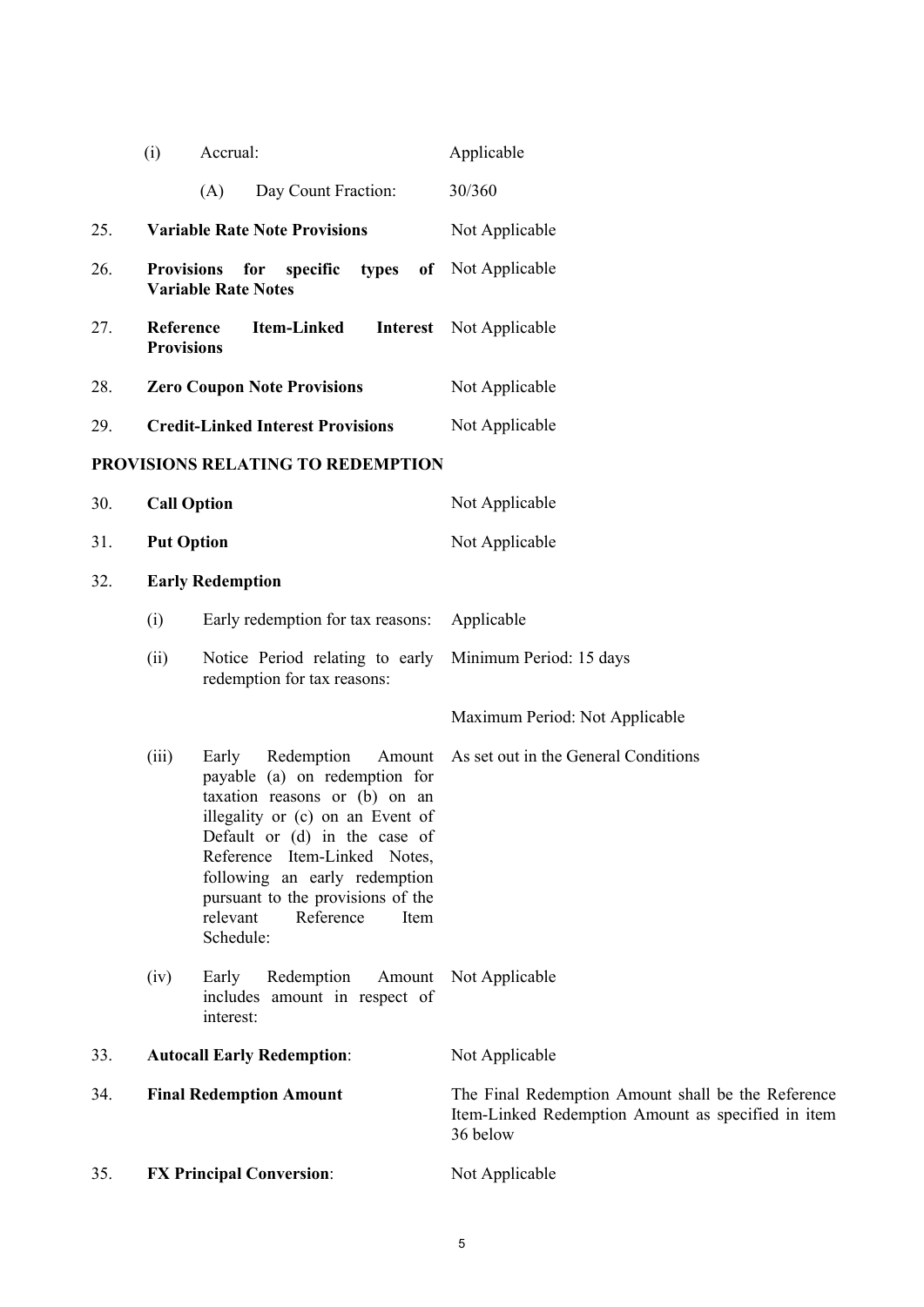| 36. | <b>Provisions</b> | Reference Item-Linked Redemption                                        | Applicable. The Notes are Equity-Linked Redemption<br><b>Notes</b>                                                                                            |  |  |  |  |  |  |  |
|-----|-------------------|-------------------------------------------------------------------------|---------------------------------------------------------------------------------------------------------------------------------------------------------------|--|--|--|--|--|--|--|
|     | (i)               | Final Redemption Amount:                                                | The Final Redemption Amount for the purposes of<br>General Condition 6.1 (Scheduled redemption) is the<br>Reference Item-Linked Redemption Amount, being the: |  |  |  |  |  |  |  |
|     |                   |                                                                         | Call Redemption Amount                                                                                                                                        |  |  |  |  |  |  |  |
|     | (ii)              | Provisions relating to Relevant<br>Principal Amount:                    | Not Applicable                                                                                                                                                |  |  |  |  |  |  |  |
|     | (iii)             | Provisions<br>relating<br>Nth<br>to<br>Performance:                     | Not Applicable                                                                                                                                                |  |  |  |  |  |  |  |
|     | (iv)              | Call Redemption Amount:                                                 | Applicable: Redemption Payout Condition 4 (Call<br>Redemption Amount) applies                                                                                 |  |  |  |  |  |  |  |
|     |                   | Strike:<br>(A)                                                          | 100%                                                                                                                                                          |  |  |  |  |  |  |  |
|     |                   | (B)<br>Participation Rate (PR):                                         | Indicatively 30 $\%$ (lowest 25 $\%$ ). To be determined by<br>the Issuer no later than on the Issue Date                                                     |  |  |  |  |  |  |  |
|     |                   | Performance Floor:<br>(C)                                               | $0\%$                                                                                                                                                         |  |  |  |  |  |  |  |
|     |                   | (D)<br>FX Option Conversion:                                            | Not Applicable                                                                                                                                                |  |  |  |  |  |  |  |
| 37. |                   | <b>Redemption Valuation Provisions</b>                                  |                                                                                                                                                               |  |  |  |  |  |  |  |
|     | (i)               | Initial valuation to determine<br>Reference Item Initial <sub>i</sub> : | Applicable                                                                                                                                                    |  |  |  |  |  |  |  |
|     |                   | <b>Initial Valuation Date:</b>                                          | 23 August 2016                                                                                                                                                |  |  |  |  |  |  |  |
|     |                   | Adjustment provisions:                                                  | In the event of a Disrupted Day/Market Disruption<br>Event:                                                                                                   |  |  |  |  |  |  |  |
|     |                   |                                                                         | Postponement applies                                                                                                                                          |  |  |  |  |  |  |  |
|     | (ii)              | Valuation to determine<br>Final<br>Reference Item Final <sub>i</sub> :  | Applicable                                                                                                                                                    |  |  |  |  |  |  |  |
|     |                   | Final Averaging Dates:                                                  | As set out in the table below:                                                                                                                                |  |  |  |  |  |  |  |
|     |                   |                                                                         | <b>Final Averaging Dates</b><br>$\boldsymbol{t}$                                                                                                              |  |  |  |  |  |  |  |
|     |                   |                                                                         | 23 August 2021<br>$\mathbf{1}$                                                                                                                                |  |  |  |  |  |  |  |
|     |                   |                                                                         | $\overline{c}$<br>23 September 2021                                                                                                                           |  |  |  |  |  |  |  |
|     |                   |                                                                         | 23 October 2021<br>3                                                                                                                                          |  |  |  |  |  |  |  |
|     |                   |                                                                         | 23 November 2021<br>4                                                                                                                                         |  |  |  |  |  |  |  |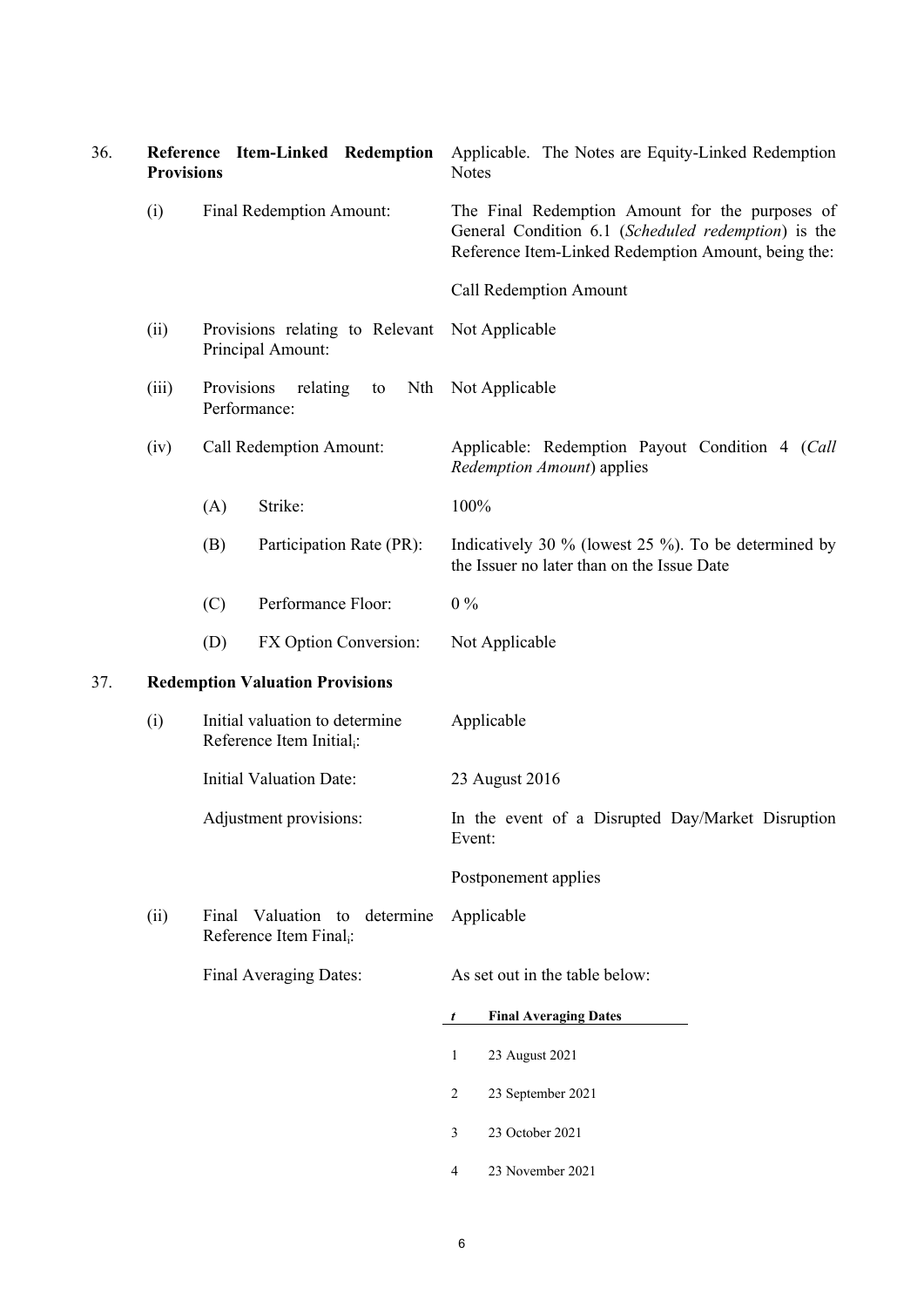|       |                        | 5                    | 23 December 2021                                  |  |  |  |
|-------|------------------------|----------------------|---------------------------------------------------|--|--|--|
|       |                        | $\sqrt{6}$           | 23 January 2022                                   |  |  |  |
|       |                        | $\boldsymbol{7}$     | 23 February 2022                                  |  |  |  |
|       |                        | $8\,$                | 23 March 2022                                     |  |  |  |
|       |                        | $\mathfrak{g}$       | 23 April 2022                                     |  |  |  |
|       |                        | 10                   | 23 May 2022                                       |  |  |  |
|       |                        | 11                   | 23 June 2022                                      |  |  |  |
|       |                        | 12                   | 23 July 2022                                      |  |  |  |
|       |                        | 13                   | 23 August 2022                                    |  |  |  |
|       | Adjustment provisions: | Event:               | In the event of a Disrupted Day/Market Disruption |  |  |  |
|       |                        | Postponement applies |                                                   |  |  |  |
| (iii) | FX valuation:          |                      | Not Applicable                                    |  |  |  |

### **GENERAL PROVISIONS APPLICABLE TO THE NOTES**

| 38. | Form of Notes:                                                                                             | Systems Notes issued in uncertificated and<br>VP —<br>dematerialised book entry form. See further item 13 of<br>Part B below                                              |  |  |  |  |  |  |
|-----|------------------------------------------------------------------------------------------------------------|---------------------------------------------------------------------------------------------------------------------------------------------------------------------------|--|--|--|--|--|--|
| 39. | New Global Note form:                                                                                      | Not Applicable                                                                                                                                                            |  |  |  |  |  |  |
| 40. | Applicable Business Centre(s):                                                                             | Stockholm                                                                                                                                                                 |  |  |  |  |  |  |
| 41. | <b>Business Day Convention:</b>                                                                            | Following Business Day Convention                                                                                                                                         |  |  |  |  |  |  |
| 42. | Applicable Financial Centre(s) or other<br>special provisions relating to Payment<br><b>Business Days:</b> | Stockholm                                                                                                                                                                 |  |  |  |  |  |  |
| 43. | Notices to be published on:                                                                                | http://www.danskebank.se/sv-se/privat/Spara-och-<br>placera/Placera/Strukturerade-produkter/Utestaende-<br>och-<br>forfallna/Pages/utestaende aktieindexobligationer.aspx |  |  |  |  |  |  |
| 44. | Talons for future Coupons to be attached No<br>to Definitive Notes:                                        |                                                                                                                                                                           |  |  |  |  |  |  |
| 45. | Name and address of the Calculation<br>Agent:                                                              | Danske Bank A/S, Holmens Kanal 2-12, 1092<br>Copenhagen K, Denmark                                                                                                        |  |  |  |  |  |  |

## **THIRD PARTY INFORMATION**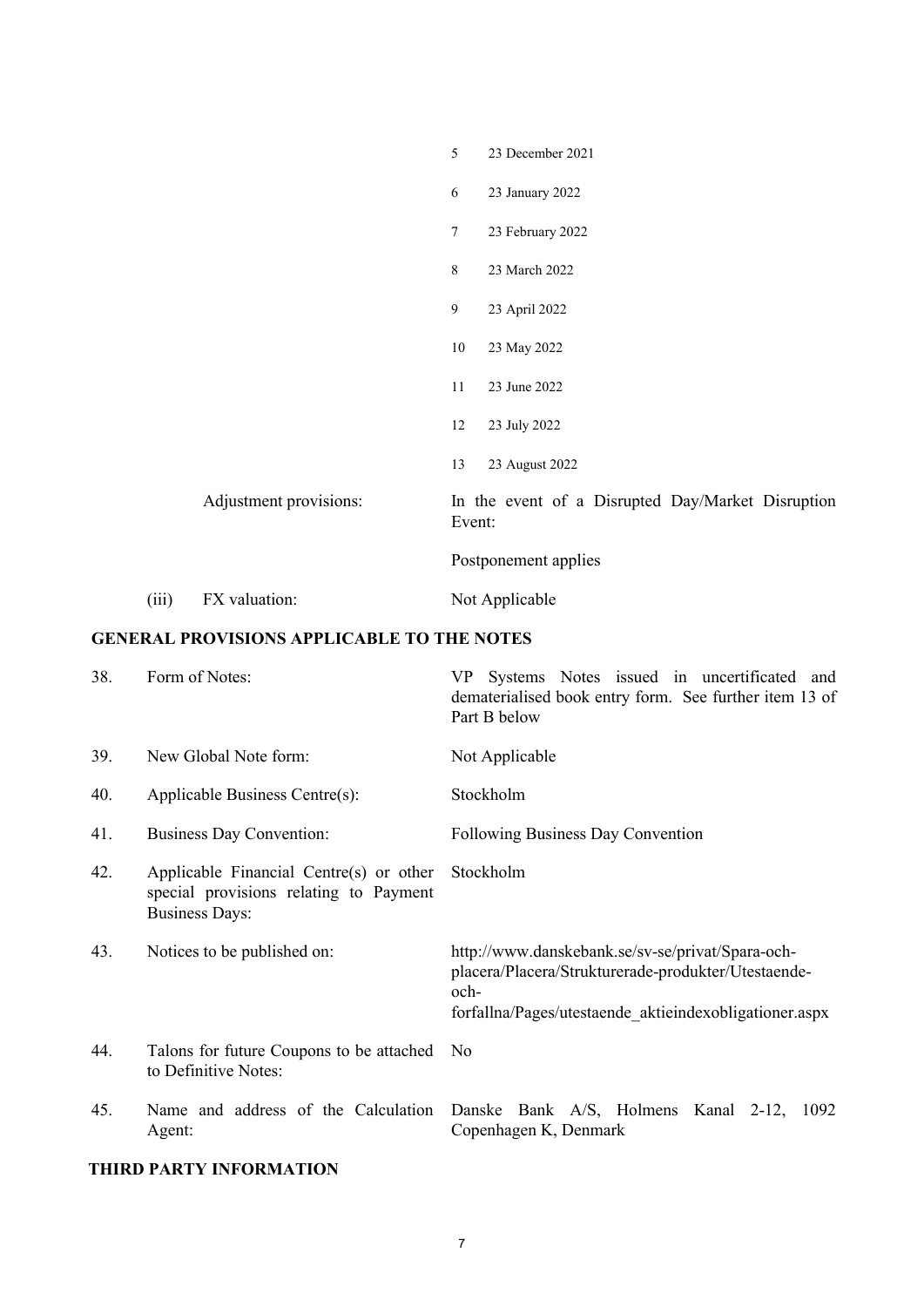*Relevant third party information* has been extracted from Bloomberg. The Issuer confirms that such information has been accurately reproduced and that, so far as it is aware and is able to ascertain from information published by Bloomberg, no facts have been omitted which would render the reproduced information inaccurate or misleading.

Signed on behalf of the Issuer:

By: By:

*Duly authorised Duly authorised*

CC: Citibank, N.A., London Branch as Fiscal Agent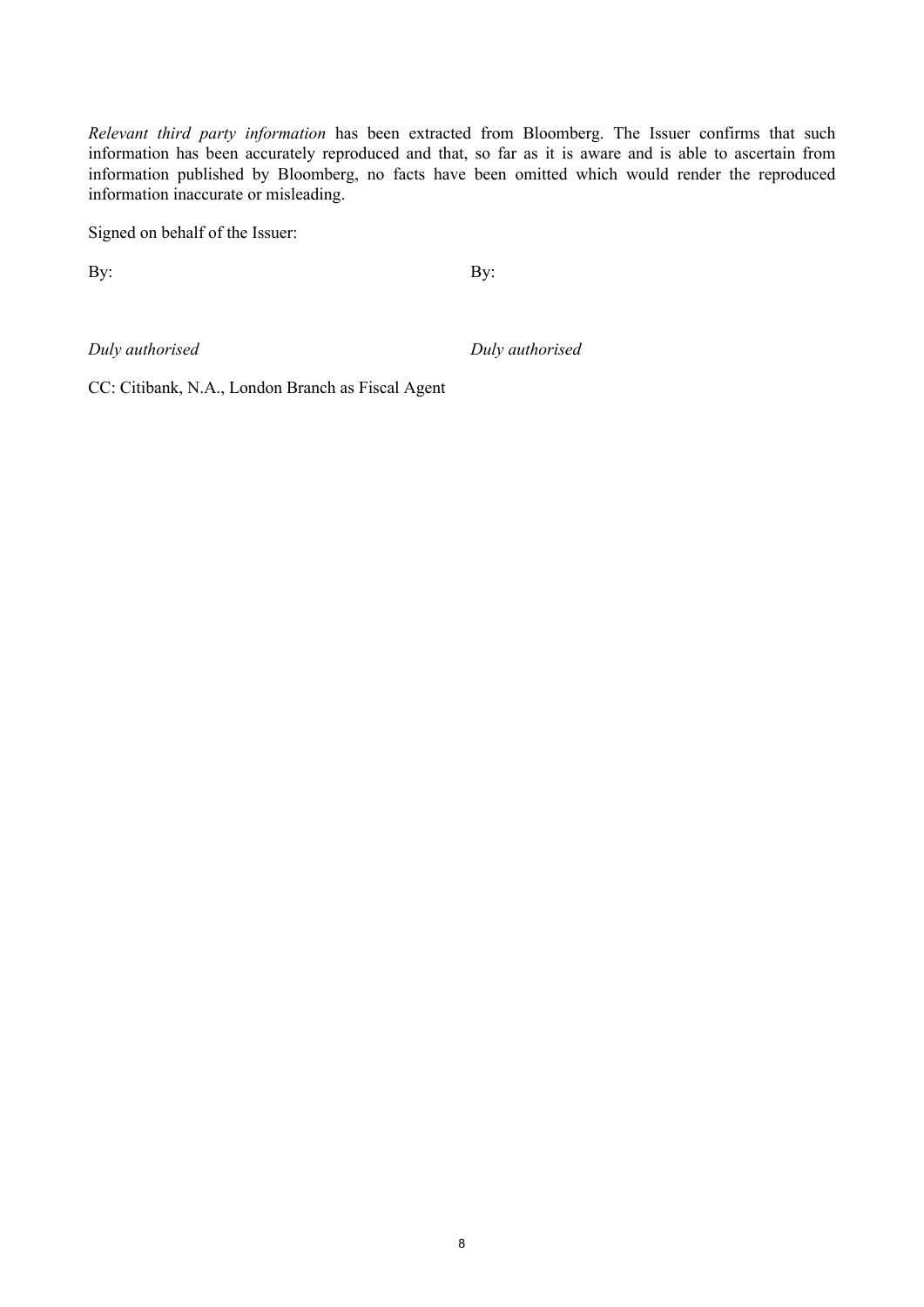### **PART B - OTHER INFORMATION**

#### 1. **Listing and Admission to Trading**

| (i)   | Listing:                                                       | The NASDAQ OMX Stockholm AB                                                                                                         |
|-------|----------------------------------------------------------------|-------------------------------------------------------------------------------------------------------------------------------------|
| (ii)  | Admission to trading:                                          | Application has been made for the Notes to be admitted<br>to trading on the NASDAQ OMX Stockholm AB with<br>effect from 5 July 2016 |
| (iii) | Estimate of total expenses related<br>to admission to trading: | SEK 61,500                                                                                                                          |
| (iv)  | Market Making:                                                 | Not Applicable                                                                                                                      |

#### 2. **Interests of Natural and Legal Persons involved in the Issue/Offer**

Save as discussed in the "*Subscription and Sale*" section of the Base Prospectus, so far as the Issuer is aware, no person involved in the offer of the Notes has an interest material to the offer

#### 3. **Reasons for the Offer, Estimated Net Proceeds and Total Expenses**

| (i) | Reasons for the offer: |            |  |  |  |  |  |  | As set out in the "Use of Proceeds" in the Base |  |  |
|-----|------------------------|------------|--|--|--|--|--|--|-------------------------------------------------|--|--|
|     |                        | Prospectus |  |  |  |  |  |  |                                                 |  |  |
|     |                        |            |  |  |  |  |  |  |                                                 |  |  |

4. **Yield** (*Fixed Rate Notes only*)

Indication of yield: 0.50 per cent. per annum

5.

**6. Performance of Basket of Underlying Equities, explanation of effect on value of investment and associated risks and other information concerning the Basket of Underlying Equities:** (*Equity-Linked Notes only*)

The Call Redemption Amount of the Note issued at par, is linked to the performance of the underlying basket of stocks.

The performance is determined as the weighted average performance of the underlying stocks, (including the 13 monthly fixings at the end of the maturity) multiplied with the Participation Rate (to be determined on the Trade Date and subject to a minimum of **25 %**).

If the weighted average performance of the basket (including the 13 monthly fixings at the end of the maturity), is positive, the Notes will redeem at a price above par.

If the weighted average performance (including the 13 monthly fixings at the end of the maturity), is negative, the Notes will redeem at par.

The market value of the Notes during their term may fluctuate and if the Notes are sold in the secondary market prior to maturity they might have to be sold at a substantial loss. Investors should therefore be willing to hold the Notes to maturity. Investors cannot be certain that there will be a secondary market for the Notes and the Notes are not expected to be traded every day. Even if such a market did exist, there is no assurance that the market would operate efficiently, or that the price of the Notes would reflect a theoretical or fair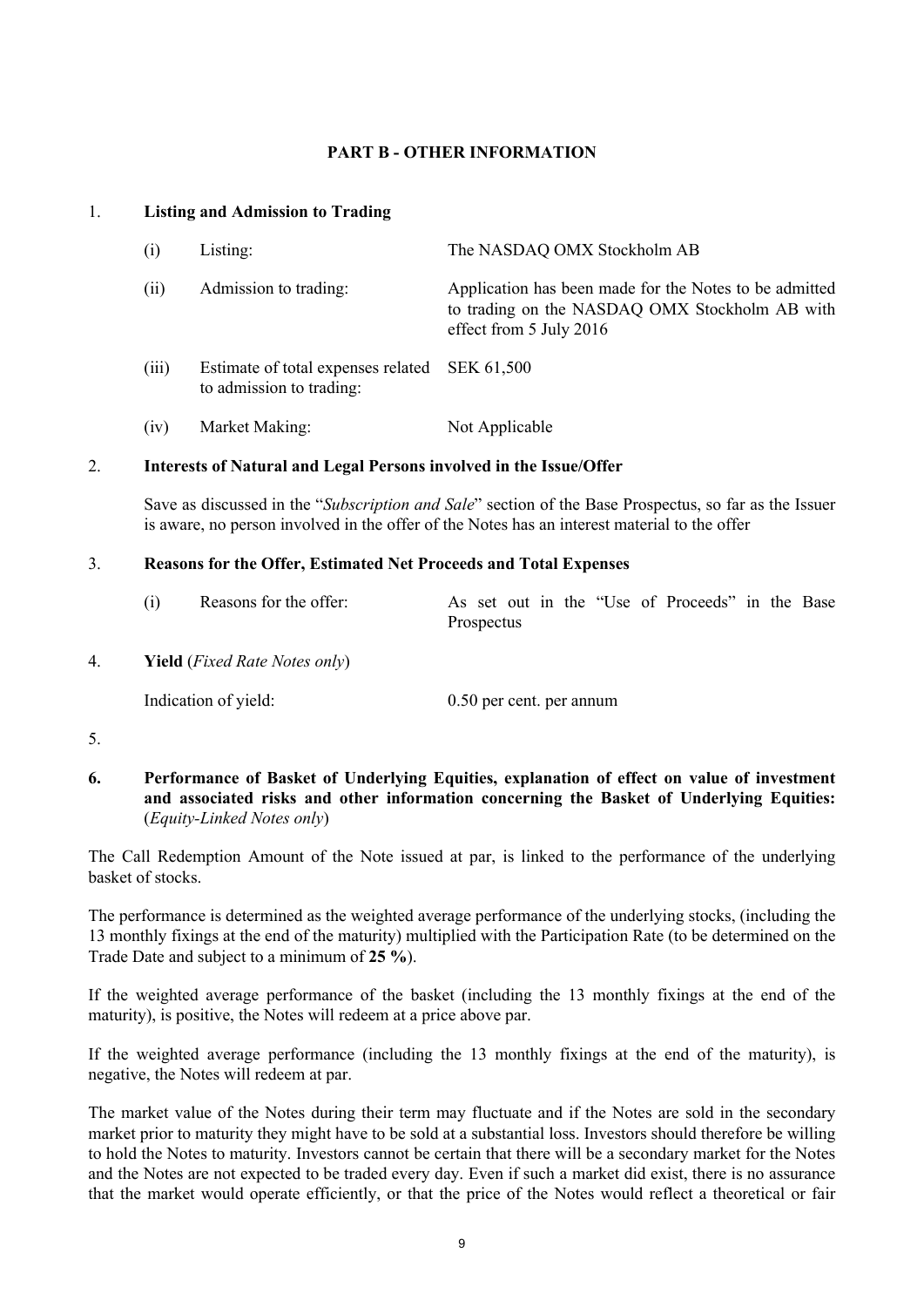### price.

If the Issuer is obliged to redeem the Notes early, due to change in Tax or Legal aspects prohibiting the Notes, or in the event of the Issuer defaulting on its debt, the Notes may be redeemed in accordance with the Conditions at their Early Redemption Amount (see item 32 of the Final Terms). If the Notes are redeemed early, there might be redeemed at a substantial loss. There is a risk that an investor may lose some or all of the value of its investment. Thus the partial principal protection does not apply, if the Notes are redeemed early.

Finally the redemption payment of the Note is dependent upon the Issuer being able to meet its obligation on the Maturity Date. If the Issuer is not able to meet its obligation, investor may lose part of or all of the invested amount.

The Share Basket contains the following stocks (as set out in item 17 of the Final Terms). The description of the companies in the below is taken from Bloomberg. Additional information about the Shares can be found by the following links below:

#### US7170811035 www.pfizer.com

Pfizer Inc. is a research-based, global pharmaceutical company that discovers, develops, manufactures, and markets medicines for humans and animals. The Company's products include prescription pharmaceuticals, non-prescription self-medications, and animal health products such as anti-infective medicines and vaccines.

### ES0178430E18 www.telefonica.es/

Telefonica S.A. provides telecommunications services mainly to countries in Europe and Latin America. The Company offers fixed-line and mobile telephone, Internet, and data transmission services to residential and corporate customers.

#### FR0010242511 www.edf.fr

Electricite de France (EDF) produces, transmits, distributes, imports and exports electricity. The Company, using nuclear power, coal and gas, provides electricity for French energy consumers.

#### SE0000667925 www.teliacompany.com

Telia Company AB offers telecommunication services. The Company offers mobile communications services as well as operates fixed networks throughout Eurasia.

#### US00206R1023www.att.com

AT&T Inc. is a communications holding company. The Company, through its subsidiaries and affiliates, provides local and long-distance phone service, wireless and data communications, Internet access and messaging, IP-based and satellite television, security services, telecommunications equipment, and directory advertising and publishing.

#### US69351T1060 www.pplweb.com

PPL Corporation is an energy and utility holding company. The Company, through its subsidiaries, generates electricity from power plants in the northeastern and western United States, and markets wholesale and retail energy primarily in the northeastern and western portions of the United States, and delivers electricity in Pennsylvania and the United Kingdom.

#### US92343V1044www.verizon.com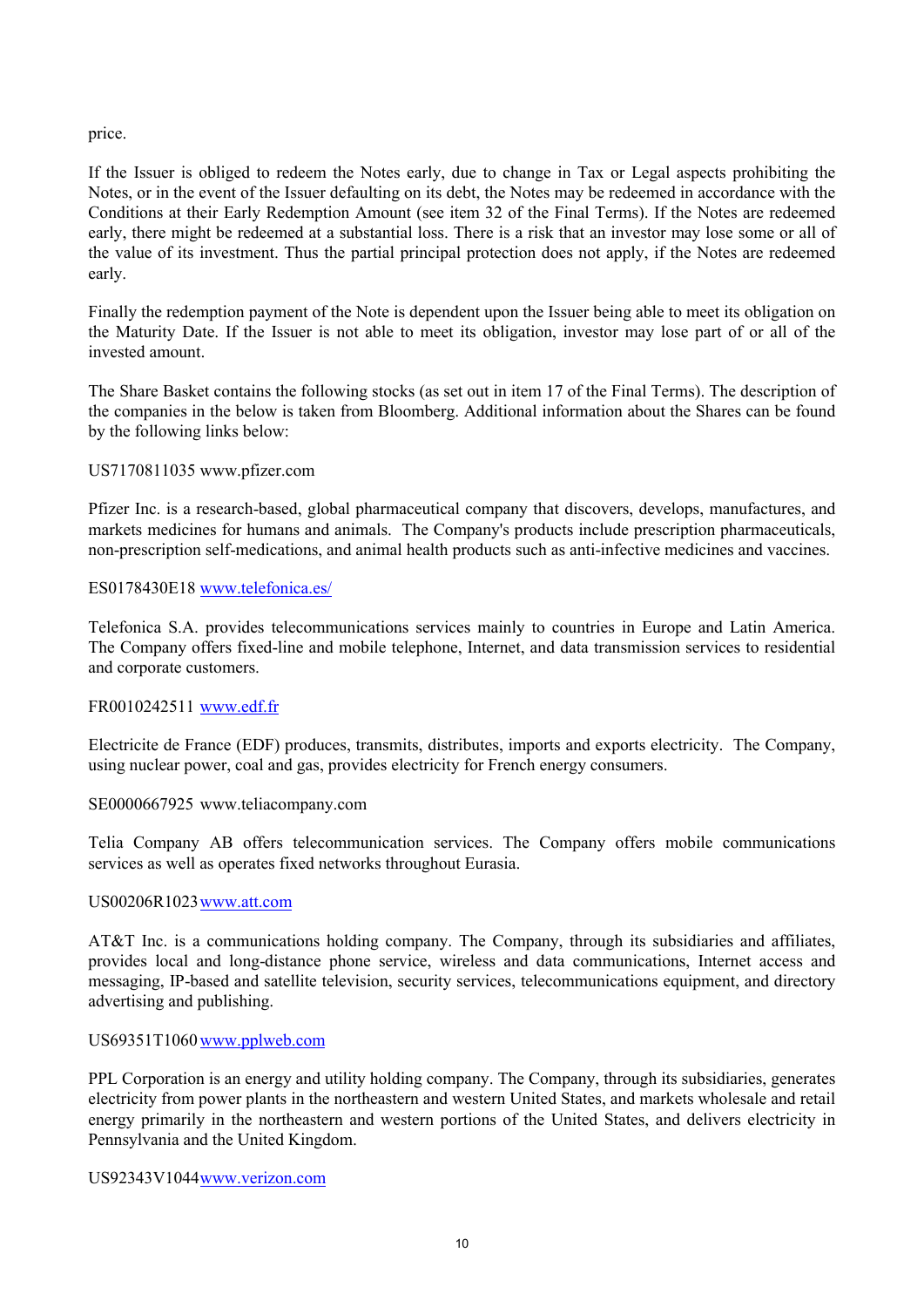Verizon Communications Inc. is an integrated telecommunications company that provides wire line voice and data services, wireless services, Internet services, and published directory information. The Company also provides network services for the federal government including business phone lines, data services, telecommunications equipment and payphones.

#### US0255371017 www.aep.com

American Electric Power Company, Inc.(AEP)is a public utility holding company. The Company provides electric service, consisting of generation, transmission and distribution, on an integrated basis to their retail customers. AEP serves portions of the states of Arkansas, Indiana, Kentucky, Louisiana, Michigan, Ohio, Oklahoma, Tennessee, Texas, Virginia and West Virginia.

#### US26441C2044www.duke-energy.com

Duke Energy Corporation is an energy company located primarily in the Americas that owns an integrated network of energy assets. The Company manages a portfolio of natural gas and electric supply, delivery, and trading businesses in the United States and Latin America.

#### GB0009252882www.gsk.com

GlaxoSmithKline PLC is a research-based pharmaceutical company. The Company develops, manufactures, and markets vaccines, prescription, and over-the-counter medicines, as well as health-related consumer products. GlaxoSmithKline provides products for infections, depression, skin conditions, asthma, heart & circulatory disease, and cancer.

#### **Post-issuance information**

The Issuer intends to provide post-issuance information to the buyer of the Notes regarding the final Participation Rate and the Strike Price of the respective share in the share basket. Further, the issuer intends to publish the development on the share basket on a monthly basis on its homepage (currently on www.danskebank.se).

#### 7. **Operational Information:**

| <b>ISIN Code:</b>                                                                                                                                | SE0008435119                                                                                                                                                                                           |
|--------------------------------------------------------------------------------------------------------------------------------------------------|--------------------------------------------------------------------------------------------------------------------------------------------------------------------------------------------------------|
| Common Code:                                                                                                                                     | 000843511                                                                                                                                                                                              |
| New Global Note intended to be held in a Not Applicable<br>manner which would allow Eurosystem<br>eligibility:                                   |                                                                                                                                                                                                        |
| Any<br>Bank S.A./N.V. and number: 556112-8074<br>Euroclear<br>Clearstream Banking, société anonyme<br>and the relevant identification number(s): | clearing system(s) other than Euroclear Sweden, Euroclear Sweden identification                                                                                                                        |
|                                                                                                                                                  | The Issuer shall be entitled to obtain certain information<br>from the register maintained by Euroclear Sweden for<br>the purpose of performing its obligations under the issue<br>of VP Systems Notes |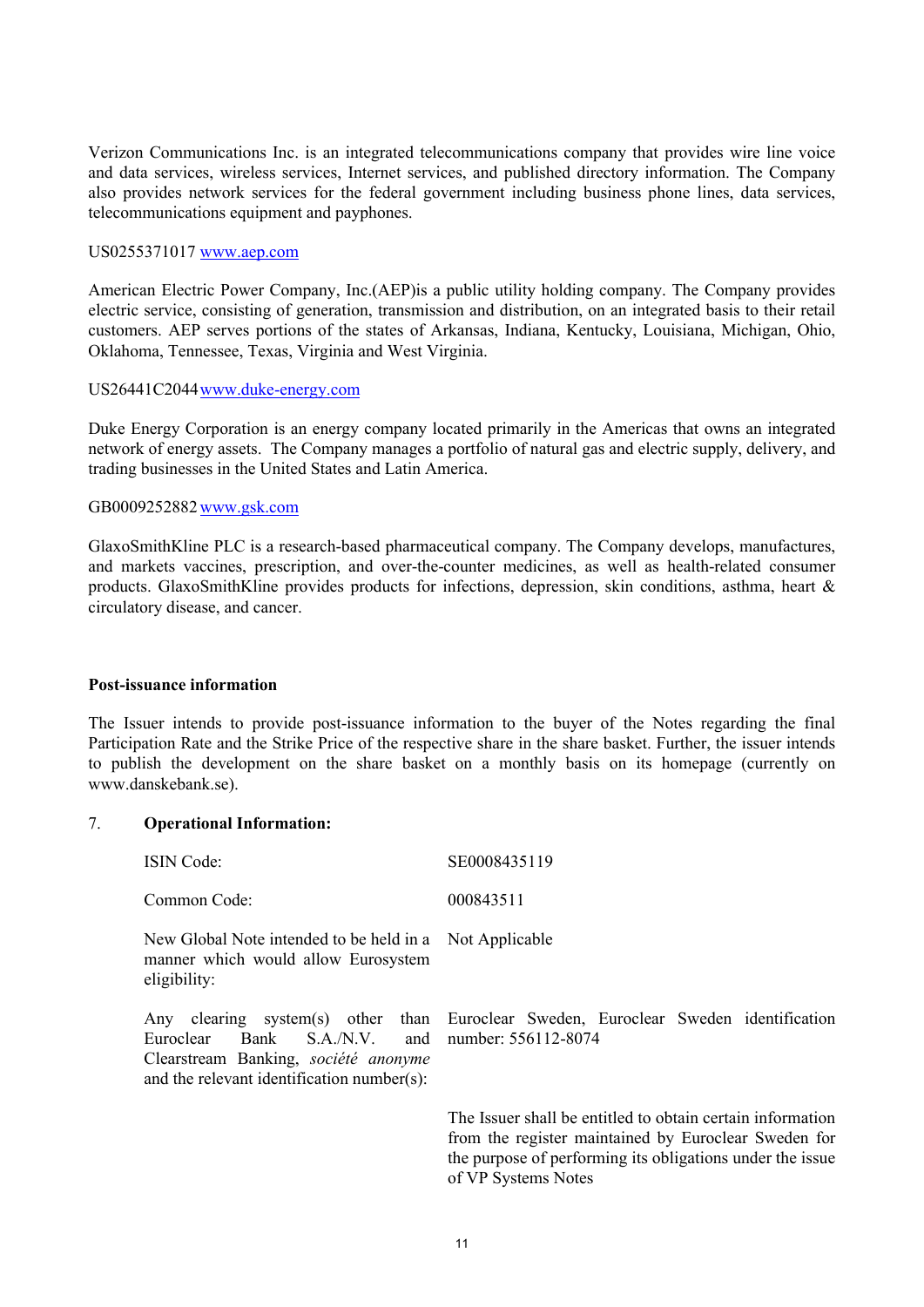Delivery: Delivery against payment

Names and addresses of additional Not Applicable Paying Agent(s) (if any):

### 8. **Distribution**

| (i)   | Name and address of Dealer:        |     | Not Applicable                                                                                                                                                                                                                                                                                                                                                                                                                             |
|-------|------------------------------------|-----|--------------------------------------------------------------------------------------------------------------------------------------------------------------------------------------------------------------------------------------------------------------------------------------------------------------------------------------------------------------------------------------------------------------------------------------------|
| (ii)  | commission<br>Total<br>concession: | and | Structuring fee of approximately to 0.70 per cent per<br>annum (i.e. total up to 4.20 per cent.) of the Aggregate<br>Principal Amount in accordance with prevailing market<br>conditions on or about the start of the subscription<br>period including but not limited to listing costs, hedging<br>costs and any other costs arising or related to the<br>administration of the Notes. Structuring fee is included<br>in the Issue Price  |
|       |                                    |     | Commission of up to 0.25 per cent of the Aggregate<br>Principal Amount. However, the minimum commission<br>is SEK 250 for clients with a custody account with<br>Danske Bank and SEK 300 for clients with a VP<br>account. Clients that are subscribing online by using the<br>Hembanken pays a commission of 0.25 per cent on the<br>investment amount, without any minimum commission.<br>Commission is not included in the Issue Price. |
| (iii) | <b>TEFRA Rules:</b>                |     | Not Applicable                                                                                                                                                                                                                                                                                                                                                                                                                             |
| (iv)  | Non-exempt Offer:                  |     | Applicable                                                                                                                                                                                                                                                                                                                                                                                                                                 |
| (v)   | Non-exempt Offer Jurisdictions:    |     | Sweden                                                                                                                                                                                                                                                                                                                                                                                                                                     |
| (vi)  | Offer Period:                      |     | From and including 20 June 2016 to and including 19                                                                                                                                                                                                                                                                                                                                                                                        |

August 2016

### 9. **Terms and Conditions of the Offer:**

Offer Price: Issue Price

Conditions to which the offer is subject: The Issuer reserves the right to cancel, in the sole and absolute discretion of the issuer, the Issue of the Notes if (i) the Issuer receives subscriptions for Notes on an Aggregate Principal Amount of less than SEK 10,000,000, or (ii) the Issuer does not determine the Participation Rate to the lowest 25 %.

> Further, the Issuer has the right to cancel the offer and the subsequent issue of the Notes if in the sole and absolute discretion of the Issue, during the Offer Period, there is a domestic or international material change in interest levels and/or the volatility in the underlying equities, an economic, financial, political or market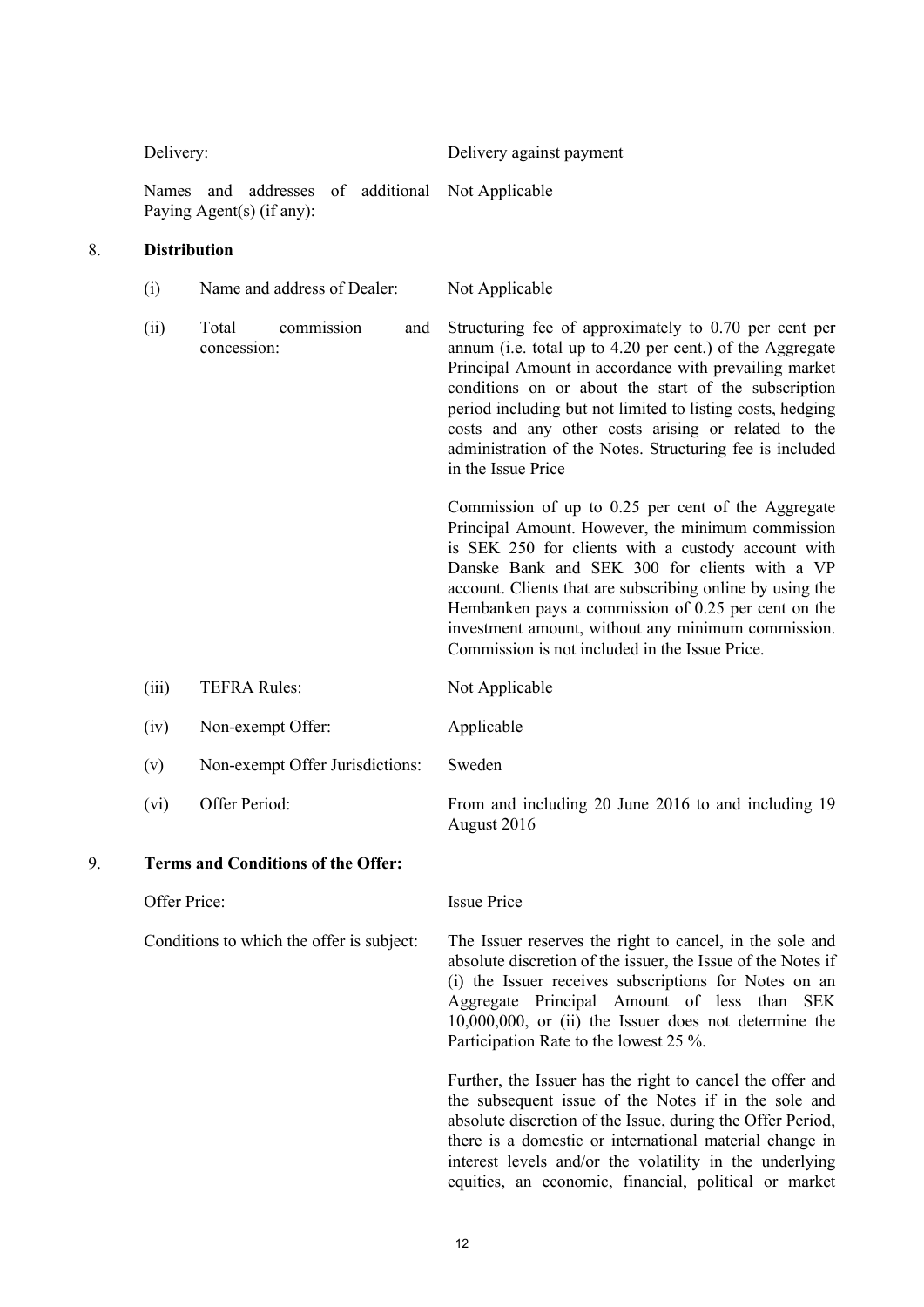|                                                                                                                                                       | related material change, which in the sole and absolute<br>discretion of the Issuer makes the offering of Notes<br>inexpedient.                                                                                                                                                                                                       |
|-------------------------------------------------------------------------------------------------------------------------------------------------------|---------------------------------------------------------------------------------------------------------------------------------------------------------------------------------------------------------------------------------------------------------------------------------------------------------------------------------------|
| Description of the application process:                                                                                                               | During the Offer Period prospective investors may<br>subscribe to the Notes during normal banking hours in<br>Sweden. Further, during the Offer Period, prospective<br>investors, with access to Danske Bank's online service<br>Hembanken, may during the Offer Period subscribe via<br>Hembanken also outside normal banking hours. |
| Details of the minimum and/or maximum<br>amount of application                                                                                        | The Notes may be subscribed in a minimum lot of one<br>Note. There is no maximum amount of application.                                                                                                                                                                                                                               |
| Description of possibility to reduce<br>subscriptions and manner for refunding<br>excess amount paid by applicants:                                   | Not Applicable                                                                                                                                                                                                                                                                                                                        |
| Details of the method and time limits for<br>paying up and delivering the Notes:                                                                      | The Notes will be made available on a delivery versus<br>payment basis.                                                                                                                                                                                                                                                               |
|                                                                                                                                                       | The Issuer expects that the Notes will be delivered to the<br>investors' respective book-entry securities account on or<br>about the time of the Issue Date.                                                                                                                                                                          |
| Manner in and date on which results of<br>the offer are to be made public:                                                                            | After the Offer Period the results of the offer will be<br>specified in the applicable Final Terms that will be<br>published on the homepage of Danske Bank A/S on or<br>about the Issue Date.                                                                                                                                        |
| Procedure for exercise of any right of<br>pre-emption, negotiability of subscription<br>rights and treatment of subscription<br>rights not exercised: | Not Applicable                                                                                                                                                                                                                                                                                                                        |
| Whether tranche(s) have been reserved Not Applicable<br>for certain countries:                                                                        |                                                                                                                                                                                                                                                                                                                                       |
| Process for notification to applicants of<br>the amount allotted and the indication<br>whether dealing may begin before<br>notification is made:      | Not Applicable                                                                                                                                                                                                                                                                                                                        |
| Amount of any expenses and taxes<br>specifically charged to the subscriber or<br>purchaser:                                                           | Subscription fee or purchases fees up to 0.25 per cent<br>being specified that the Issuer can waive such fees.                                                                                                                                                                                                                        |
| Name $(s)$ and address $(es)$ , to the extent<br>known to the Issuer, of the placers in the<br>various countries where the offer takes<br>place:      | None                                                                                                                                                                                                                                                                                                                                  |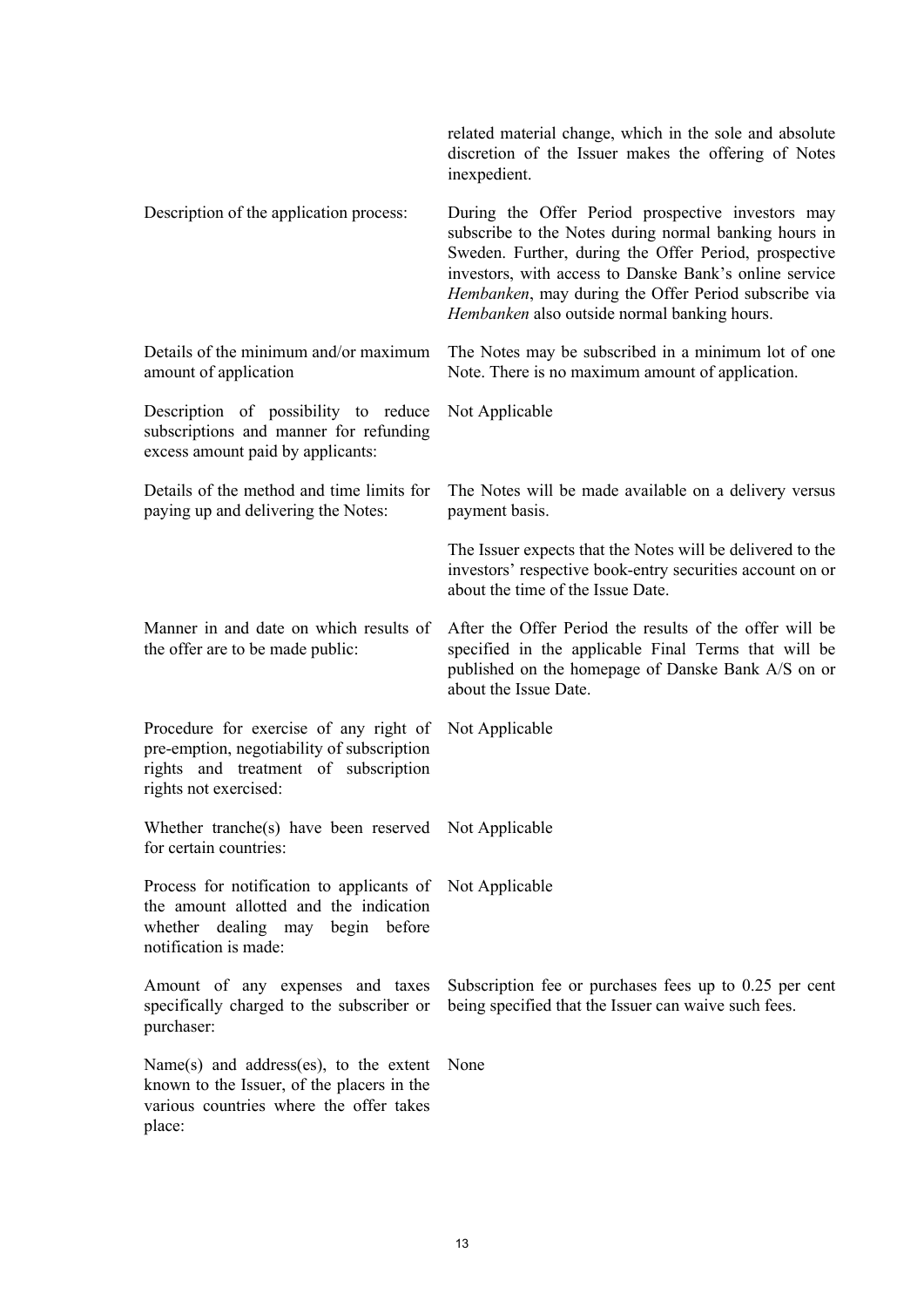#### **SUMMARY**

Summaries are made up of disclosure requirements known as "Elements". These Elements are numbered in Sections  $A - E(A.1 - E.7)$ . This Summary contains all the Elements required to be included in a summary for the Notes and the Issuer. Because some Elements are not required to be addressed, there may be gaps in the numbering sequence of the Elements. Even though an Element may be required to be inserted in a summary because of the type of securities and issuer, it is possible that no relevant information can be given regarding the Element. In this case a short description of the Element should be included in the summary explaining why it is not applicable.

#### **Section A - Introduction and Warnings**

| <b>Element</b> |                                                                                                                                                                                                                                                                                                                                                                                                                                                                                                                                                                                           |
|----------------|-------------------------------------------------------------------------------------------------------------------------------------------------------------------------------------------------------------------------------------------------------------------------------------------------------------------------------------------------------------------------------------------------------------------------------------------------------------------------------------------------------------------------------------------------------------------------------------------|
| A.1            | This summary should be read as an introduction to the Base Prospectus and the relevant<br><b>Final Terms.</b>                                                                                                                                                                                                                                                                                                                                                                                                                                                                             |
|                | Any decision to invest in any Notes should be based on a consideration of the Base<br>Prospectus as a whole, including any documents incorporated by reference and the<br>relevant Final Terms.                                                                                                                                                                                                                                                                                                                                                                                           |
|                | Where a claim relating to information contained in the Base Prospectus and the relevant<br>Final Terms is brought before a court in a Member State of the European Economic<br>Area, the plaintiff may, under the national legislation of the Member State where the<br>claim is brought, be required to bear the costs of translating the Base Prospectus and the<br>relevant Final Terms before the legal proceedings are initiated.                                                                                                                                                    |
|                | No civil liability will attach to the Issuer in any such Member State solely on the basis of<br>this summary, including any translation hereof, unless it is misleading, inaccurate or<br>inconsistent when read together with the other parts of the Base Prospectus and the<br>relevant Final Terms or it does not provide, when read together with the other parts of<br>the Base Prospectus and the relevant Final Terms, key information (as defined in Article<br>2.1(s) of the Prospectus Directive) in order to aid investors when considering whether to<br>invest in the Notes. |
| A.2            | The Notes may be offered in circumstances where there is no exemption from the obligation<br>under the Prospectus Directive to publish a prospectus (a "Non-exempt Offer").                                                                                                                                                                                                                                                                                                                                                                                                               |
|                | Offer period: The Issuer's consent referred to above is given for Non-exempt Offers of Notes<br>during from and including 20 June 2016 to and including 19 August 2016 (the "Offer<br>Period").                                                                                                                                                                                                                                                                                                                                                                                           |

| Element | <b>Title</b>                                  |                                 |
|---------|-----------------------------------------------|---------------------------------|
| B.1     | <b>Legal and</b><br>Commercial<br><b>Name</b> | Danske Bank A/S (the "Issuer"). |

#### **Section B – Issuer**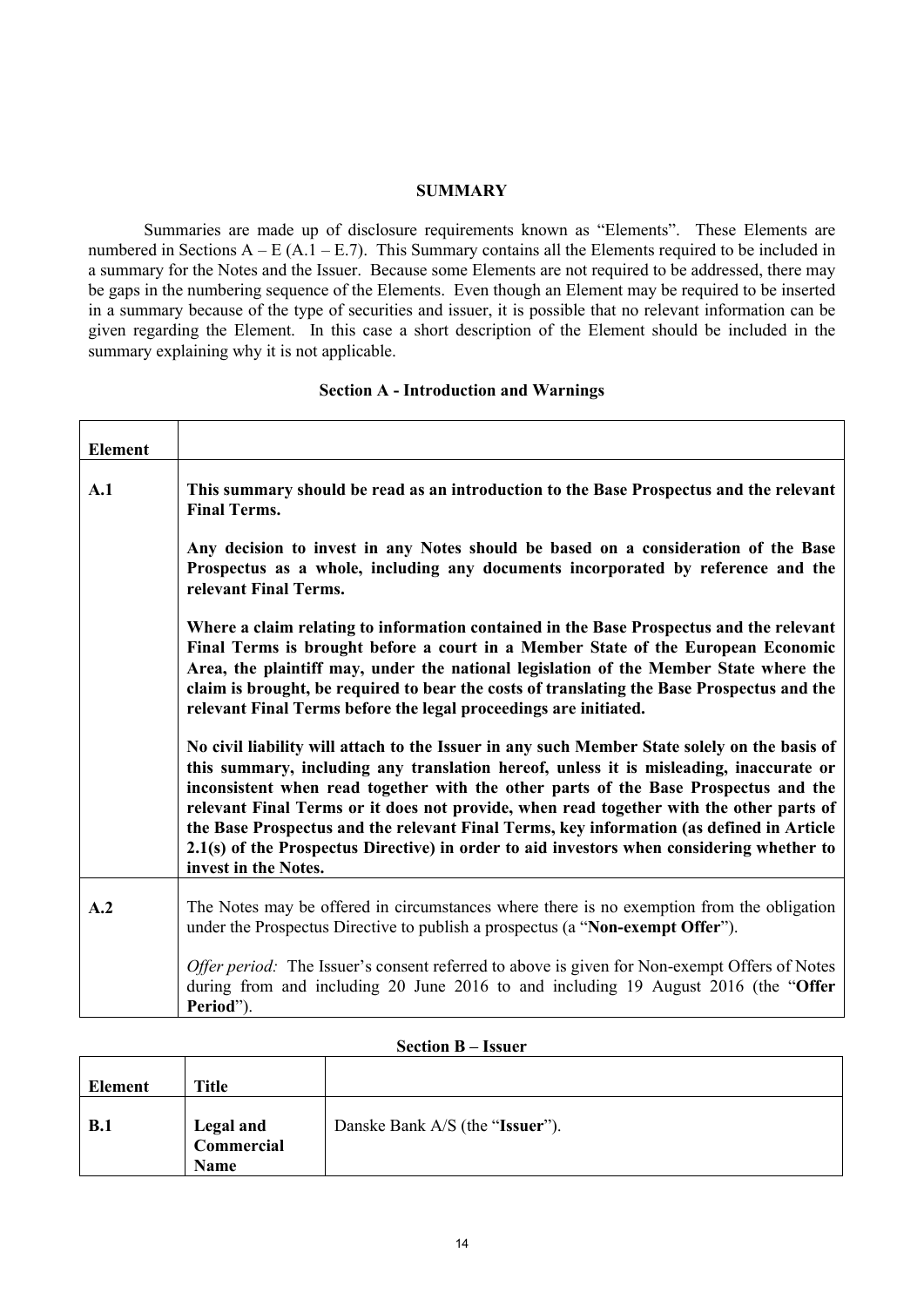| B.2         | <b>Domicile/Legal</b><br>Form/<br>Legislation/<br><b>Country of</b><br>Incorporation                                                                                                                                                                                                                                                                                                                                        |                                               | The Issuer was founded in Denmark and incorporated on 5 October<br>1871. The Issuer is a commercial bank with limited liability and carries<br>on business under the Danish Financial Business Act. The Issuer is<br>registered with the Danish Commerce and Companies Agency and the<br>Danish corporate registration number is 61126228. |                                                                                                                                                                     |
|-------------|-----------------------------------------------------------------------------------------------------------------------------------------------------------------------------------------------------------------------------------------------------------------------------------------------------------------------------------------------------------------------------------------------------------------------------|-----------------------------------------------|--------------------------------------------------------------------------------------------------------------------------------------------------------------------------------------------------------------------------------------------------------------------------------------------------------------------------------------------|---------------------------------------------------------------------------------------------------------------------------------------------------------------------|
| B.4b        | <b>Known trends</b><br>affecting the<br><b>Issuer and the</b><br>industries in<br>which it<br>operates                                                                                                                                                                                                                                                                                                                      |                                               | Not Applicable - There are no known trends, uncertainties, demands,<br>commitments or events that are reasonably likely to have a material<br>effect on the Issuer's prospects for its current financial year.                                                                                                                             |                                                                                                                                                                     |
| B.5         | <b>Description of</b><br>the Group                                                                                                                                                                                                                                                                                                                                                                                          | "Group").                                     | The Issuer is the parent company of the Danske Bank Group (the                                                                                                                                                                                                                                                                             |                                                                                                                                                                     |
|             |                                                                                                                                                                                                                                                                                                                                                                                                                             |                                               | The Issuer is an international retail bank that operates in 15 countries<br>with a focus on the Nordic region and with larger retail banking<br>operations in Northern Ireland, Estonia, Latvia and Lithuania.                                                                                                                             |                                                                                                                                                                     |
| B.9         | <b>Profit forecast</b><br>or estimate                                                                                                                                                                                                                                                                                                                                                                                       | Base Prospectus.                              | Not Applicable - No profit forecast or estimates have been made in the                                                                                                                                                                                                                                                                     |                                                                                                                                                                     |
| B.10        | <b>Qualifications to</b><br>audit report                                                                                                                                                                                                                                                                                                                                                                                    |                                               | Not Applicable - No qualifications are contained in any audit report<br>incorporated by reference in the Base Prospectus.                                                                                                                                                                                                                  |                                                                                                                                                                     |
| <b>B.12</b> |                                                                                                                                                                                                                                                                                                                                                                                                                             | Selected historical key financial information |                                                                                                                                                                                                                                                                                                                                            |                                                                                                                                                                     |
|             | (DKK millions)                                                                                                                                                                                                                                                                                                                                                                                                              |                                               | Twelve months ended<br>31 December 2015                                                                                                                                                                                                                                                                                                    | Twelve months<br>ended 31 December<br>2014                                                                                                                          |
|             | Income statement:<br>Total income<br>Operating expenses<br>Goodwill impairment charges<br>Loan impairment charges<br>Profit before tax, core<br>Profit before tax, non-core<br>Profit before tax<br>Tax<br>Net profit for the year<br><b>Balance sheet:</b><br>Loan and advances<br>Trading portfolio assets<br>Assets in non-core<br>Other assets<br><b>Total assets</b><br>Deposits<br>Bonds issued by Realkredit Danmark |                                               | 44,201<br>21,827<br>4,601<br>57<br>17,716<br>46<br>17,762<br>4,639<br>13,123<br>1,609,384<br>547,019<br>24,236<br>1,112,239<br>3,292,878<br>816,762<br>694,519                                                                                                                                                                             | 44,000<br>22,641<br>9,099<br>2,788<br>9,472<br>(1,503)<br>7,969<br>4,020<br>3,948<br>1,563,729<br>742,512<br>32,329<br>1,114,445<br>3,453,015<br>763,441<br>655,965 |
|             | Trading portfolio liabilities                                                                                                                                                                                                                                                                                                                                                                                               |                                               | 471,131                                                                                                                                                                                                                                                                                                                                    | 550,629                                                                                                                                                             |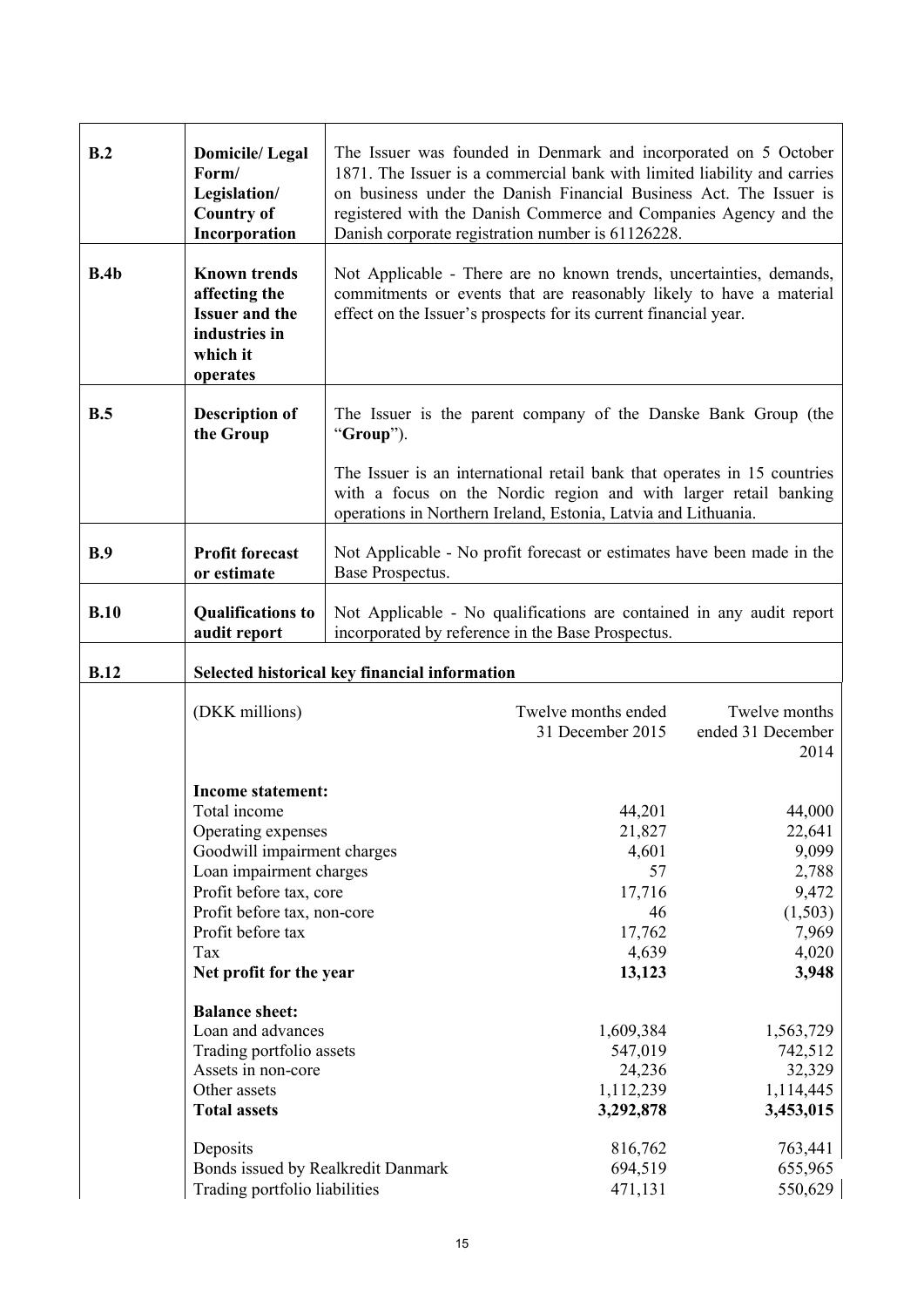| Liabilities in non-core<br>Other liabilities |                            | 5,520<br>1,144,116                                                        | 4,950<br>1,325,647  |
|----------------------------------------------|----------------------------|---------------------------------------------------------------------------|---------------------|
| <b>Total liabilities</b>                     |                            | 3,132,048                                                                 | 3,300,632           |
| Additional tier 1 etc.                       |                            | 11,317                                                                    | 5,675               |
| <b>Shareholders' equity</b>                  |                            | 149,513                                                                   | 146,708             |
| (DKK millions)                               |                            | First quarter ended                                                       | First quarter ended |
| <b>Danske Bank Group</b>                     |                            | 31 March 2016                                                             | 31 March 2015       |
|                                              |                            |                                                                           |                     |
| Total income                                 |                            | 11,469                                                                    | 12,535              |
| Operating expenses                           |                            | 5,310                                                                     | 5,761               |
| Goodwill impairment charges                  |                            |                                                                           |                     |
| Loan impairment charges                      |                            | $-130$                                                                    | 502                 |
| Profit before tax, core                      |                            | 6,289                                                                     | 6,272               |
| Profit before tax, Non-core                  |                            | $-18$                                                                     | 90                  |
| Profit before tax                            |                            | 6,271                                                                     | 6,362               |
| Tax                                          |                            | 1,326                                                                     | 1,411               |
| Net profit for the period                    |                            | 4,945                                                                     | 4,951               |
|                                              |                            |                                                                           |                     |
| <b>Balance sheet:</b>                        |                            |                                                                           |                     |
| Loan and advances                            |                            | 1,640,063                                                                 | 1,605,022           |
| Trading portfolio assets                     |                            | 566,268                                                                   | 800,072             |
| Assets in Non-core                           |                            | 26,514                                                                    | 39,626              |
| Other assets                                 |                            | 1,155,673                                                                 | 1,226,438           |
| <b>Total assets</b>                          |                            | 3,388,518                                                                 | 3,671,158           |
|                                              |                            |                                                                           |                     |
| Deposits                                     |                            | 811,631                                                                   | 826,761             |
| Bonds issued by Realkredit Danmark           |                            | 682,542                                                                   | 678,875             |
| Trading portfolio liabilities                |                            | 493,395                                                                   | 609,719             |
| Liabilities in Non-core                      |                            | 5,106                                                                     | 7,421               |
| Other liabilities                            |                            | 1,239,739                                                                 | 1,391,156           |
| <b>Total liabilities</b>                     |                            | 3,232,413                                                                 | 3,513,932           |
| Additional tier 1 etc.                       |                            | 11,433                                                                    | 11,375              |
| <b>Shareholders' equity</b>                  |                            | 144,672                                                                   | 145,851             |
| <b>Statement of no</b>                       |                            | There has been no material adverse change in the prospects of the         |                     |
| material adverse                             |                            | Issuer since 31 December 2015, the last day of the financial period in    |                     |
| change                                       | Issuer have been prepared. | respect of which the most recently audited financial statements of the    |                     |
| <b>Description of</b>                        |                            |                                                                           |                     |
| significant                                  |                            | There has been no significant change in the financial or trading position |                     |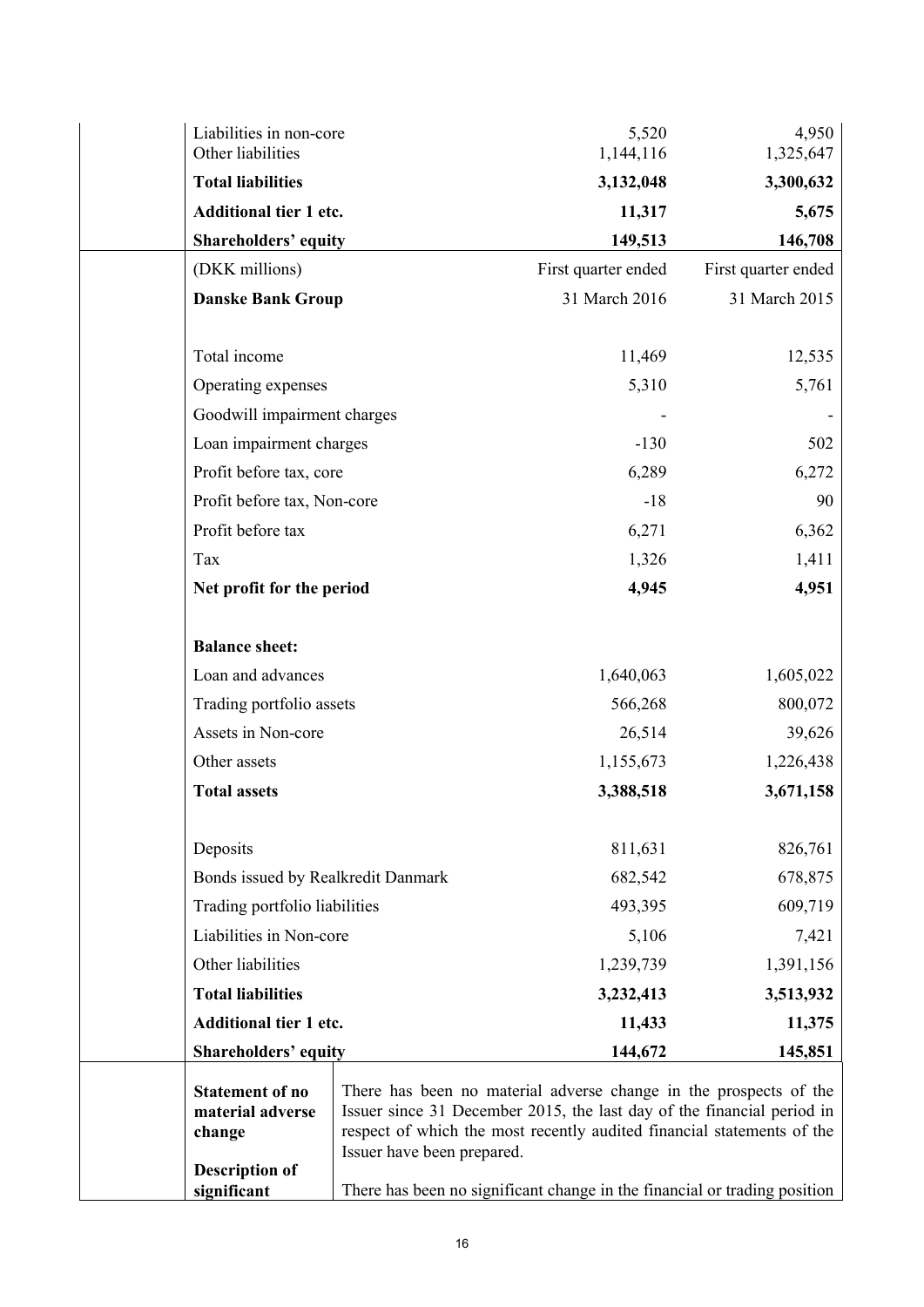|             | changes to<br>financial or<br>trading position                                                        | of the Issuer or of the Issuer and its subsidiaries taken as a whole since<br>31 March 2016, the last day of the financial period in respect of which<br>the most recent financial statements of the Issuer have been prepared.                                                                                                                                                                                                                                                                                                                                                                                                                                                                                                        |         |       |       |
|-------------|-------------------------------------------------------------------------------------------------------|----------------------------------------------------------------------------------------------------------------------------------------------------------------------------------------------------------------------------------------------------------------------------------------------------------------------------------------------------------------------------------------------------------------------------------------------------------------------------------------------------------------------------------------------------------------------------------------------------------------------------------------------------------------------------------------------------------------------------------------|---------|-------|-------|
| <b>B.13</b> | <b>Recent events</b><br>materially<br>relevant to an<br>evaluation of the<br><b>Issuer's solvency</b> | Not Applicable - There are no recent events particular to the Issuer<br>which are to a material extent relevant to the evaluation of the Issuer's<br>solvency.                                                                                                                                                                                                                                                                                                                                                                                                                                                                                                                                                                         |         |       |       |
| <b>B.14</b> | Dependence on<br>other entities<br>within the Group                                                   | See Element B.5. Not Applicable – The Issuer is not dependent on any<br>other entities within the Group.                                                                                                                                                                                                                                                                                                                                                                                                                                                                                                                                                                                                                               |         |       |       |
| <b>B.15</b> | Principal<br>activities                                                                               | The Group is the leading financial service provider in Denmark $-$ and<br>one of the largest in the Nordic region – measured by total assets as at<br>December 2014 (Source: Finansrådet (Danish Bankers'<br>31<br>Association)). The Group offers its customers in Denmark and in its<br>other markets a broad range of services that, depending on the market,<br>include services in banking, mortgage finance, insurance, trading,<br>leasing, real estate agency and investment management. The Group has<br>a leading market position in Denmark and is one of the larger banks in<br>Northern Ireland and Finland. The Group also has significant<br>operations in its other main markets of Sweden, Norway and the<br>Baltics. |         |       |       |
| <b>B.16</b> | <b>Controlling</b><br>shareholders                                                                    | Not Applicable – The Issuer is not aware of any shareholder or group<br>of connected shareholders who directly or indirectly control the Issuer.                                                                                                                                                                                                                                                                                                                                                                                                                                                                                                                                                                                       |         |       |       |
| <b>B.17</b> | <b>Credit ratings</b><br>assigned to the<br><b>Issuer</b>                                             | As at the date of the Base Prospectus, the Issuer has been rated by the<br>agencies: Moody's<br>Investors<br>rating<br>Service<br>Ltd.<br>following<br>("Moody's"), Standard & Poor's Credit Market Services Europe<br>Limited ("S&P") and Fitch Ratings Ltd ("Fitch").                                                                                                                                                                                                                                                                                                                                                                                                                                                                |         |       |       |
|             |                                                                                                       | The Issuer ratings are as follows:                                                                                                                                                                                                                                                                                                                                                                                                                                                                                                                                                                                                                                                                                                     |         |       |       |
|             |                                                                                                       |                                                                                                                                                                                                                                                                                                                                                                                                                                                                                                                                                                                                                                                                                                                                        | Moody's | S&P   | Fitch |
|             |                                                                                                       | senior unsubordinated long-term<br>debt/long-term Issuer default rating                                                                                                                                                                                                                                                                                                                                                                                                                                                                                                                                                                                                                                                                | A2      | A     | A     |
|             |                                                                                                       | senior unsubordinated short-term<br>debt/short-term Issuer default rating                                                                                                                                                                                                                                                                                                                                                                                                                                                                                                                                                                                                                                                              | $P-1$   | $A-1$ | F1    |
|             |                                                                                                       | Each of Moody's, S&P and Fitch is established in the European Union<br>(the "EU") and is registered under Regulation (EC) No. 1060/2009 (as<br>amended).                                                                                                                                                                                                                                                                                                                                                                                                                                                                                                                                                                               |         |       |       |
|             |                                                                                                       | A rating is not a recommendation to buy, sell or hold securities and<br>may be subject to suspension, reduction or withdrawal at any time by<br>the assigning rating agency.                                                                                                                                                                                                                                                                                                                                                                                                                                                                                                                                                           |         |       |       |
|             |                                                                                                       | No ratings have been or are expected to be assigned to the Notes at the<br>request of or with the co-operation of the Issuer in the rating process.                                                                                                                                                                                                                                                                                                                                                                                                                                                                                                                                                                                    |         |       |       |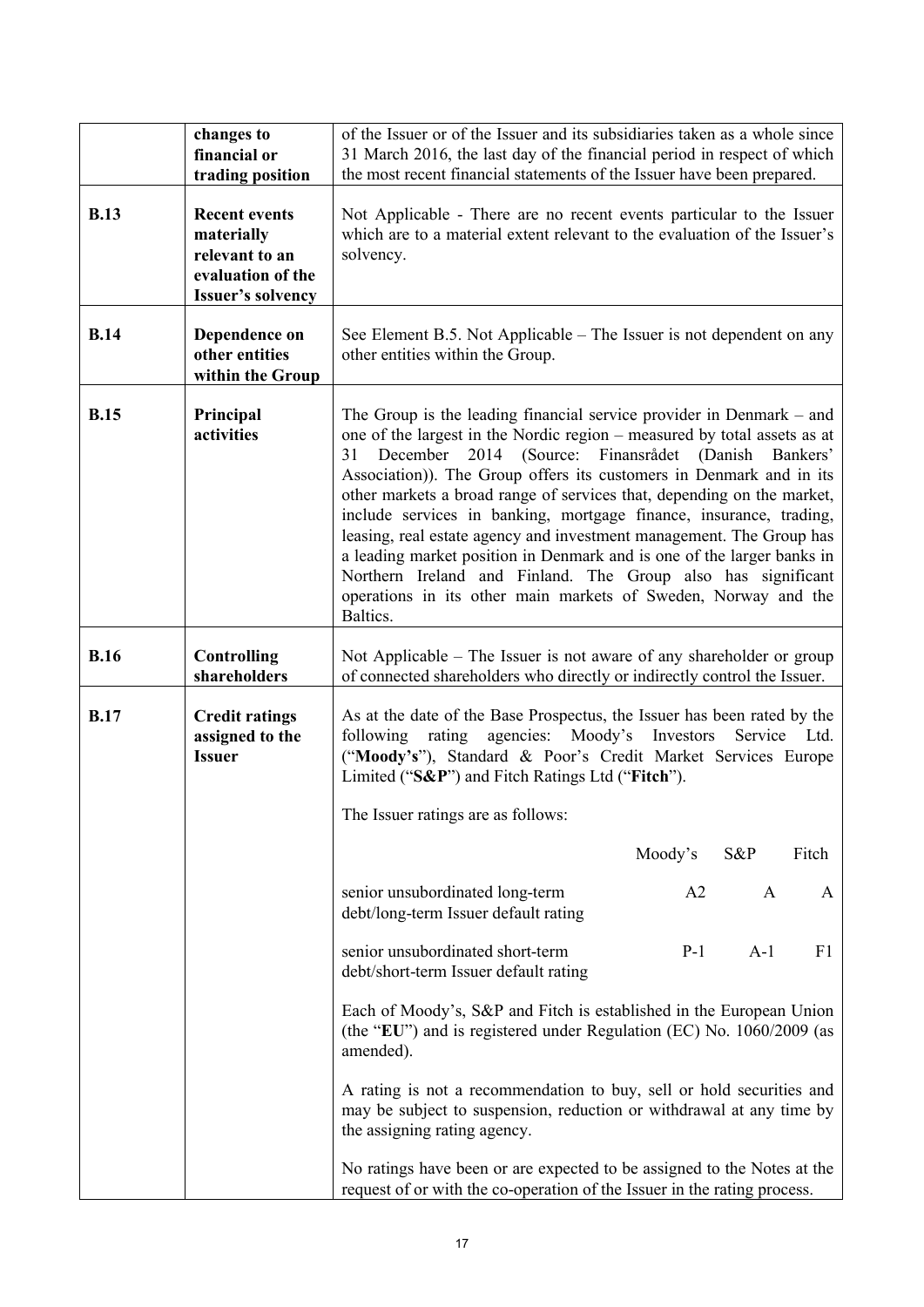## **Section C – Notes**

| Element     | Title                                   |    |                                                                                                                                                                                                                                                                                                                                        |
|-------------|-----------------------------------------|----|----------------------------------------------------------------------------------------------------------------------------------------------------------------------------------------------------------------------------------------------------------------------------------------------------------------------------------------|
| $C.1$ XIII) | <b>Description</b><br><b>Notes/ISIN</b> | 0f | The Notes are Equity-Linked Redemption Notes<br>The Series number is DDBO SE36. The Tranche number is 1.<br>The International Securities Identification Number (ISIN) is SE0008435119.<br>The Common Code is 000843511. The Euroclear Sweden identification<br>number is 556112-8074.<br>The calculation amount (" $CA$ ") is 100,000. |

| The Notes are denominated in SEK and the specified currency for payments<br>C.2<br>Currency<br>in respect of the Notes is SEK. |
|--------------------------------------------------------------------------------------------------------------------------------|
|--------------------------------------------------------------------------------------------------------------------------------|

| C.5 | <b>Restrictions on</b><br>free<br>the<br>transferability<br>of the Notes | Transfers of Notes may be effected only through the book entry system and<br>register maintained by the Euroclear Sweden.                                                                                                                                                           |
|-----|--------------------------------------------------------------------------|-------------------------------------------------------------------------------------------------------------------------------------------------------------------------------------------------------------------------------------------------------------------------------------|
|     |                                                                          | The Notes will be freely transferable, subject to the offering and selling<br>restrictions of the United States, the European Economic Area, the United<br>Kingdom, Denmark, Finland, Norway and Sweden and the laws of any<br>jurisdiction in which the Notes are offered or sold. |

| C.8 | <b>Rights attached</b><br>to the Notes,<br>including<br>ranking<br>and<br><b>limitations</b><br>$\mathbf{on}$<br>those rights | The Notes have terms and conditions relating to, among other matters:<br>Ranking<br>The Notes will constitute direct, unconditional, unsubordinated and<br>unsecured obligations of the Issuer and will rank <i>pari passu</i> without any<br>preference among themselves and at least pari passu with all other<br>unsubordinated and unsecured obligations of the Issuer, present and future<br>save for certain mandatory exceptions provided by law, including those<br>required as a result of the BRRD being implemented into Danish law.<br><b>Taxation</b> |
|-----|-------------------------------------------------------------------------------------------------------------------------------|--------------------------------------------------------------------------------------------------------------------------------------------------------------------------------------------------------------------------------------------------------------------------------------------------------------------------------------------------------------------------------------------------------------------------------------------------------------------------------------------------------------------------------------------------------------------|
|     |                                                                                                                               | The Issuer shall not be liable for or otherwise obliged to pay any taxes which<br>may arise in respect of the Notes and all payments made by the Issuer shall<br>be made subject to any such taxes.<br><b>Negative pledge and cross default</b><br>The terms of the Notes will not have the benefit of a negative pledge or a<br>cross-default.<br><b>Events of default</b>                                                                                                                                                                                        |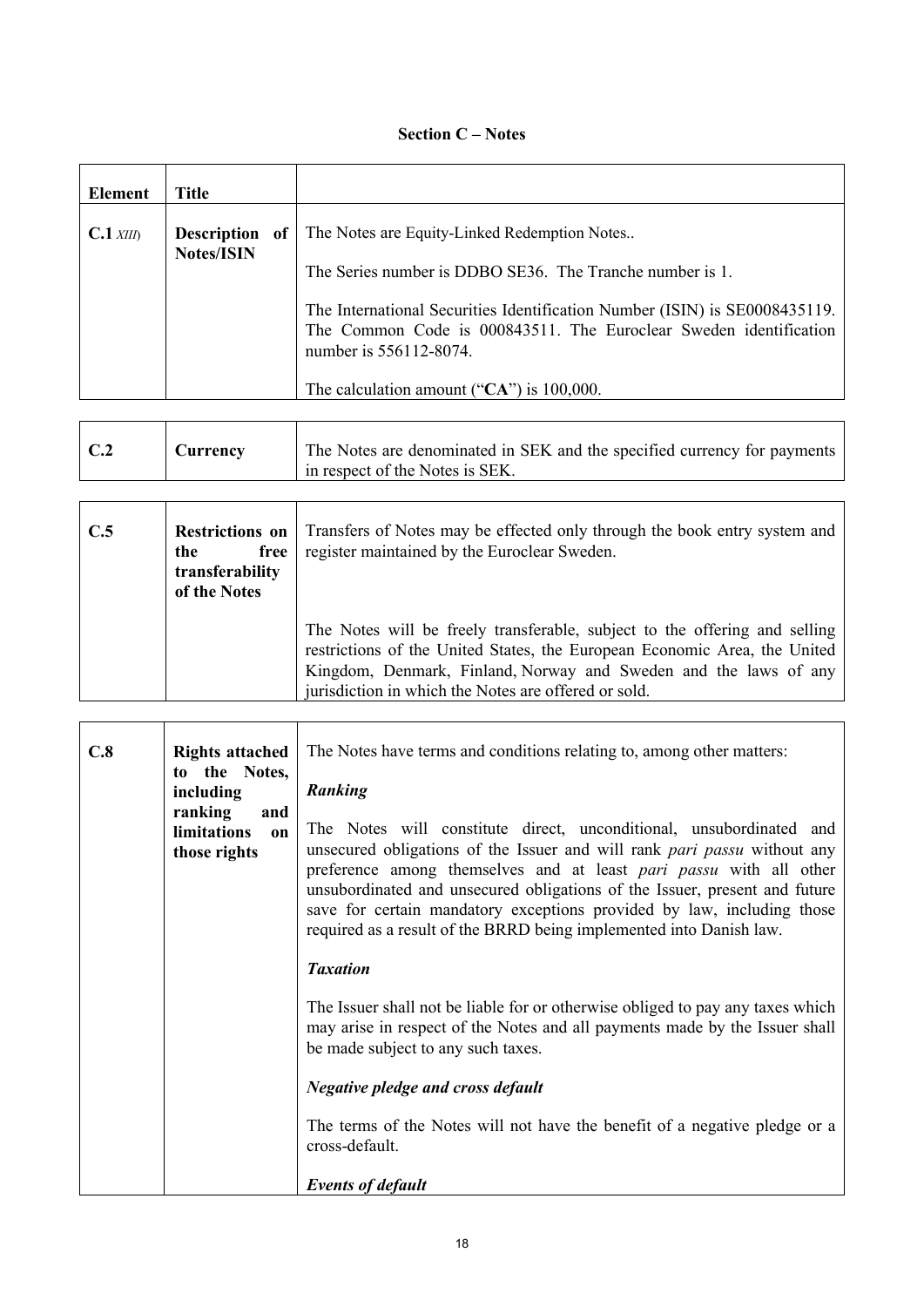|     |                                                                                | The terms of the Notes will contain, amongst others, the following events of<br>default: (i) default in payment of any principal or interest due in respect of<br>the Notes, continuing for a period of 5 days after the date on which notice<br>has been given to the Issuer; (ii) default in the performance or observance of<br>any other obligation of the Issuer under the Notes and such default remains<br>unremedied for 30 days after notice requiring remedy has been given to the<br>Issuer; (iii) a legal process is levied or enforced or sued out upon or against<br>any part of the assets of the Issuer which is material in its effect upon the<br>operation of the Issuer and is not discharged or stayed within 60 days of<br>having been so levied, enforced or sued out, (iv) events relating to the<br>bankruptcy of the Issuer; and (v) the Danish Financial Supervisory Authority<br>files a petition for the suspension of payments of the Issuer.<br><b>Meetings</b> |
|-----|--------------------------------------------------------------------------------|------------------------------------------------------------------------------------------------------------------------------------------------------------------------------------------------------------------------------------------------------------------------------------------------------------------------------------------------------------------------------------------------------------------------------------------------------------------------------------------------------------------------------------------------------------------------------------------------------------------------------------------------------------------------------------------------------------------------------------------------------------------------------------------------------------------------------------------------------------------------------------------------------------------------------------------------------------------------------------------------|
|     |                                                                                | The terms of the Notes will contain provisions for calling meetings of<br>holders to consider matters affecting their interests generally.<br>These<br>provisions permit defined majorities to bind all holders, including holders<br>who did not attend and vote at the relevant meeting and holders who voted in<br>a manner contrary to the majority.                                                                                                                                                                                                                                                                                                                                                                                                                                                                                                                                                                                                                                       |
|     |                                                                                | <b>Governing Law</b>                                                                                                                                                                                                                                                                                                                                                                                                                                                                                                                                                                                                                                                                                                                                                                                                                                                                                                                                                                           |
|     |                                                                                | English law, except that the registration of the Notes in Euroclear Sweden<br>AB shall be governed by Swedish law.                                                                                                                                                                                                                                                                                                                                                                                                                                                                                                                                                                                                                                                                                                                                                                                                                                                                             |
| C.9 | Interest,<br>Redemption<br>and<br><b>Representation:</b>                       | <i>Fixed Rate Notes:</i> The Notes bear interest from their date of issue to the final<br>valuation date at the fixed rate of 0.50 per cent. per annum.                                                                                                                                                                                                                                                                                                                                                                                                                                                                                                                                                                                                                                                                                                                                                                                                                                        |
|     | The nominal<br>interest rate                                                   |                                                                                                                                                                                                                                                                                                                                                                                                                                                                                                                                                                                                                                                                                                                                                                                                                                                                                                                                                                                                |
|     | The date from<br>which interest<br>becomes<br>payable and the<br>due dates for |                                                                                                                                                                                                                                                                                                                                                                                                                                                                                                                                                                                                                                                                                                                                                                                                                                                                                                                                                                                                |
|     | interest                                                                       |                                                                                                                                                                                                                                                                                                                                                                                                                                                                                                                                                                                                                                                                                                                                                                                                                                                                                                                                                                                                |

| C.11 | <b>Admission</b><br>to<br>trading                                                                                  | Application has been made to the NASDAQ OMX Stockholm AB for the<br>Notes to be admitted to trading on the NASDAQ OMX Stockholm AB.                                                            |
|------|--------------------------------------------------------------------------------------------------------------------|------------------------------------------------------------------------------------------------------------------------------------------------------------------------------------------------|
| C.15 | <b>Description of</b><br>how the value<br>of the<br>investment is<br>affected by the<br>value of the<br>underlying | The Notes are fixed rate Notes<br>The principal amount payable at maturity will be subject to a minimum<br>redemption amount of 100 % of the calculation amount, subject as provided<br>below. |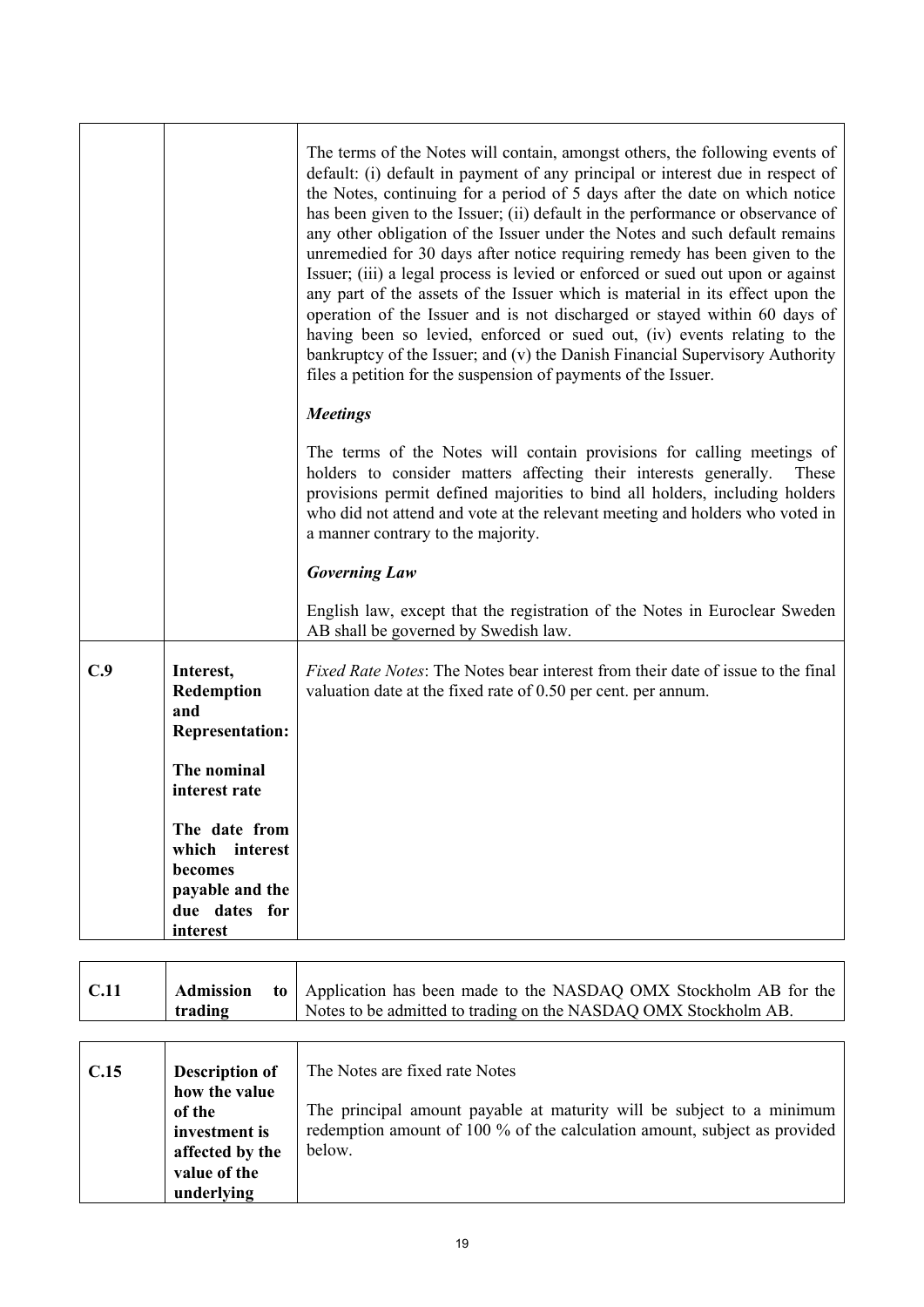| instrument(s) |                              |
|---------------|------------------------------|
|               | See also Element C.18 below. |

| C.16 | <b>Maturity date</b><br>and final | The maturity date is 6 September 2022. The final reference date is the final<br>averaging date specified in Element C.18 below. |
|------|-----------------------------------|---------------------------------------------------------------------------------------------------------------------------------|
|      | reference date                    |                                                                                                                                 |

| C.17 | <b>Settlement</b>                     |    | The Notes are cash settled Notes. |
|------|---------------------------------------|----|-----------------------------------|
|      | procedure<br>derivative<br>securities | of |                                   |

| C.18 | Return on<br>derivative<br>securities | The interest amounts (if any) and the redemption amount due at maturity are<br>determined as follows:                                                                                                       |  |
|------|---------------------------------------|-------------------------------------------------------------------------------------------------------------------------------------------------------------------------------------------------------------|--|
|      |                                       | <i>Interest</i>                                                                                                                                                                                             |  |
|      |                                       | Fixed Rate Notes: Subject as provided in Element C.15, the Notes bear<br>interest from (and excluding) the Issue Date to (and including) the Maturity<br>Date at the fixed rate of 0.50 per cent per annum. |  |

| <b>Early redemption</b>                                                                                                                                                                                                                                                                                                                                                                                                                                                                                                                                                                                                                                                                                                                                                                                                                                                                                                                                                                    |
|--------------------------------------------------------------------------------------------------------------------------------------------------------------------------------------------------------------------------------------------------------------------------------------------------------------------------------------------------------------------------------------------------------------------------------------------------------------------------------------------------------------------------------------------------------------------------------------------------------------------------------------------------------------------------------------------------------------------------------------------------------------------------------------------------------------------------------------------------------------------------------------------------------------------------------------------------------------------------------------------|
| See "Taxation" and "Events of Default" in Element C.8 above and<br>"Disrupted Days, Market Disruption Events and Adjustments" below for<br>information on early redemption in relation to the Notes.                                                                                                                                                                                                                                                                                                                                                                                                                                                                                                                                                                                                                                                                                                                                                                                       |
| In addition, if the Issuer determines that performance of its obligations under<br>the Notes or that any arrangements made to hedge its obligations under the<br>Notes has or will become illegal in whole or in part as a result of compliance<br>with any applicable present or future law (an "illegality"), the Issuer may<br>redeem the Notes early and, if and to the extent permitted by applicable law,<br>will pay an amount equal to the early redemption amount in respect of each<br>calculation amount.                                                                                                                                                                                                                                                                                                                                                                                                                                                                       |
| In the circumstances specified above, the "early redemption amount"<br>payable on any such early redemption of the Notes will be an amount<br>determined by the Calculation Agent which represents the fair market value<br>of each calculation amount of the Notes on a day selected by the Issuer (in<br>the case of an early redemption following an illegality, ignoring the relevant<br>illegality), but adjusted (except in the case of an early redemption following<br>an event of default) to account for losses, expenses and costs to the Issuer<br>and/or its affiliates of unwinding any hedging and funding arrangements in<br>respect of the Notes, provided that, for the purposes of determining the fair<br>market value of each calculation amount of the Notes following an event of<br>default, no account shall be taken of the financial condition of the Issuer<br>which shall be presumed to be able to perform fully its obligations in respect<br>of the Notes. |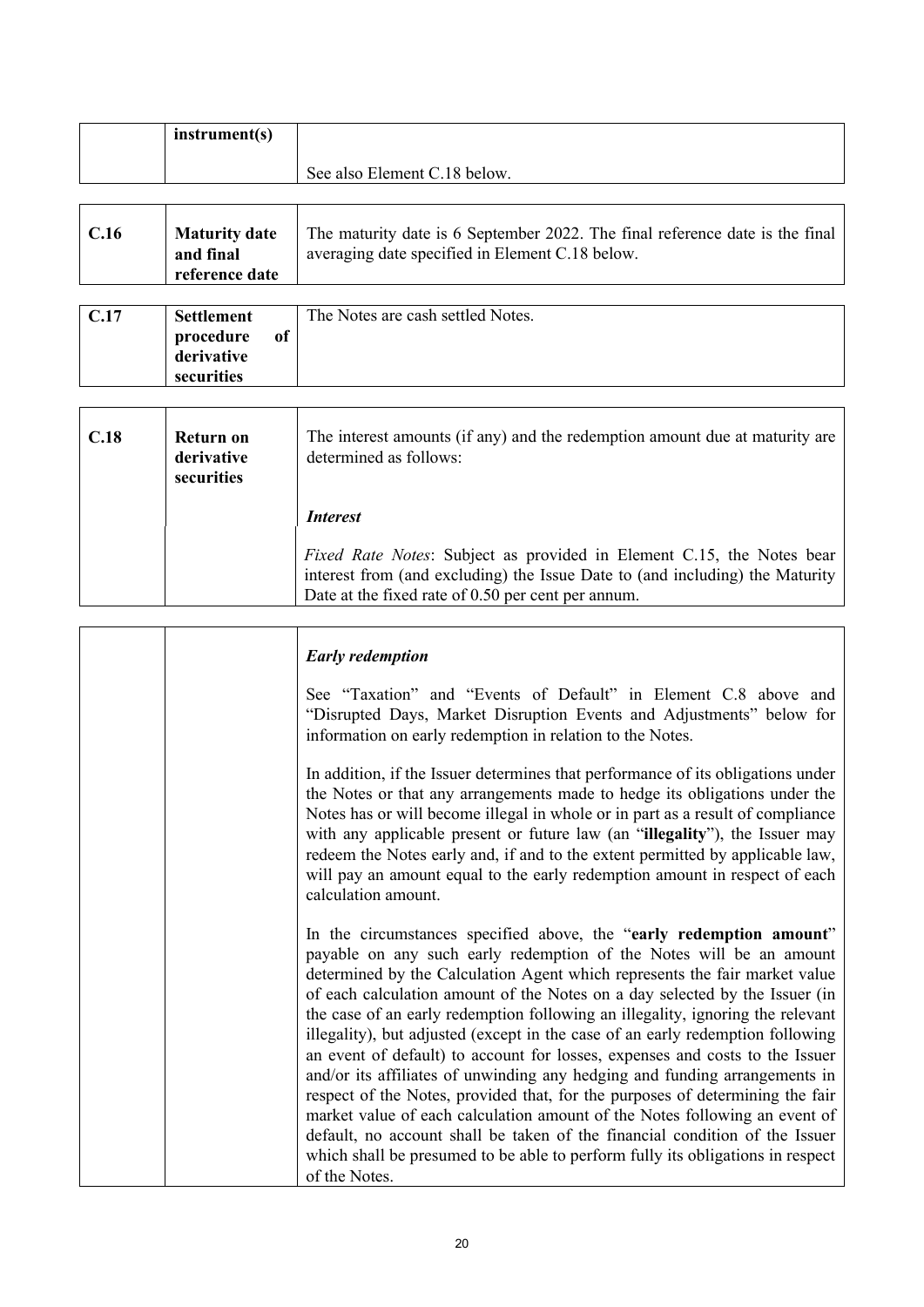|  | <b>Redemption at maturity</b>                                                                                                               |
|--|---------------------------------------------------------------------------------------------------------------------------------------------|
|  | Unless previously redeemed or purchased and cancelled, the Notes will be<br>redeemed at their Final Redemption Amount on the Maturity Date. |
|  | The maturity date is 6 September 2022.                                                                                                      |

| The Reference Item-Linked Redemption Amount shall be the "Call<br>Redemption Amount" determined by reference to the following formula:                                                                                                                                                              |
|-----------------------------------------------------------------------------------------------------------------------------------------------------------------------------------------------------------------------------------------------------------------------------------------------------|
| RPA + Reference Item Amount                                                                                                                                                                                                                                                                         |
| For the purposes of the above:                                                                                                                                                                                                                                                                      |
| "Reference Item Amount" means an amount determined by reference to the<br>following formula:                                                                                                                                                                                                        |
| CA x Max [Performance Floor, (PR x Call Performance)] x OFX                                                                                                                                                                                                                                         |
| Where:                                                                                                                                                                                                                                                                                              |
| "Call Performance" means the sum of the weighted Performances for each<br>of the Reference Items MINUS Strike                                                                                                                                                                                       |
| "FX Option Conversion": Not Applicable, OFX = 1                                                                                                                                                                                                                                                     |
| "FX Principal Conversion": Not Applicable, $PFX = 1$                                                                                                                                                                                                                                                |
| "Performance" means, in respect of a Reference Item and the specified final<br>averaging dates, the average price of such Reference Item on such specified<br>final averaging dates DIVIDED BY the initial price of such Reference Item<br>on the initial valuation date, expressed as a percentage |
| "Relevant Principal Amount" ("RPA") mean the CA multiplied by 100 %<br>multiplied by PFX.                                                                                                                                                                                                           |
| "Performance Floor" $=$<br>Zero                                                                                                                                                                                                                                                                     |
| " $PR"$<br>Indicatively 30 % (lowest 25 %)<br>$=$                                                                                                                                                                                                                                                   |
| 100%<br>"Strike"<br>$=$                                                                                                                                                                                                                                                                             |

|  | <i>Valuation</i>         |                                                                                                                                                                |
|--|--------------------------|----------------------------------------------------------------------------------------------------------------------------------------------------------------|
|  | "initial valuation date" | (subject)<br>August 2016<br>23<br>to<br>postponement)                                                                                                          |
|  | "final averaging dates"  | 23 August 2021, 23 September<br>2021, 23 October 2021, 23<br>November 2021, 23 December<br>2021, 23 January 2022, 23 February<br>2022, 23 March 2022, 23 April |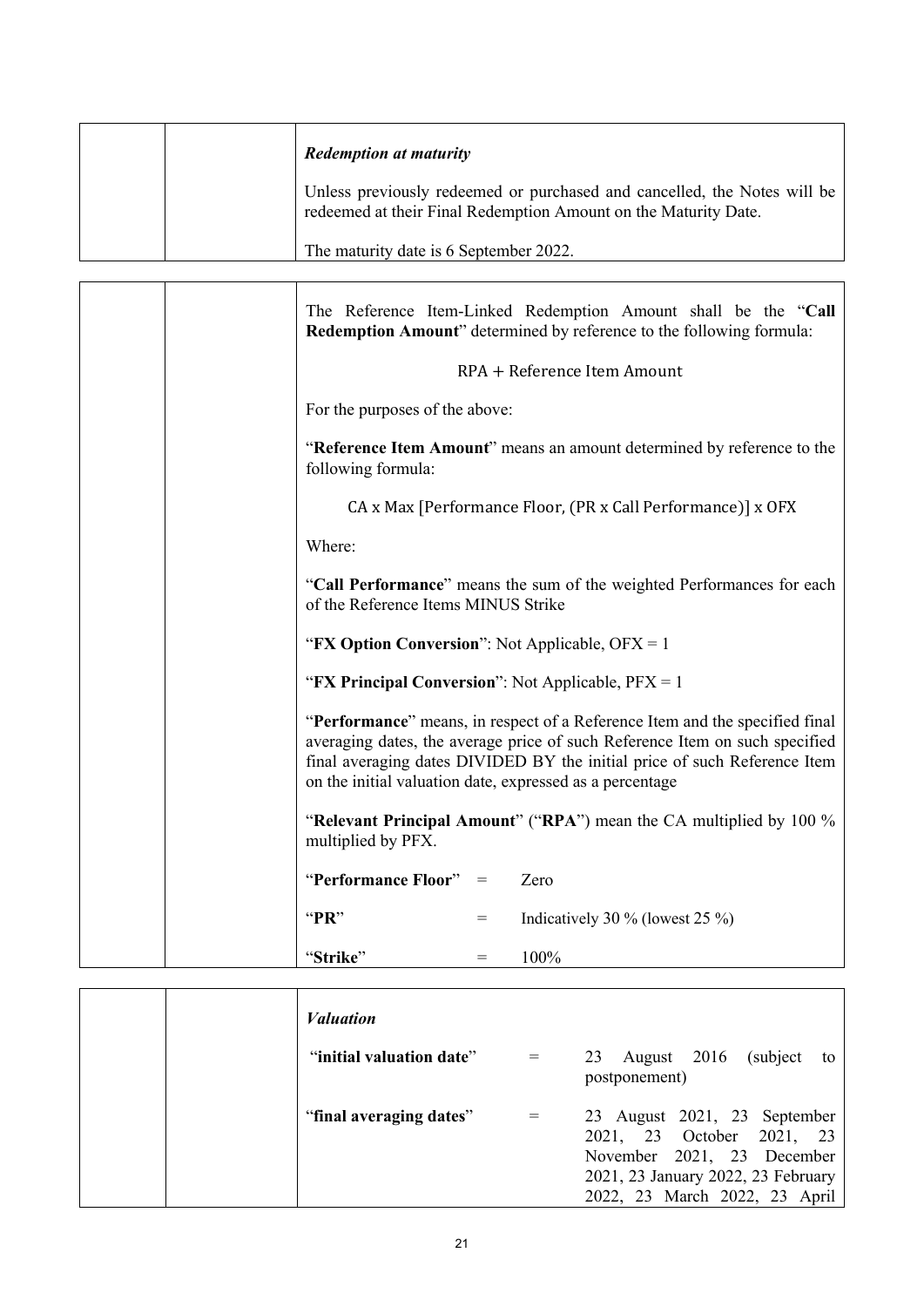| 2022, 23 May 2022, 23 June 2022, |
|----------------------------------|
| 23 July 2022 and 23 August 2022  |
| (subject to postponement)        |

| <b>Disrupted Days, Market Disruption Events and Adjustments</b>                                                                                                                                                                                                                                                                                                                                                                                                                                                                                                                                                                                                                                                                                                                          |
|------------------------------------------------------------------------------------------------------------------------------------------------------------------------------------------------------------------------------------------------------------------------------------------------------------------------------------------------------------------------------------------------------------------------------------------------------------------------------------------------------------------------------------------------------------------------------------------------------------------------------------------------------------------------------------------------------------------------------------------------------------------------------------------|
| The terms and conditions of the Notes contain provisions, as applicable,<br>relating to events affecting the Reference Item(s), modification or cessation<br>of the Reference Item(s) and market disruption provisions and provisions<br>relating to subsequent corrections of the level of the Reference Item(s) and<br>details of the consequences of such events. Such provisions may permit the<br>Issuer either to require the calculation agent to determine what adjustments<br>should be made following the occurrence of the relevant event (which may<br>include deferment of any required valuation or payment or the substitution of<br>a substitute reference item) or to cancel the Notes and to pay an amount<br>equal to the early redemption amount as specified above. |

| price/final<br>reference price |
|--------------------------------|
|--------------------------------|

T

 $\Gamma$ 

| C.20 | Underlying<br>The Reference Entities are specified under the heading "Description of<br>Reference Items" in the Table below, being the type of Reference Item<br>specified under the heading "Classification" in the Table below. |                                                    |                        |                           |                   |
|------|-----------------------------------------------------------------------------------------------------------------------------------------------------------------------------------------------------------------------------------|----------------------------------------------------|------------------------|---------------------------|-------------------|
|      |                                                                                                                                                                                                                                   | <b>Description</b><br>of<br><b>Reference Items</b> | Classification         | <b>Electronic</b><br>page | Weight            |
|      |                                                                                                                                                                                                                                   | PFE UN Equity                                      | <b>Equity Security</b> | PFE UN<br>Equity          | 10%               |
|      |                                                                                                                                                                                                                                   | <b>TEF SM Equity</b>                               | <b>Equity Security</b> | <b>TEF SM</b><br>Equity   | 10%               |
|      |                                                                                                                                                                                                                                   | <b>EDF FP Equity</b>                               | <b>Equity Security</b> | <b>EDF FP</b><br>Equity   | 10%               |
|      |                                                                                                                                                                                                                                   | <b>TELIA SS Equity</b>                             | <b>Equity Security</b> | <b>TELIA SS</b><br>Equity | 10%               |
|      |                                                                                                                                                                                                                                   | T UN Equity                                        | <b>Equity Security</b> | T UN Equity               | 10%               |
|      |                                                                                                                                                                                                                                   | PPL UN Equity                                      | <b>Equity Security</b> | PPL UN<br>Equity          | 10%               |
|      |                                                                                                                                                                                                                                   | VZ UN Equity                                       | <b>Equity Security</b> | VZ UN<br>Equity           | 10%               |
|      |                                                                                                                                                                                                                                   | <b>AEP UN Equity</b>                               | <b>Equity Security</b> | <b>AEP UN</b><br>Equity   | 10%               |
|      |                                                                                                                                                                                                                                   | <b>DUK UN Equity</b>                               | <b>Equity Security</b> | <b>DUK UN</b><br>Equity   | 10%               |
|      |                                                                                                                                                                                                                                   | <b>GSK LN Equity</b>                               | <b>Equity Security</b> | <b>GSK LN</b><br>Equity   | 10%               |
|      |                                                                                                                                                                                                                                   | relating<br>Information<br>to                      | Reference<br>the       | Entities is               | available<br>from |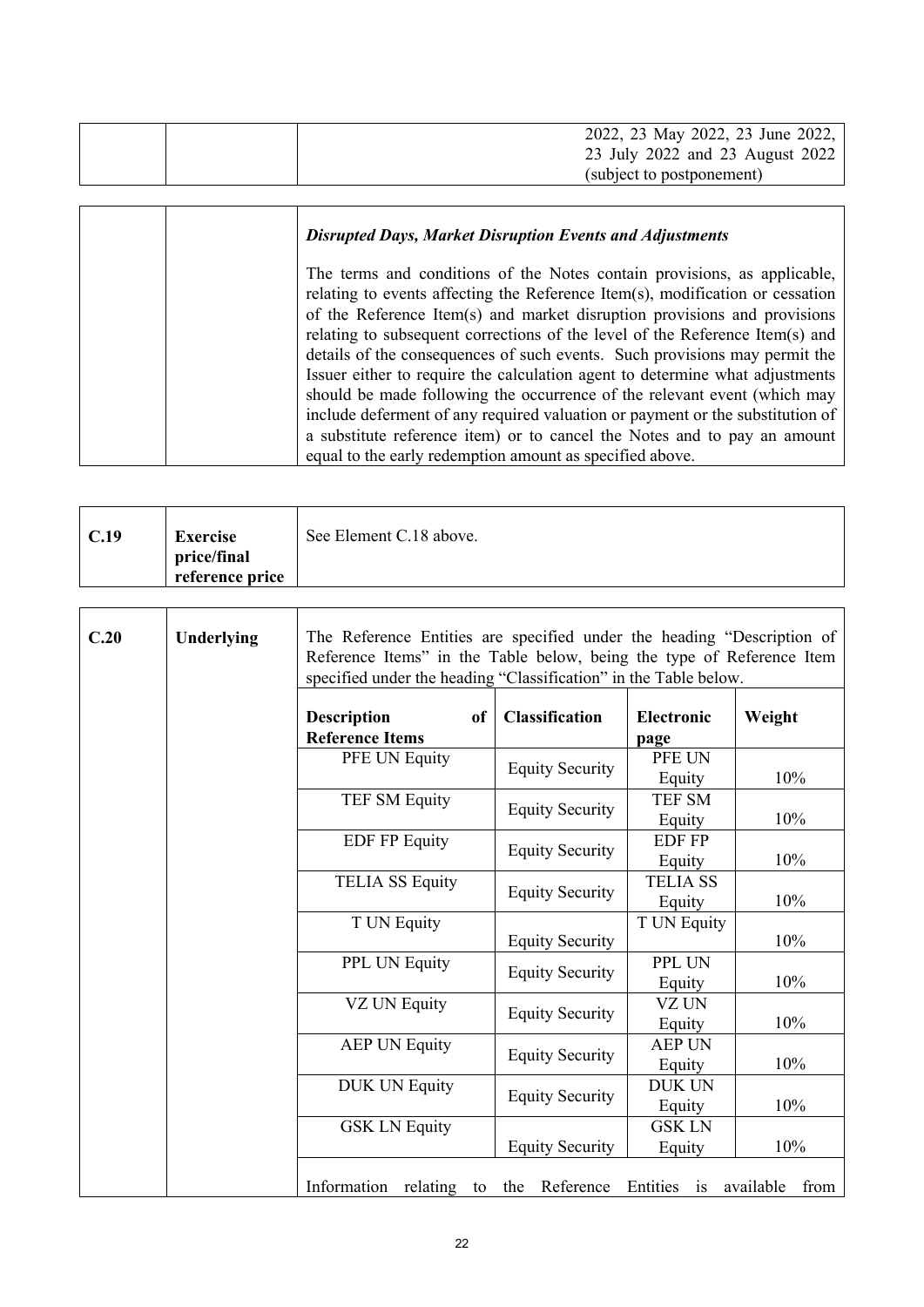|  | internationally recognised published or electronically displayed sources such |
|--|-------------------------------------------------------------------------------|
|  | as Bloomberg and any web-site of each Reference Entity/can be obtained        |
|  | from the electronic pages specified under the heading "Electronic pages" for  |
|  | such Reference Items in the Table above.                                      |

## **Section D– Risks**

| <b>Element</b> | <b>Title</b>                        |                                                                                                                                                                                                                                                                                                                                                                                                                                                                                                                                                                                                                                                                                                                                                                                                                                                                                        |
|----------------|-------------------------------------|----------------------------------------------------------------------------------------------------------------------------------------------------------------------------------------------------------------------------------------------------------------------------------------------------------------------------------------------------------------------------------------------------------------------------------------------------------------------------------------------------------------------------------------------------------------------------------------------------------------------------------------------------------------------------------------------------------------------------------------------------------------------------------------------------------------------------------------------------------------------------------------|
| D.2            | Key risks specific<br>to the Issuer | In purchasing Notes, investors assume the risk that the Issuer may become<br>insolvent or otherwise be unable to make all payments due in respect of<br>the Notes. There is a wide range of factors which individually or together<br>could result in the Issuer becoming unable to make all payments due in<br>respect of the Notes. It is not possible to identify all such factors or to<br>determine which factors are most likely to occur, as the Issuer may not be<br>aware of all relevant factors and certain factors which it currently deems<br>not to be material may become material as a result of the occurrence of<br>events outside the Issuer's control. The Issuer has identified in the Base<br>Prospectus a number of factors which could materially adversely affect its<br>business and ability to make payments due under the Notes. These factors<br>include: |
|                |                                     | the Group is exposed to a number of risks, the categories of which are<br>$\bullet$<br>credit risk, counterparty credit risk, market risk, liquidity risk,<br>operational risk, insurance risk, and pension risk;                                                                                                                                                                                                                                                                                                                                                                                                                                                                                                                                                                                                                                                                      |
|                |                                     | regulatory changes could materially affect the Issuer's business;<br>$\bullet$                                                                                                                                                                                                                                                                                                                                                                                                                                                                                                                                                                                                                                                                                                                                                                                                         |
|                |                                     | the Issuer will face increased capital and liquidity requirements as a<br>$\bullet$<br>result of the framework implementing, among other things, the Basel<br>Committee on Banking Supervision's proposals imposing stricter<br>capital and liquidity requirements upon banks in the EU;                                                                                                                                                                                                                                                                                                                                                                                                                                                                                                                                                                                               |
|                |                                     | the implementation of a bank recovery and resolution directive or the<br>taking any action under it could materially affect the value of any<br>Notes;                                                                                                                                                                                                                                                                                                                                                                                                                                                                                                                                                                                                                                                                                                                                 |
|                |                                     | the Group may have to pay additional amounts under deposit<br>$\bullet$<br>guarantee schemes or resolution funds; and                                                                                                                                                                                                                                                                                                                                                                                                                                                                                                                                                                                                                                                                                                                                                                  |
|                |                                     | the Group may be affected by general economic and geopolitical<br>conditions.                                                                                                                                                                                                                                                                                                                                                                                                                                                                                                                                                                                                                                                                                                                                                                                                          |

| D.6 | <b>Key information</b><br>on key risks<br>specific to the<br><b>Notes</b> | The Issuer believes that the factors summarised below represent the<br>principal risks inherent in investing in the Notes, but the Issuer may be<br>unable to pay amounts on or in connection with any Notes for other<br>reasons which may not be considered significant risks by the Issuer based<br>on information currently available to it and which it may not currently be<br>able to anticipate. |
|-----|---------------------------------------------------------------------------|----------------------------------------------------------------------------------------------------------------------------------------------------------------------------------------------------------------------------------------------------------------------------------------------------------------------------------------------------------------------------------------------------------|
|     |                                                                           | Notes may involve a high degree of risk. There are certain factors which<br>are material for the purpose of assessing the market risks associated with                                                                                                                                                                                                                                                   |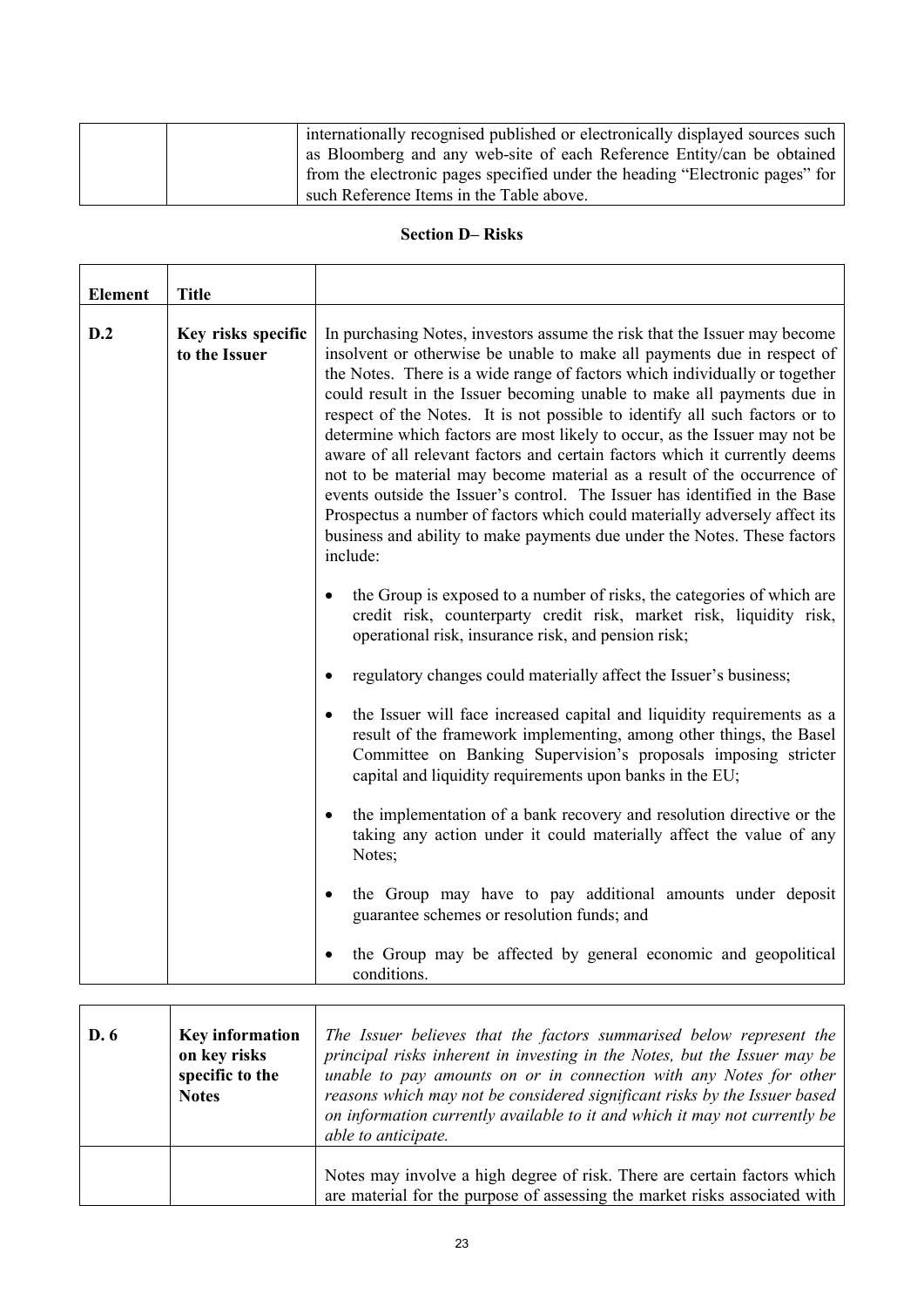|  | investing in the Notes, which include, without limitation, the following: an<br>active secondary market in respect of the Notes may never be established<br>or may illiquid and this would adversely affect the value at which an<br>investor could sell its Notes, if an investor holds Notes which are not<br>denominated in the investor's home currency, it will be exposed to<br>movements in exchange rates adversely affecting the value of its holding<br>and the imposition of exchange controls could result in an investor not<br>receiving payment on those Notes, the market value of the Notes will be<br>affected by a number of factors independent of the creditworthiness of the<br>Issuer, credit ratings assigned to the Issuer may not reflect all the risks<br>associated with an investment in the Notes, the Notes may not be a<br>suitable investment for all investors, because the VP Systems Notes are<br>dematerialised securities, investors will have to rely on the clearing<br>system procedures for transfer, payment and communication with the<br>Issuer, taxes and expenses may be payable by holders in connection with<br>the Notes, there may be withholding under the EU Savings Directive, U.S.<br>Foreign Account Tax Compliance Act withholding may affect payments<br>on the Notes, the Hiring Incentives to Restore Employment Act<br>withholding may affect payments on the Notes, the proposed financial<br>transactions tax may apply in respect of certain dealings in Notes, the<br>Terms and Conditions of the Notes contain provisions which may permit<br>their modification without the consent of all investors, the value of the<br>Notes could be adversely affected by a change in applicable laws or<br>administrative practice, the Issuer has issued covered bonds and if any<br>relevant claims in respect of these covered bonds are not met out of the<br>pool of assets or the proceeds arising from it, any remaining claims will<br>subsequently rank pari passu with the Issuer's obligations under the Notes. |
|--|-------------------------------------------------------------------------------------------------------------------------------------------------------------------------------------------------------------------------------------------------------------------------------------------------------------------------------------------------------------------------------------------------------------------------------------------------------------------------------------------------------------------------------------------------------------------------------------------------------------------------------------------------------------------------------------------------------------------------------------------------------------------------------------------------------------------------------------------------------------------------------------------------------------------------------------------------------------------------------------------------------------------------------------------------------------------------------------------------------------------------------------------------------------------------------------------------------------------------------------------------------------------------------------------------------------------------------------------------------------------------------------------------------------------------------------------------------------------------------------------------------------------------------------------------------------------------------------------------------------------------------------------------------------------------------------------------------------------------------------------------------------------------------------------------------------------------------------------------------------------------------------------------------------------------------------------------------------------------------------------------------------------------------------------------------------------------------------|
|  | In addition, there are certain factors which are material for the purpose of<br>assessing the risks relating to the structure of the Notes, which include,<br>without limitation, the following: if the Issuer's obligations under the<br>Notes become illegal, the Issuer may redeem the Notes.                                                                                                                                                                                                                                                                                                                                                                                                                                                                                                                                                                                                                                                                                                                                                                                                                                                                                                                                                                                                                                                                                                                                                                                                                                                                                                                                                                                                                                                                                                                                                                                                                                                                                                                                                                                    |
|  | There are certain additional risks associated with Notes linked to the<br>Reference Items: prospective investors in the Notes should understand the<br>risks of transactions involving the Notes and should reach an investment<br>decision only after careful consideration, with their advisers, of the<br>suitability of the Notes in light of their particular financial circumstances,<br>the information set forth in the Base Prospectus and the information<br>regarding the Notes and the Reference Items to which the value of, or<br>payments in respect of, the Notes relate. Fluctuations in the value and/or<br>volatility of the Reference Items may affect the value of the Notes.<br>Investors may risk losing their entire investment. Investors will have no<br>claim against any Reference Item. Hedging arrangements of the Issuer<br>may affect the value of the Notes and there may be conflicts of interest in<br>respect of the Notes. Market disruptions or other adjustment events may<br>occur in respect of the Reference Items which may result in valuations<br>and/or payments being delayed, the Notes may be subject to adjustment<br>(including, without limitation, that the relevant Reference Item may be<br>substituted) or the Notes may be redeemed early.<br>The Notes will represent an investment linked to the performance of the                                                                                                                                                                                                                                                                                                                                                                                                                                                                                                                                                                                                                                                                                                      |
|  | Reference Items and prospective investors should note that the return (if                                                                                                                                                                                                                                                                                                                                                                                                                                                                                                                                                                                                                                                                                                                                                                                                                                                                                                                                                                                                                                                                                                                                                                                                                                                                                                                                                                                                                                                                                                                                                                                                                                                                                                                                                                                                                                                                                                                                                                                                           |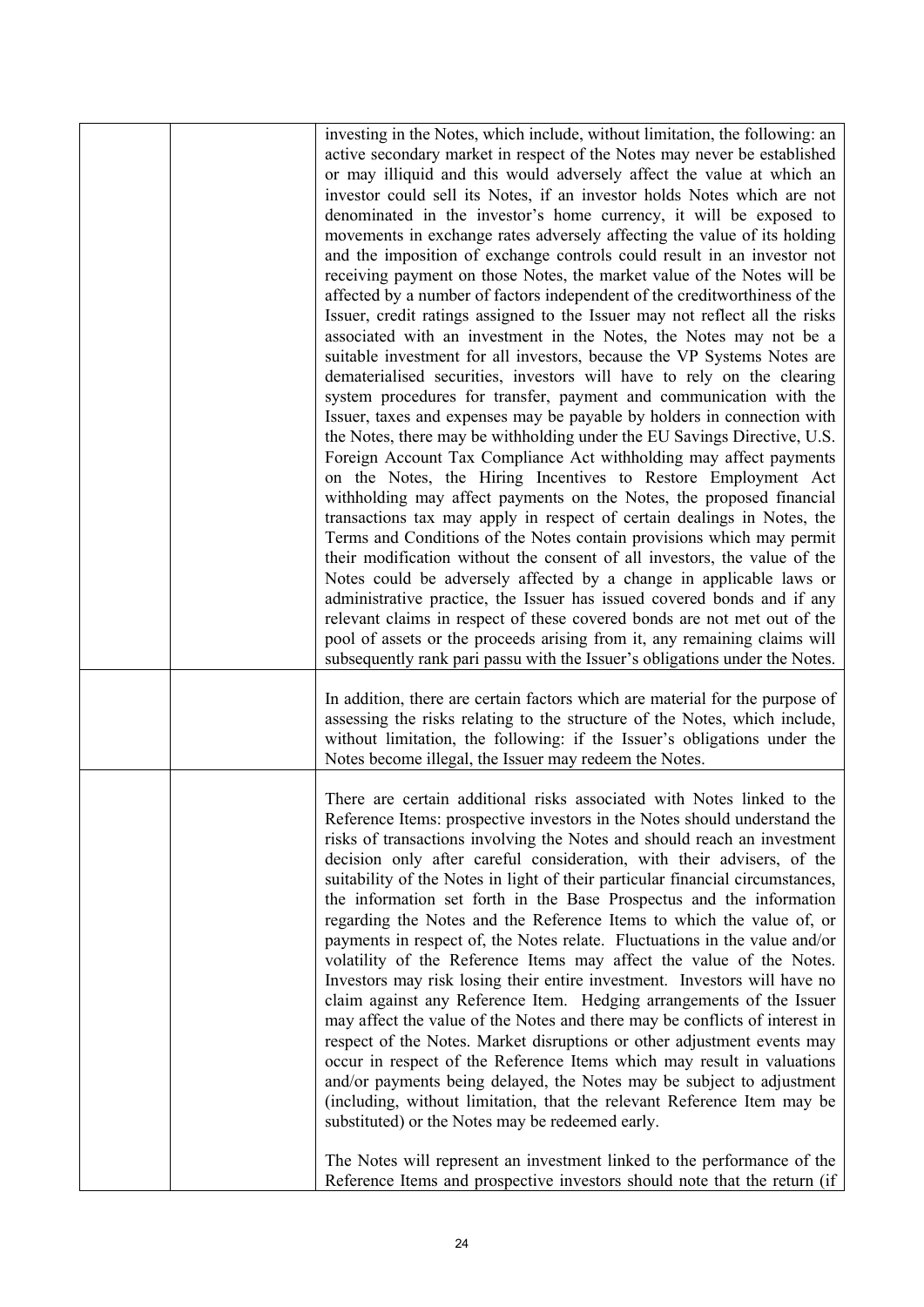|     |                     | any) on their investment in the Notes will depend upon the performance of<br>the Reference Items.                                                                                                                                                                               |
|-----|---------------------|---------------------------------------------------------------------------------------------------------------------------------------------------------------------------------------------------------------------------------------------------------------------------------|
| D.6 | <b>Risk Warning</b> | THE AMOUNT PAID ON REDEMPTION OF THE NOTES MAY<br>BE LESS THAN THE PRINCIPAL AMOUNT OF THE NOTES,<br>TOGETHER WITH ANY INTEREST, AND MAY IN CERTAIN<br>CIRCUMSTANCES BE ZERO. INVESTORS MAY LOSE THE<br>VALUE OF THEIR ENTIRE INVESTMENT, OR PART OF IT, AS<br>THE CASE MAY BE. |

### **Section E – Offer**

| <b>Element</b> | <b>Title</b>                                                                                                                  |                                                                                                                                                                                                                                                                                                                                                                                                                                                                                                                                                                                                                                                                                                                                                                                                                                                                                                                                                                                         |
|----------------|-------------------------------------------------------------------------------------------------------------------------------|-----------------------------------------------------------------------------------------------------------------------------------------------------------------------------------------------------------------------------------------------------------------------------------------------------------------------------------------------------------------------------------------------------------------------------------------------------------------------------------------------------------------------------------------------------------------------------------------------------------------------------------------------------------------------------------------------------------------------------------------------------------------------------------------------------------------------------------------------------------------------------------------------------------------------------------------------------------------------------------------|
| E.2b           | <b>Reasons for offer</b><br>and use of<br>proceeds when<br>different from<br>making profit<br>and/or hedging<br>certain risks | The net proceeds from each issue of Notes will be applied by the Issuer to<br>meet part of its general financing requirements.                                                                                                                                                                                                                                                                                                                                                                                                                                                                                                                                                                                                                                                                                                                                                                                                                                                          |
| E.3            | <b>Terms</b> and<br>conditions of the<br>offer                                                                                | This issue of Notes is being offered in a Non-Exempt Offer in Sweden.<br>The issue price of the Notes is 100 per cent. of their principal amount.<br>The Issuer reserves the right to cancel, in the sole and absolute discretion<br>of the issuer, the Issue of the Notes if (i) the Issuer receives subscriptions<br>for Notes on an Aggregate Principal Amount of less than SEK<br>20,000,000, or (ii) the Issuer does not determine the Participation Rate to<br>the lowest $25\%$ .<br>Further, the Issuer has the right to cancel the offer and the subsequent<br>issue of the Notes if in the sole and absolute discretion of the Issue,<br>during the Offer Period, there is a domestic or international material<br>change in interest levels and/or the volatility in the underlying equities,<br>an economic, financial, political or market related material change, which<br>in the sole and absolute discretion of the Issuer makes the offering of<br>Notes inexpedient. |
| E.4            | <b>Interests material</b><br>to the issue/offer,<br>including<br>conflicting<br>interests                                     | Not Applicable $-$ So far as the Issuer is aware, no person involved in the<br>issue of the Notes has an interest material to the offer.                                                                                                                                                                                                                                                                                                                                                                                                                                                                                                                                                                                                                                                                                                                                                                                                                                                |
| E.7            | <b>Expenses charged</b><br>to the investor                                                                                    | The Issuer may charge a subscription fee (commission) of up to 0.25 per<br>cent of the Aggregate Principal Amount. Commission is not included in<br>the Issue Price.<br>The Issue Price includes a structuring fee of approximately 0.7 per cent<br>per annum (i.e. up to 4.20 per cent) of the Aggregate Principal Amount.                                                                                                                                                                                                                                                                                                                                                                                                                                                                                                                                                                                                                                                             |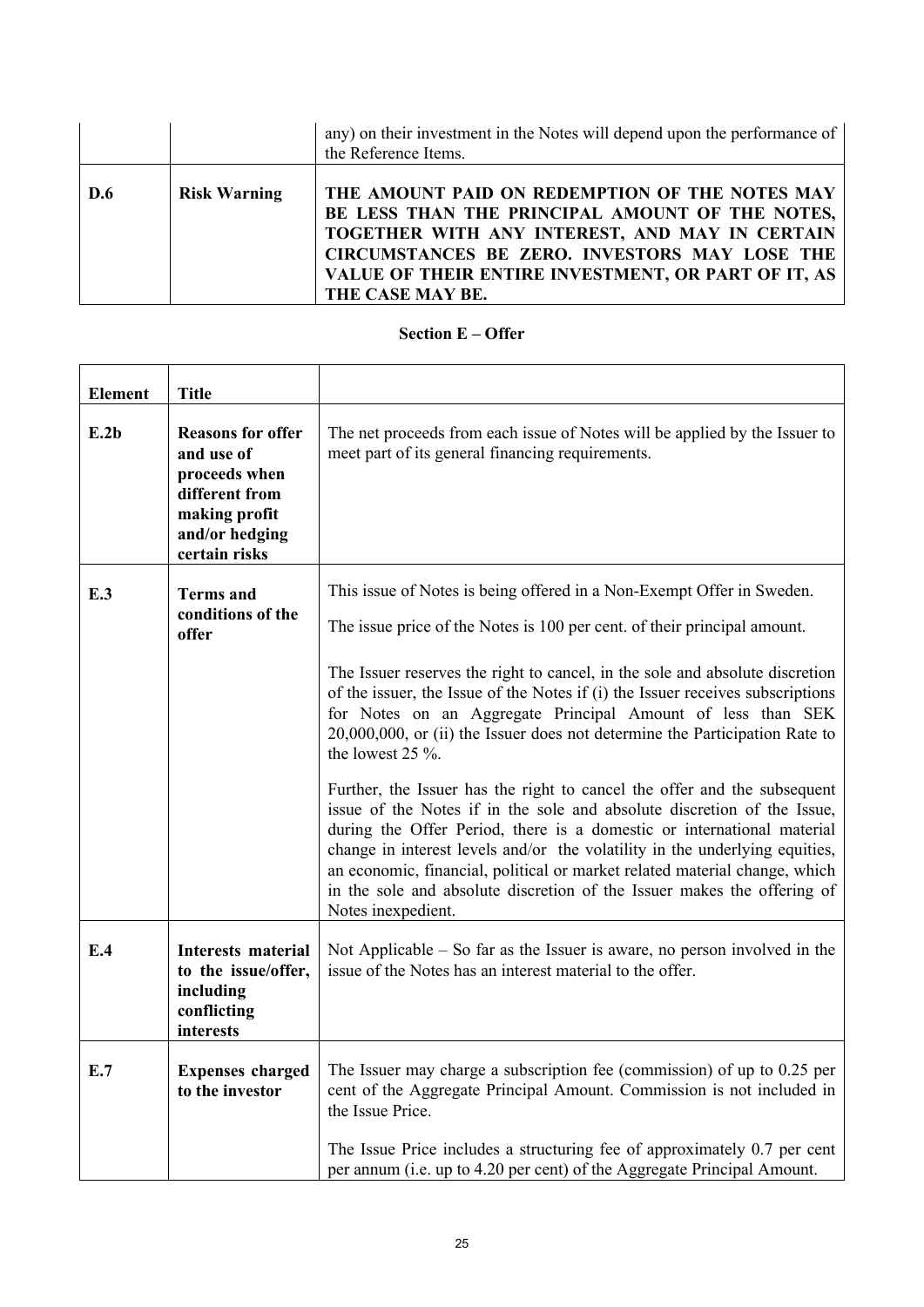### **AVSNITT A - SAMMANFATTNING**

Sammanfattningar upprättas utifrån informationspunkter kallade "Punkter". Dessa punkter numreras i Avsnitt A till E (A.1 - E.7). Denna Sammanfattning innehåller alla de Punkter som ska ingå i en sammanfattning för Obligationerna och Emittenten. Eftersom vissa Punkter inte behöver behandlas här så kan det finnas luckor i nummerföljden av Punkterna. Även om en viss Punkt ska ingå i Sammanfattningen mot bakgrund av typen av värdepapper och emittent, kan det förhålla sig så att ingen information finns att återge under den Punkten. I dessa fall anges endast en kort beskrivning av Punkten och med en förklaring varför den inte är tillämplig.

 $\overline{\Gamma}$ 

Т

| Punkt |                                                                                                                                                                                                                                                                                                                                                                                                                                                                                                                                                                                                                                                               |
|-------|---------------------------------------------------------------------------------------------------------------------------------------------------------------------------------------------------------------------------------------------------------------------------------------------------------------------------------------------------------------------------------------------------------------------------------------------------------------------------------------------------------------------------------------------------------------------------------------------------------------------------------------------------------------|
| A.1   | Denna sammanfattning ska läsas som en introduktion till Grundprospektet och de<br>tillämpliga Slutliga Villkoren.                                                                                                                                                                                                                                                                                                                                                                                                                                                                                                                                             |
|       | Varje beslut att investera i några Obligationer ska baseras på Grundprospektet i dess<br>helhet, inklusive varje dokument som införlivas genom hänvisning och de tillämpliga<br>Slutliga Villkoren.                                                                                                                                                                                                                                                                                                                                                                                                                                                           |
|       | Om ett krav avseende information i Grundprospektet och de tillämpliga Slutliga Villkoren<br>framställs i domstol i en Medlemsstat inom<br>det Europeiska Ekonomiska<br>Samarbetsområdet, kan käranden, enligt nationell lagstiftning i den Medlemsstat där<br>kravet framställs, åläggas att bära kostnaden för att översätta Grundprospektet och de<br>tillämpliga Slutliga Villkoren innan den juridiska processen inleds.                                                                                                                                                                                                                                  |
|       | Inget civilrättsligt ansvar kommer att uppkomma för Emittenten i någon sådan<br>Medlemsstat enbart på basis av denna sammanfattning, inklusive varje översättning<br>härav, såvida inte denna är vilseledande, felaktig eller oförenlig när den läses med de<br>övriga delarna av Grundprospektet och de tillämpliga Slutliga Villkoren eller denna inte<br>ger, när denna läses tillsammans med de övriga delarna av Grundprospektet och de<br>tillämpliga Slutliga Villkoren, nyckelinformation (enligt definitionen i artikel 2.1(s) i<br>Prospektdirektivet) för att bistå investerare när dessa överväger huruvida de ska investera<br>i Obligationerna. |
| A.2   | Obligationerna får erbjudas under omständigheter där det inte finns ett undantag från<br>skyldigheten under Prospektdirektivet att offentliggöra ett prospekt (ett "Icke-Undantaget<br>Erbjudande").                                                                                                                                                                                                                                                                                                                                                                                                                                                          |
|       | Erbjudandeperiod: Emittentens samtycke nämnt ovan lämnas för Icke-Undantagna Erbjudanden<br>av Obligationer under perioden från och med den 20 juni 2016 till och med den 19 augusti 2016<br>("Erbjudandeperioden").                                                                                                                                                                                                                                                                                                                                                                                                                                          |

### **Avsnitt A - Introduktion och varningar**

| Punkt | <b>Rubrik</b>               |                                                                 |
|-------|-----------------------------|-----------------------------------------------------------------|
| B.1   | och<br>kommersiellt<br>namn | <b>Juridisk firma</b>   Danske Bank A/S (" <b>Emittenten</b> ") |

#### **Avsnitt B – Emittent**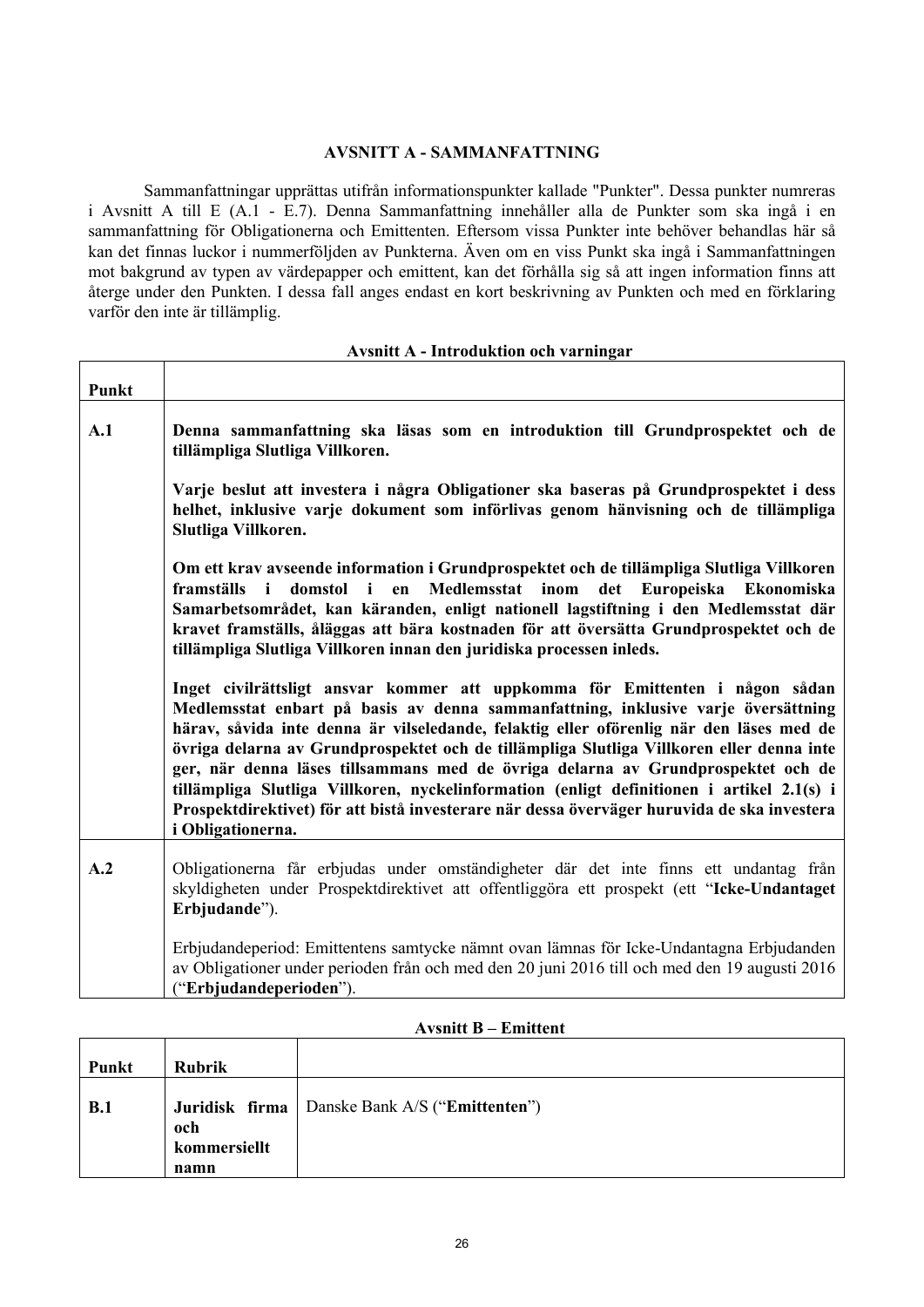| B.2         | <b>Juridisk</b><br>Säte/<br>form/<br>Lagstiftning/<br><b>Jurisdiktion</b>                         | Emittenten bildades i Danmark och inkorporerades den 5 oktober 1871.<br>Emittenten är en kommersiell bank med begränsat ägaransvar och bedriver<br>verksamhet under den danska lagstiftningen om finansiell verksamhet.<br>Emittenten är registrerad hos det danska bolagsverket (Erhvervsstyrelsen)<br>och det danska registreringsnumret är 61126228. |                                                                                                                                 |                                           |
|-------------|---------------------------------------------------------------------------------------------------|---------------------------------------------------------------------------------------------------------------------------------------------------------------------------------------------------------------------------------------------------------------------------------------------------------------------------------------------------------|---------------------------------------------------------------------------------------------------------------------------------|-------------------------------------------|
| B.4b        | Kända trender<br>som påverkar<br>emittenten och<br>bransch<br>den<br>där emittenten<br>är verksam | Inte tillämpligt – Det finns inte några kända trender, osäkerheter, åtaganden<br>eller händelser som med rimlig sannolikhet kommer att ha en väsentlig<br>inverkan på Emittentens utsikter för det innevarande räkenskapsåret.                                                                                                                          |                                                                                                                                 |                                           |
| B.5         | Beskrivning av                                                                                    | Emittenten är moderbolaget i Danske Bank-koncernen ("Koncernen").                                                                                                                                                                                                                                                                                       |                                                                                                                                 |                                           |
|             | Koncernen                                                                                         | Emittenten är en internationell privatkundsbank med verksamhet i 15 länder<br>med ett fokus på Norden och med större bankverksamhet mot privatkunder<br>på Nordirland, Estland, Lettland och Litauen.                                                                                                                                                   |                                                                                                                                 |                                           |
| B.9         | Resultatprogno<br>eller<br>$\mathbf{s}$<br>förväntat<br>resultat                                  | lämnas i detta Grundprospekt.                                                                                                                                                                                                                                                                                                                           | Inte tillämpligt – Ingen resultatprognos eller uppgift om förväntat resultat                                                    |                                           |
| B.10        | Anmärkningar<br>revisions-<br>i<br>berättelsen                                                    |                                                                                                                                                                                                                                                                                                                                                         | Inte tillämpligt – Inga anmärkningar finns i de revisionsberättelser som<br>införlivats genom hänvisning i detta Grundprospekt. |                                           |
| <b>B.12</b> |                                                                                                   | Utvald historisk finansiell information                                                                                                                                                                                                                                                                                                                 |                                                                                                                                 |                                           |
|             | (DKK miljoner)                                                                                    |                                                                                                                                                                                                                                                                                                                                                         | Tolv månader med slut<br>31 december 2015                                                                                       | Toly månader med slut<br>31 december 2014 |
|             | <b>Danske Bank Group</b>                                                                          |                                                                                                                                                                                                                                                                                                                                                         |                                                                                                                                 |                                           |
|             | <b>Income statement:</b>                                                                          |                                                                                                                                                                                                                                                                                                                                                         |                                                                                                                                 |                                           |
|             | Totala intäkter                                                                                   |                                                                                                                                                                                                                                                                                                                                                         | 44 201                                                                                                                          | 44 000                                    |
|             | Verksamhetskostnader                                                                              |                                                                                                                                                                                                                                                                                                                                                         | 21 827                                                                                                                          | 22 641                                    |
|             | Goodwillavskrivningar                                                                             |                                                                                                                                                                                                                                                                                                                                                         | 4 601                                                                                                                           | 9 0 9 9                                   |
|             | Reserveringar för kreditförluster                                                                 |                                                                                                                                                                                                                                                                                                                                                         | 57                                                                                                                              | 2788                                      |
|             | Vinst före skatt, kärnverksamhet                                                                  |                                                                                                                                                                                                                                                                                                                                                         | 17716                                                                                                                           | 9472                                      |
|             |                                                                                                   | Vinst före skatt, icke-kärnverksamet                                                                                                                                                                                                                                                                                                                    | 46                                                                                                                              | (1503)                                    |
|             | Vinst före skatt<br><b>Skatt</b>                                                                  |                                                                                                                                                                                                                                                                                                                                                         | 17762<br>4639                                                                                                                   | 7969<br>4 0 20                            |
|             | Nettovinst för året                                                                               |                                                                                                                                                                                                                                                                                                                                                         | 13 123                                                                                                                          | 3 9 4 8                                   |
|             |                                                                                                   |                                                                                                                                                                                                                                                                                                                                                         |                                                                                                                                 |                                           |
|             | Balansräkning:                                                                                    |                                                                                                                                                                                                                                                                                                                                                         |                                                                                                                                 |                                           |
|             | Utlåning och förskott<br>Tillgångar i handelsportföljen                                           |                                                                                                                                                                                                                                                                                                                                                         | 1 609 384<br>547 019                                                                                                            | 1 563 729<br>742 512                      |
|             |                                                                                                   | Tillgångar inom icke-kärnverksamhet                                                                                                                                                                                                                                                                                                                     | 24 23 6                                                                                                                         | 32 329                                    |
|             | Övriga tillgångar                                                                                 |                                                                                                                                                                                                                                                                                                                                                         | 1 112 239                                                                                                                       | 1 1 1 4 4 4 5                             |
|             | Totala tillgångar                                                                                 |                                                                                                                                                                                                                                                                                                                                                         | 3 292 878                                                                                                                       | 3 453 015                                 |
|             |                                                                                                   |                                                                                                                                                                                                                                                                                                                                                         |                                                                                                                                 |                                           |
|             | Insättningar                                                                                      |                                                                                                                                                                                                                                                                                                                                                         | 816 762                                                                                                                         | 763 441                                   |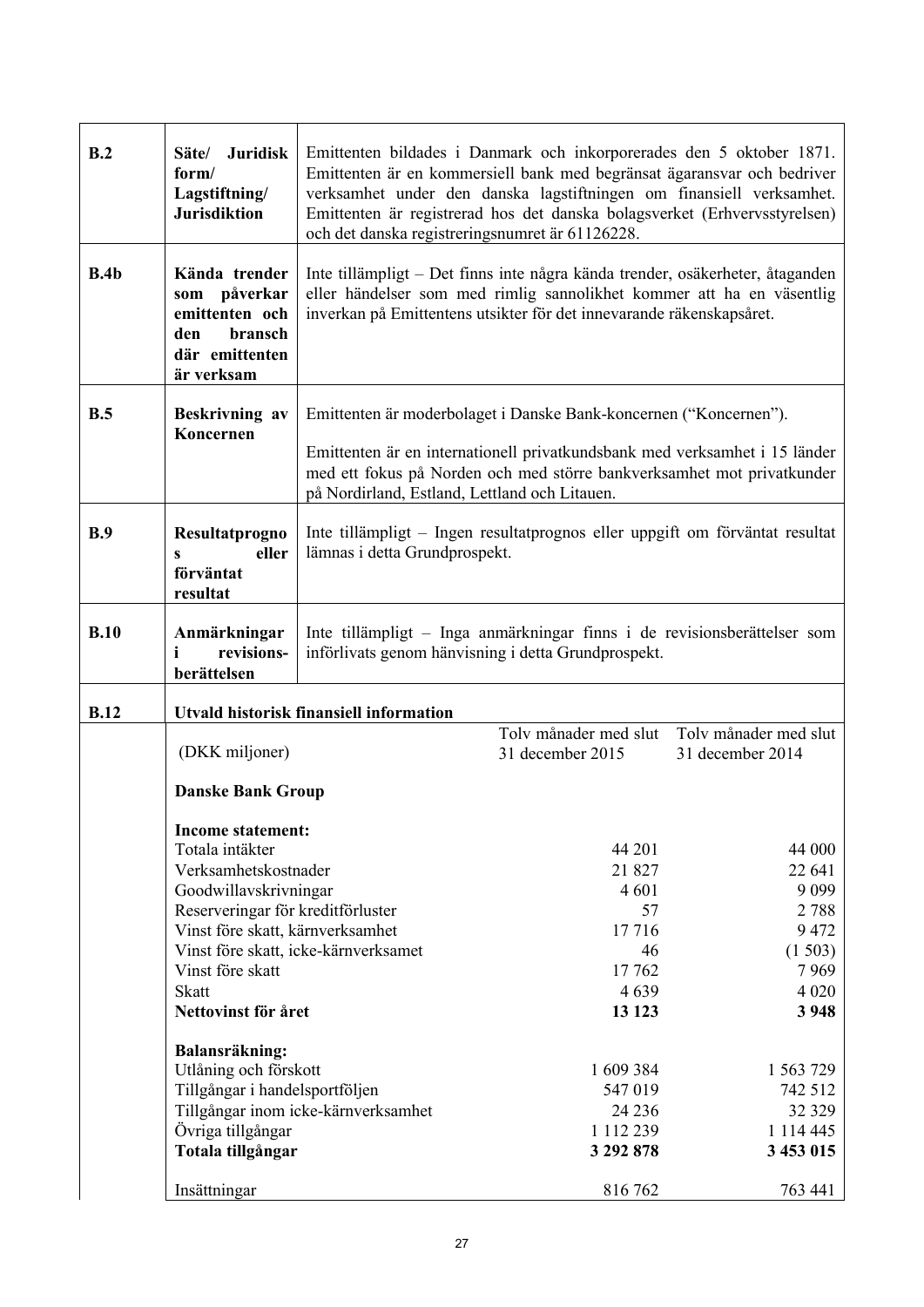| Obligationer<br>Realkredit<br>emitterade<br>av  |                             |                             |
|-------------------------------------------------|-----------------------------|-----------------------------|
| Danmark<br>Förpliktelser inom handelsportföljen | 694 519<br>471 131          | 655 965<br>550 629          |
| Förpliktelser inom icke-kärnverksamt            | 5 5 2 0                     | 4 9 5 0                     |
| Övriga förpliktelser                            | 1 144 116                   | 1 325 647                   |
| Totala förpliktelser                            | 3 132 048                   | 3 300 632                   |
| Ytterligare tier 1 etc                          | 11 317                      | 5 6 7 5                     |
| Aktiekapital                                    | 149 513                     | 146 708                     |
|                                                 | Första kvartalet som        | Första kvartalet som        |
| (DKK miljoner)                                  | slutade den 31 mars<br>2016 | slutade den 31 mars<br>2015 |
| <b>Danske Bank Group</b>                        |                             |                             |
| Totala intäkter                                 | 11,469                      | 12,535                      |
| Verksamhetskostnader                            | 5,310                       | 5,761                       |
| Goodwillavskrivningar                           |                             |                             |
| Reserveringar för kreditförluster               | $-130$                      | 502                         |
| Vinst före skatt, kärnverksamhet                | 6,289                       | 6,272                       |
| Vinst före skatt, icke-kärnverksamet            | $-18$                       | 90                          |
| Vinst före skatt                                | 6,271                       | 6,362                       |
| <b>Skatt</b>                                    | 1,326                       | 1,411                       |
| Nettovinst för perioden                         | 4,945                       | 4,951                       |
| Balansräkning:                                  |                             |                             |
| Utlåning och förskott                           | 1,640,063                   | 1,605,022                   |
| Tillgångar i handelsportföljen                  | 566,268                     | 800,072                     |
| Tillgångar inom icke-kärnverksamhet             | 26,514                      | 39,626                      |
| Övriga tillgångar                               | 1,155,673                   | 1,226,438                   |
| Totala tillgångar                               | 3,388,518                   | 3,671,158                   |
| Insättningar                                    | 811,631                     | 826,761                     |
|                                                 |                             |                             |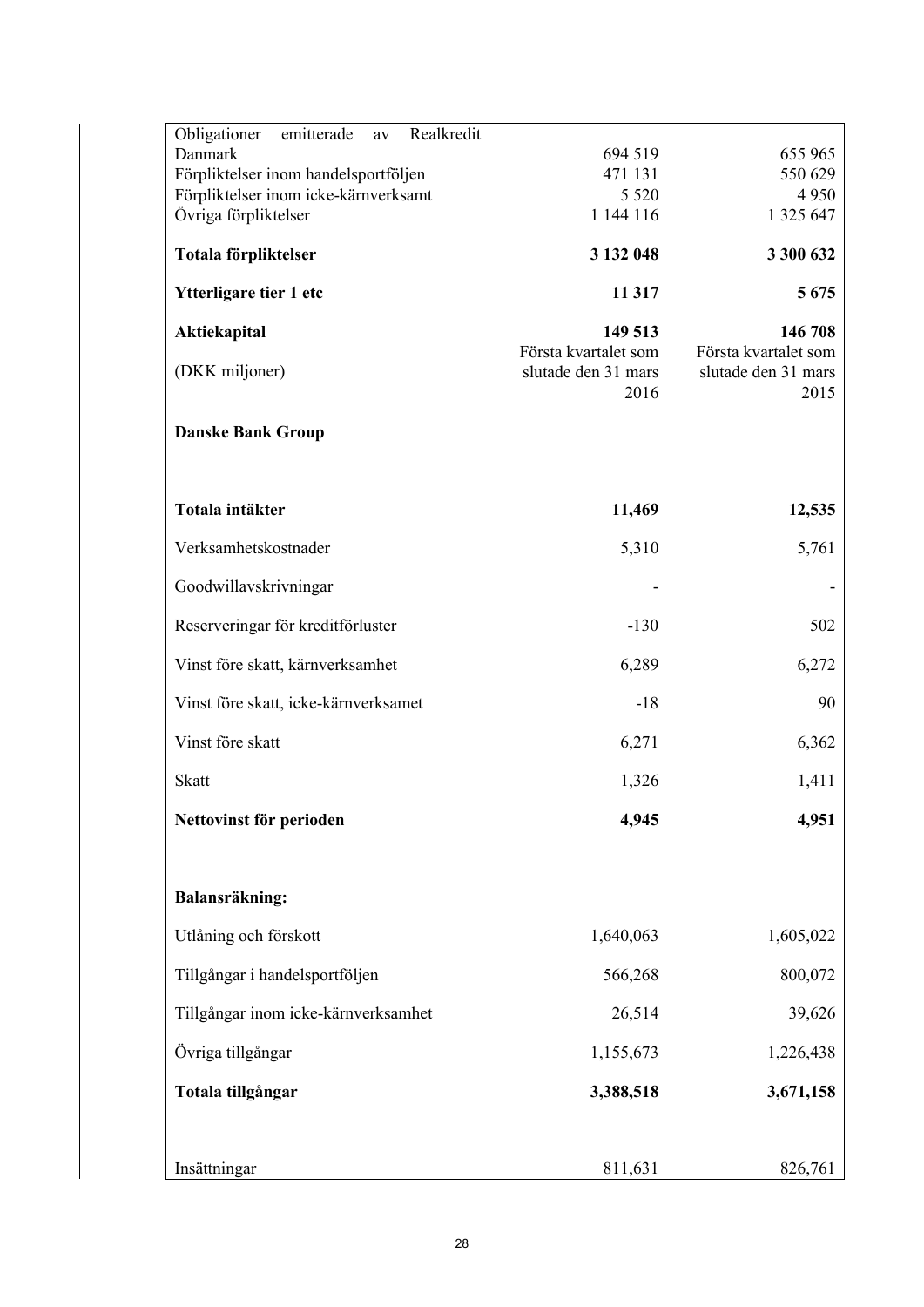|             |                                                                                                                               | Obligationer emitterade av Realkredit                                                                                                                                                                                                                                                                                                                                                                                                                                                                                                                                                                                                                                                    |                                                                                                                                                                                                                                                                                                                                            |           |  |  |  |  |  |  |
|-------------|-------------------------------------------------------------------------------------------------------------------------------|------------------------------------------------------------------------------------------------------------------------------------------------------------------------------------------------------------------------------------------------------------------------------------------------------------------------------------------------------------------------------------------------------------------------------------------------------------------------------------------------------------------------------------------------------------------------------------------------------------------------------------------------------------------------------------------|--------------------------------------------------------------------------------------------------------------------------------------------------------------------------------------------------------------------------------------------------------------------------------------------------------------------------------------------|-----------|--|--|--|--|--|--|
|             | Danmark                                                                                                                       |                                                                                                                                                                                                                                                                                                                                                                                                                                                                                                                                                                                                                                                                                          | 682,542                                                                                                                                                                                                                                                                                                                                    | 678,875   |  |  |  |  |  |  |
|             |                                                                                                                               | Förpliktelser inom handelsportföljen                                                                                                                                                                                                                                                                                                                                                                                                                                                                                                                                                                                                                                                     | 493,395                                                                                                                                                                                                                                                                                                                                    | 609,719   |  |  |  |  |  |  |
|             |                                                                                                                               | Förpliktelser inom icke-kärnverksamt                                                                                                                                                                                                                                                                                                                                                                                                                                                                                                                                                                                                                                                     | 5,106                                                                                                                                                                                                                                                                                                                                      | 7,421     |  |  |  |  |  |  |
|             | Övriga förpliktelser                                                                                                          |                                                                                                                                                                                                                                                                                                                                                                                                                                                                                                                                                                                                                                                                                          | 1,239,739                                                                                                                                                                                                                                                                                                                                  | 1,391,156 |  |  |  |  |  |  |
|             | Totala förpliktelser                                                                                                          |                                                                                                                                                                                                                                                                                                                                                                                                                                                                                                                                                                                                                                                                                          | 3,232,413                                                                                                                                                                                                                                                                                                                                  | 3,513,932 |  |  |  |  |  |  |
|             | Ytterligare tier 1 etc                                                                                                        |                                                                                                                                                                                                                                                                                                                                                                                                                                                                                                                                                                                                                                                                                          | 11,433                                                                                                                                                                                                                                                                                                                                     | 11,375    |  |  |  |  |  |  |
|             | Aktiekapital                                                                                                                  |                                                                                                                                                                                                                                                                                                                                                                                                                                                                                                                                                                                                                                                                                          | 144,672                                                                                                                                                                                                                                                                                                                                    | 145,851   |  |  |  |  |  |  |
|             | <b>Uppgift</b><br>$\bf{om}$<br>inga väsentliga<br>negativa<br>förändringar                                                    | Det har inte inträffat någon väsentlig negativ förändring i Emittentens<br>framtidsutsikter efter den 31 december 2015, som utgör den sista dagen i den<br>räkenskapsperiod för vilken den senaste reviderade räkenskapsrapporten har<br>framställts.                                                                                                                                                                                                                                                                                                                                                                                                                                    |                                                                                                                                                                                                                                                                                                                                            |           |  |  |  |  |  |  |
|             | Beskrivning av<br>väsentliga<br>förändringar i<br>finansiell<br>situation<br>eller<br>ställning<br>på<br>marknaden            | dagen i<br>sista                                                                                                                                                                                                                                                                                                                                                                                                                                                                                                                                                                                                                                                                         | Det har inte inträffat någon väsentlig förändring i Emittentens, eller<br>Emittentens och dess dotterföretag tillsammans, finansiella situation eller<br>trading eller ställning på marknaden efter den 31 mars 2016, som utgör den<br>den räkenskapsperiod<br>vilken<br>för<br>den<br>senaste<br>räkenskapsrapporten för har framställts. |           |  |  |  |  |  |  |
| <b>B.13</b> | <b>Nyligen</b><br>inträffade<br>händelser som<br>väsentliga<br>är<br>för<br>att<br>utvärdera<br><b>Emittentens</b><br>solvens | Inte tillämpligt – Det föreligger inte några nyligen inträffade händelser som<br>är väsentliga för att utvärdera Emittentens solvens.                                                                                                                                                                                                                                                                                                                                                                                                                                                                                                                                                    |                                                                                                                                                                                                                                                                                                                                            |           |  |  |  |  |  |  |
| <b>B.14</b> | <b>Beroende</b><br>av<br>företag<br>andra<br>inom<br>Koncernen                                                                | Se Punkt B.5. Inte tillämpligt – Emittenten är inte beroende av andra företag<br>inom Koncernen.                                                                                                                                                                                                                                                                                                                                                                                                                                                                                                                                                                                         |                                                                                                                                                                                                                                                                                                                                            |           |  |  |  |  |  |  |
| <b>B.15</b> | Huvudsaklig<br>verksamhet                                                                                                     | Koncernen är den ledande leverantören av finansiella tjänster i Danmark –<br>och en av de största i Norden – mätt utifrån totala tillgångar per den 31<br>december 2014 (Källa: Finansrådet (danska bankföreningen)). Koncernen<br>tillhandahåller sina kunder i Danmark och på dess övriga marknader ett brett<br>utbud av tjänster som, beroende på vilken marknad som avses, omfattar<br>tjänster inom bank, bolån, försäkring, värdepappershandel, leasing,<br>fastighetsmäkleri och förmögenhetsförvaltning. Koncernen har en ledande<br>position i Danmark och är en av de större bankerna i Nordirland och Finland.<br>Koncernen<br>huvudmarknader i Sverige, Norge och Baltikum. | har också betydande verksamheter på dess                                                                                                                                                                                                                                                                                                   | övriga    |  |  |  |  |  |  |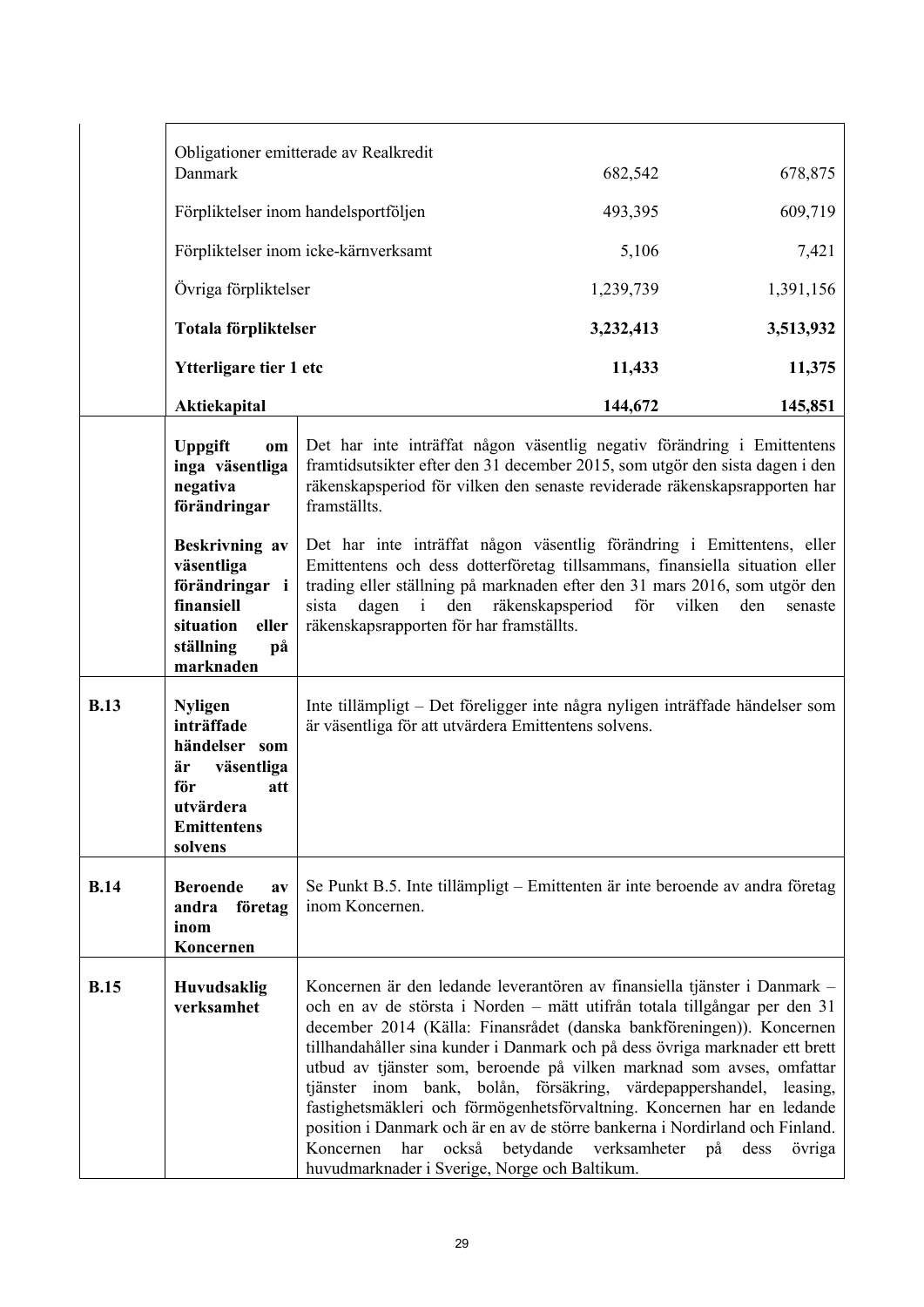| B.16        | Kontrollerande<br>aktieägare                           | Inte tillämpligt – Emittenten känner inte till någon aktieägare eller<br>gruppering av samverkande aktieägare som direkt eller indirekt kontrollerar<br>Emittenten.                                                                                                                                                            |  |  |  |  |  |  |  |  |
|-------------|--------------------------------------------------------|--------------------------------------------------------------------------------------------------------------------------------------------------------------------------------------------------------------------------------------------------------------------------------------------------------------------------------|--|--|--|--|--|--|--|--|
| <b>B.17</b> | Kreditvärdig-<br>hetsbetyg<br>tilldelade<br>Emittenten | Per dagen för detta Grundprospekt, som kompletterat, har Programmet och<br>tilldelats<br>kreditvärdighetsbetyg<br>följande<br>Emittenten<br>av<br>kreditvärderingsinstitut: Moody's Investors Service Ltd. ("Moody's"),<br>Standard & Poor's Credit Market Services Europe Limited ("S&P") och<br>Fitch Ratings Ltd ("Fitch"). |  |  |  |  |  |  |  |  |
|             |                                                        | Kreditvärdighetsbetygen för Programmet och Emittenten är som följer:                                                                                                                                                                                                                                                           |  |  |  |  |  |  |  |  |
|             |                                                        | Moody's<br>$S\&P$<br>Fitch                                                                                                                                                                                                                                                                                                     |  |  |  |  |  |  |  |  |
|             |                                                        | Icke-säkerställd<br>icke-efterställd<br>A2<br>$\mathbf{A}$<br>$\mathbf{A}$<br>långfristig skuld/betyg avseende<br>långsiktig emittentrisk                                                                                                                                                                                      |  |  |  |  |  |  |  |  |
|             |                                                        | Icke-säkerställd icke-efterställd<br>F1<br>$P-1$<br>$A-1$<br>kortfristig skuld/betyg avseende<br>kortsiktig emittentrisk                                                                                                                                                                                                       |  |  |  |  |  |  |  |  |
|             |                                                        | Var och en av Moody's, S&P och Fitch är etablerade inom den Europeiska<br>Unionen ("EU") och är registrerade under Förordning (2009/1060/EG)(så<br>som ändrad).                                                                                                                                                                |  |  |  |  |  |  |  |  |
|             |                                                        | Ett kreditvärdighetsbetyg är inte en rekommendation att köpa, sälja eller<br>inneha värdepapper och kan bli föremål tillfällig indragning, sänkning eller<br>återkallelse närsomhelst av det tilldelande kreditvärderingsinstitutet.                                                                                           |  |  |  |  |  |  |  |  |
|             |                                                        | Inga kreditvärdighetsbetyg har tilldelats eller förväntas att bli tilldelade<br>Obligationerna på begäran av eller i samarbete med Emittenten i<br>kreditvärderingsprocessen.                                                                                                                                                  |  |  |  |  |  |  |  |  |

# **Avsnitt C – Obligationer**

| Punkt | <b>Rubrik</b>                                          |                                                                                                                                                                                                                                                                                                                          |
|-------|--------------------------------------------------------|--------------------------------------------------------------------------------------------------------------------------------------------------------------------------------------------------------------------------------------------------------------------------------------------------------------------------|
| C.1   | <b>Beskrivning</b><br>$a$ v<br>Obligationerna<br>/ISIN | Obligationerna är Aktierelaterade Inlösenobligationer.<br>Serienumret är DDBO SE36. Tranchenumret är 1.<br><i>International Securities Identification Number</i> (ISIN) är SE0008435119.<br>Common Code är 000843511. Euroclear Sweden identifikationsnummer är<br>556112-8074.<br>Beräkningsbeloppet ("BB") är 100 000. |
| C.2   | Valuta                                                 | Obligationerna är denominerade i SEK och den angivna valutan för<br>betalningar avseende obligationerna är SEK.                                                                                                                                                                                                          |
| C.5   | <b>Restriktioner</b><br>fri l<br>avseende              | Överlåtelse<br>Obligationer kan<br>effektueras<br>endast<br>av<br>genom<br>kontoföringssystemet och det register som upprätthålls av Euroclear Sweden.                                                                                                                                                                   |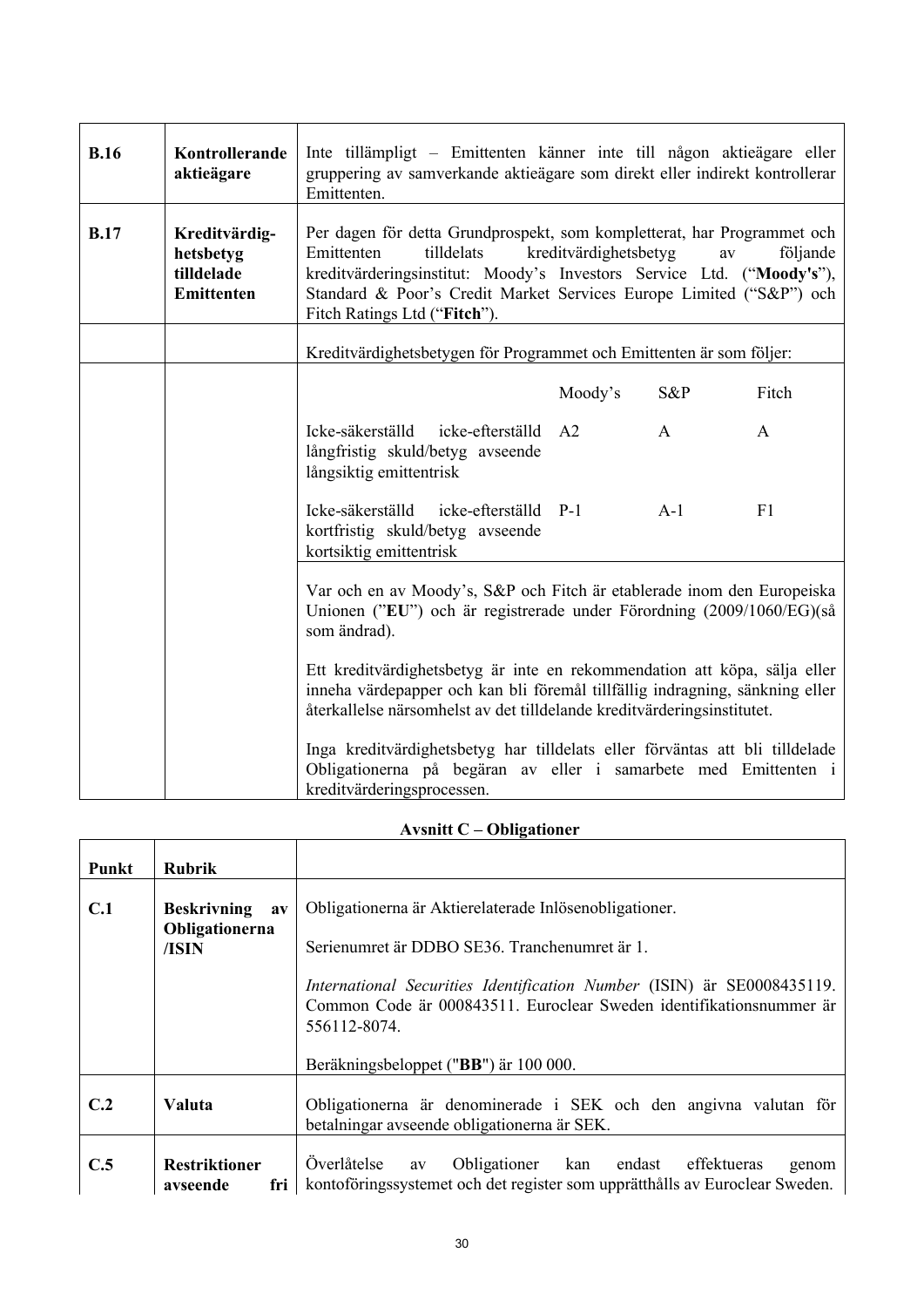|     | överlåtbarhet:                                                    |                                                                                                                                                                                                                                                                                                                                                                                                                                                                                                                                                                                                                                                                                                                                                                                                                                                                                                                                                                                                                                                                                                   |
|-----|-------------------------------------------------------------------|---------------------------------------------------------------------------------------------------------------------------------------------------------------------------------------------------------------------------------------------------------------------------------------------------------------------------------------------------------------------------------------------------------------------------------------------------------------------------------------------------------------------------------------------------------------------------------------------------------------------------------------------------------------------------------------------------------------------------------------------------------------------------------------------------------------------------------------------------------------------------------------------------------------------------------------------------------------------------------------------------------------------------------------------------------------------------------------------------|
|     |                                                                   | Obligationerna är fritt överlåtbara, med förbehåll för erbjudande- och<br>försäljningsrestriktioner i USA; inom det Europeiska Ekonomiska<br>Samarbetsområdet, Stobritannien, Danmark, Finland och Sverige samt lagar i<br>de jurisdiktioner som Obligationerna erbjuds eller säljs i.                                                                                                                                                                                                                                                                                                                                                                                                                                                                                                                                                                                                                                                                                                                                                                                                            |
| C.8 | Rättigheter                                                       | Obligationerna har villkor avseende, bl.a.:                                                                                                                                                                                                                                                                                                                                                                                                                                                                                                                                                                                                                                                                                                                                                                                                                                                                                                                                                                                                                                                       |
|     | förknippade<br>med                                                | Rangordning                                                                                                                                                                                                                                                                                                                                                                                                                                                                                                                                                                                                                                                                                                                                                                                                                                                                                                                                                                                                                                                                                       |
|     | Obligationerna,<br>inklusive<br>rangordning och<br>begränsningar: | Obligationerna kommer att utgöra direkta, ovillkorade, icke-efterställda och<br>icke-säkerställda åtaganden för Emittenten och kommer att rankas i likhet<br>sinsemellan och åtminstone jämsides med Emittentens samtliga övriga icke-<br>efterställda och icke-säkerställda nuvarande och framtida åtaganden (om inte<br>annat anges i tvingande lag), inklusive de som följer av att BRRD (EU:s<br>krishanteringsdirektiv) implementeras i dansk rätt                                                                                                                                                                                                                                                                                                                                                                                                                                                                                                                                                                                                                                           |
|     |                                                                   | <b>Skatt</b>                                                                                                                                                                                                                                                                                                                                                                                                                                                                                                                                                                                                                                                                                                                                                                                                                                                                                                                                                                                                                                                                                      |
|     |                                                                   | Emittenten ska inte ansvara för eller på annat sätt åläggas att betala några<br>skatter som kan uppkomma avseende Obligationerna och samtliga<br>betalningar som företas av Emittenten kan vara föremål för sådana skatter.                                                                                                                                                                                                                                                                                                                                                                                                                                                                                                                                                                                                                                                                                                                                                                                                                                                                       |
|     |                                                                   | Negativåtagande och uppsägningsgrund avseende andra förpliktelser                                                                                                                                                                                                                                                                                                                                                                                                                                                                                                                                                                                                                                                                                                                                                                                                                                                                                                                                                                                                                                 |
|     |                                                                   | för Obligationerna kommer inte<br>villkor<br>Villkoren<br>innehålla<br>om<br>negativåtagande och uppsägningsgrund avseende andra förpliktelser.                                                                                                                                                                                                                                                                                                                                                                                                                                                                                                                                                                                                                                                                                                                                                                                                                                                                                                                                                   |
|     |                                                                   | Uppsägningsgrundande Händelse                                                                                                                                                                                                                                                                                                                                                                                                                                                                                                                                                                                                                                                                                                                                                                                                                                                                                                                                                                                                                                                                     |
|     |                                                                   | Villkoren<br>för<br>Obligationerna<br>innehåller,<br>bl.a.,<br>följande<br>uppsägningsgrundande händelser: (i) underlåtelse av betalning av något<br>kapitalbelopp eller ränta under Obligationerna och sådan underlåtelse varar<br>under en period om 5 dagar efter den dag på vilket meddelande har lämnats<br>till Emittenten; (ii) Emittentens underlåtelse att uppfylla eller respektera<br>något av sina andra åtaganden under Obligationerna som fortgår under minst<br>30 dagar efter meddelande om krav på rättelse har lämnats till Emittenten;<br>(iii) ett juridiskt förfarande avseende beskattning eller verkställande eller<br>stämning avseende eller gällande någon del av Emittentens tillgångar företas<br>som är betydande vad gäller dess effekt på Emittentens verksamhet och som<br>inte avslås eller inhiberas inom 60 dagar efter sådant juridiskt förfarande<br>avseende beskattning, verkställande eller stämning, (iv) händelser avseende<br>Emittentens konkurs; och (v) den danska finansinspektionen meddelar beslut<br>om avbrott för betalningar för Emittenten. |
|     |                                                                   | Innehavarmöten                                                                                                                                                                                                                                                                                                                                                                                                                                                                                                                                                                                                                                                                                                                                                                                                                                                                                                                                                                                                                                                                                    |
|     |                                                                   | Villkoren för Obligationerna kommer innehålla bestämmelser om kallande<br>till innehavarmöten för att ta ställning till saker som påverkar innehavares<br>intressen generellt. Dessa villkor tillåter vissa definierade majoriteter att<br>binda samtliga innehavare, inklusive innehavare som inte närvarade vid och<br>inte röstade vid det relevanta innehavarmötet samt innehavare som röstade på<br>ett annat sätt än majoriteten.                                                                                                                                                                                                                                                                                                                                                                                                                                                                                                                                                                                                                                                           |

ett annat sätt än majoriteten.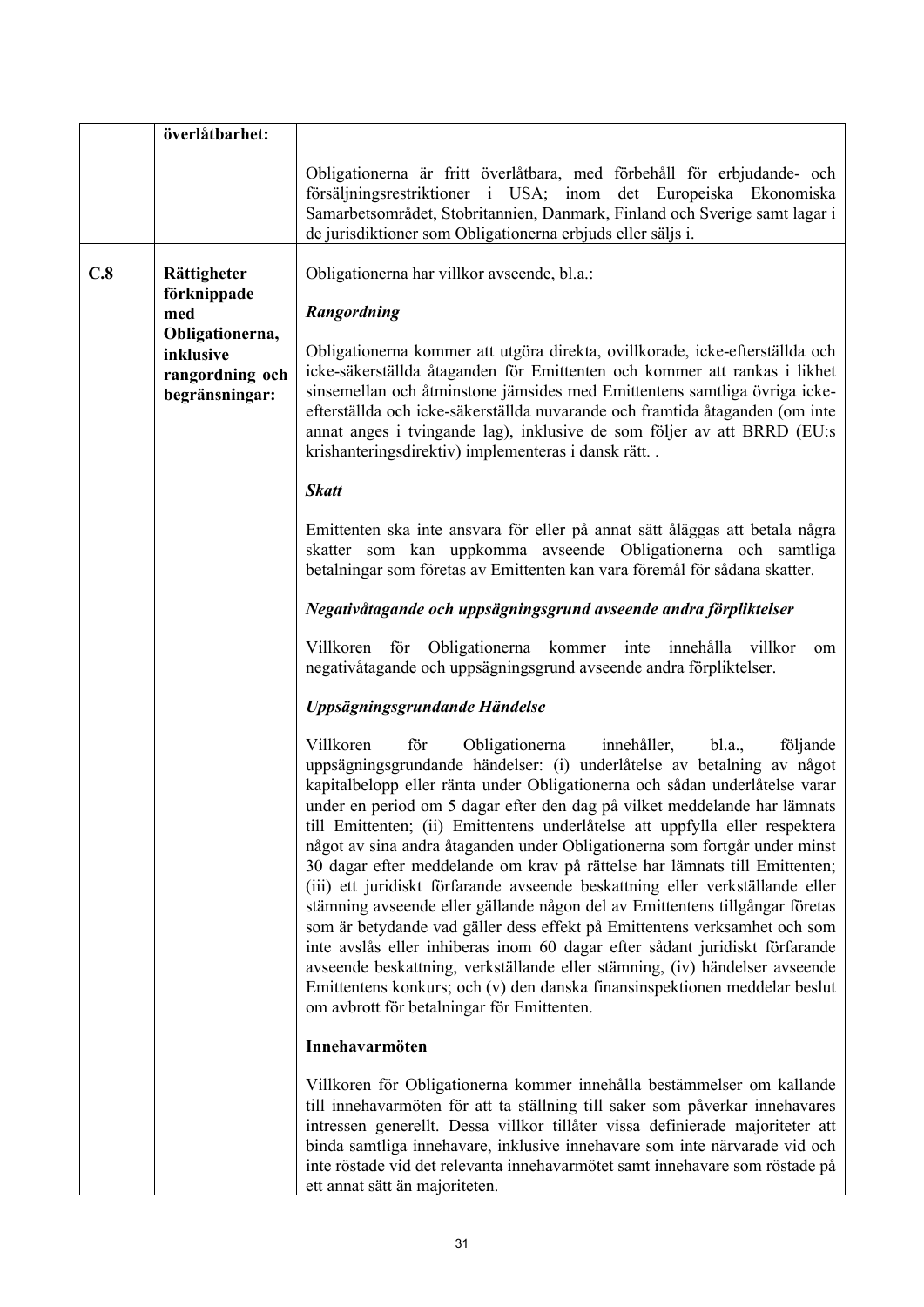|                |                                                                                              | Tillämplig rätt                                                                                                                                                                     |
|----------------|----------------------------------------------------------------------------------------------|-------------------------------------------------------------------------------------------------------------------------------------------------------------------------------------|
|                |                                                                                              | Engelsk rätt, med undantag för registrering av Obligationerna i Euroclear<br>Sweden AB som ska vara underkastat svensk rätt.                                                        |
| $\bullet$<br>9 | Ränta, inlösen<br>och företrädare:<br>Den nominella                                          | Obligationer med Fast Ränta: Obligationerna löper med ränta från dessas<br>emissionsdag till den slutliga värderingsdagen efter en fast räntesats om 0,50<br>procent per år.        |
|                | räntesatsen                                                                                  |                                                                                                                                                                                     |
|                | Dagen från<br>vilken ränta ska<br>erläggas och<br>förfallodagarna<br>för ränta               |                                                                                                                                                                                     |
|                | Där<br>räntesats<br>en inte<br>är fast,<br>beskrivni                                         |                                                                                                                                                                                     |
|                | ng av<br>den                                                                                 |                                                                                                                                                                                     |
|                | underlig<br>gande på<br>vilken                                                               |                                                                                                                                                                                     |
|                | den är<br>baserad                                                                            |                                                                                                                                                                                     |
| C.11           | Upptagande till<br>handel                                                                    | Ansökan har gjorts hos NASDAQ OMX Stockholm AB för Obligationerna<br>att upptas till handel på NASDAQ OMX Stockholm AB.                                                             |
| C.15           | <b>Beskrivning</b><br>av<br>hur värdet för                                                   | Obligationerna är Obligationer med fast ränta                                                                                                                                       |
|                | investeringen<br>påverkas<br>$a$ v<br>värdet för<br>det<br>underliggande<br>instrumentet(en) | Kapitalbeloppet som ska erläggas vid förfallodagen kommer att vara föremål<br>för ett minimiinlösenbelopp om 100 % av beräkningsbeloppet, med förbehåll<br>för vad som anges nedan. |
| C.16           | Förfallodag och<br>slutlig<br>referensdag                                                    | Förfallodagen är 6 september 2022. Den slutliga referensdagen är den<br>slutliga genomsnittsdagen angiven i Punkt C.18 nedan.                                                       |
| C.17           | <b>Avvecklings-</b><br>förfaranden för<br>derivat-<br>värdepapper                            | Obligationerna är Obligationer som avvecklas kontant.                                                                                                                               |
| C.18           | <b>Avkastning</b><br>рå<br>derivat-<br>värdepapper                                           | förfaller<br>Räntebeloppet (om något) och inlösenbeloppet<br>vid<br>som<br>förfallodagen, fastställs enligt det följande:                                                           |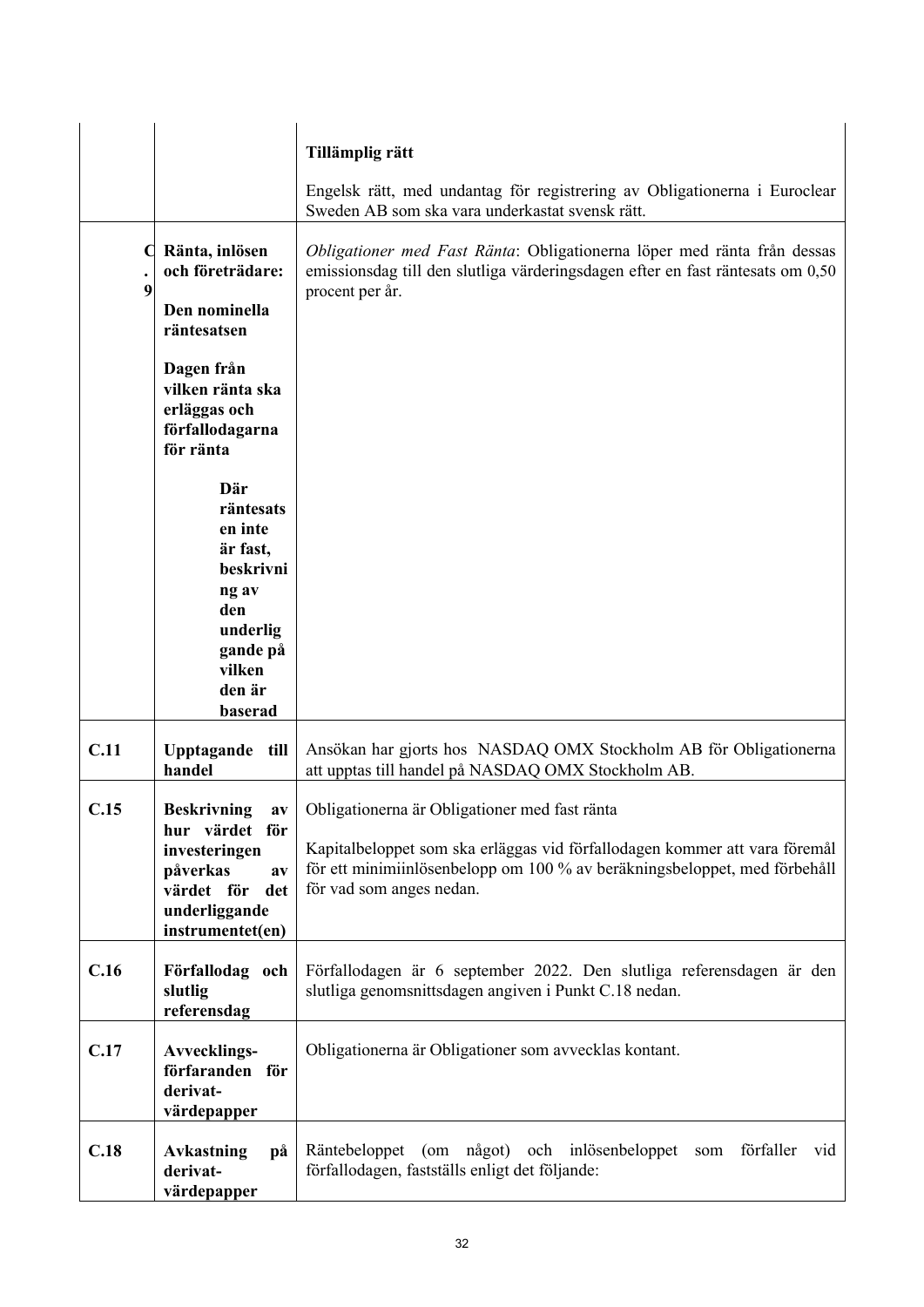|  | Ränta                                                                                                                                                                                                                                                                                                                                                                                                                                                                                                                                                                                                                                                                                                                                                                                                                                                                                                                                                                                                                                                                                                     |
|--|-----------------------------------------------------------------------------------------------------------------------------------------------------------------------------------------------------------------------------------------------------------------------------------------------------------------------------------------------------------------------------------------------------------------------------------------------------------------------------------------------------------------------------------------------------------------------------------------------------------------------------------------------------------------------------------------------------------------------------------------------------------------------------------------------------------------------------------------------------------------------------------------------------------------------------------------------------------------------------------------------------------------------------------------------------------------------------------------------------------|
|  | Obligationer med Fast Ränta: Med förbehåll för vad som anges i Punkt<br>C.15, Obligationerna löper med ränta från (men exkluderande) den 6<br>september 2016 till (och med) den 6 september 2022 efter en fast räntesats<br>om 0,50 procent per år.                                                                                                                                                                                                                                                                                                                                                                                                                                                                                                                                                                                                                                                                                                                                                                                                                                                       |
|  | Förtida inlösen                                                                                                                                                                                                                                                                                                                                                                                                                                                                                                                                                                                                                                                                                                                                                                                                                                                                                                                                                                                                                                                                                           |
|  | Se "Skatt" och "Uppsägningsgrundande Händelser" i Punkt C.8 ovan och<br>"Avbrottsdagar, Marknadsavbrottshändelser och Justeringar" nedan för<br>information om förtida inlösen av Obligationerna.                                                                                                                                                                                                                                                                                                                                                                                                                                                                                                                                                                                                                                                                                                                                                                                                                                                                                                         |
|  | Vidare, om Emittenten fastställer att utförandet av dess åtaganden under<br>Obligationerna eller om några arrangemang som företas för att hedga dess<br>åtaganden under Obligationerna, har blivit eller kommer bli olagligt, helt<br>eller delvis, som en följd av efterlevande av tillämpliga lagar eller framtida<br>lagar (en "olaglighet"), så kan Emittenten lösa in Obligationerna i förtid och,<br>om och till den omfattning som tillåts enligt tillämplig lag, betala ett belopp<br>som är lika med det förtida inlösenbeloppet avseende varje beräkningsbelopp.                                                                                                                                                                                                                                                                                                                                                                                                                                                                                                                                |
|  | I de situationer som anges ovan, kommer det "förtida inlösenbeloppet" som<br>förfaller till betalning vid sådan förtida inlösen av Obligationerna vara ett<br>belopp som fastställs av Beräkningsagenten så som representerande det<br>rimliga marknadsvärdet för varje beräkningsbelopp av Obligationerna på en<br>dag som väljs av Emittenten (i en situation med förtida inlösen pga. en<br>olaglighet, med bortseende från den relevanta olagligheten), men justerat<br>(med undantag för vid en förtida inlösen pga. en uppsägningsgrundande<br>händelse) för att beakta förluster, utgifter och kostnader som Emittenten<br>och/eller dess närstående ådrar sig vid upplösande av hedningsarrangemang<br>och finansieringsarrangemang avseende Obligationerna, med förbehåll för att<br>när det rimliga marknadsvärdet för varje beräkningsbelopp av Obligationerna<br>ska fastställas efter en uppsägningsgrundande händelse, så ska inte de<br>finansiella förhållandena för Emittenten beaktas och Emittenten ska<br>förutsättas kunna utföra sina åtaganden till fullo avseende Obligationerna. |
|  | Inlösen vid förfall                                                                                                                                                                                                                                                                                                                                                                                                                                                                                                                                                                                                                                                                                                                                                                                                                                                                                                                                                                                                                                                                                       |
|  | Såvida inte dessförinnan inlösta eller köpta och annullerade, kommer<br>Obligationerna att lösas in till dessas Slutliga Inlösenbelopp på<br>Förfallodagen.                                                                                                                                                                                                                                                                                                                                                                                                                                                                                                                                                                                                                                                                                                                                                                                                                                                                                                                                               |
|  | Förfallodagen är 6 september 2022.                                                                                                                                                                                                                                                                                                                                                                                                                                                                                                                                                                                                                                                                                                                                                                                                                                                                                                                                                                                                                                                                        |
|  | Inlösenbeloppet relaterat till Referensfaktor ska vara "Inlösenbeloppet<br>(Köpoption)" fastställt utifrån följande formel:                                                                                                                                                                                                                                                                                                                                                                                                                                                                                                                                                                                                                                                                                                                                                                                                                                                                                                                                                                               |
|  | $RKB + Referencesfaktorbeloppet$                                                                                                                                                                                                                                                                                                                                                                                                                                                                                                                                                                                                                                                                                                                                                                                                                                                                                                                                                                                                                                                                          |
|  | Beträffande det ovanstående:                                                                                                                                                                                                                                                                                                                                                                                                                                                                                                                                                                                                                                                                                                                                                                                                                                                                                                                                                                                                                                                                              |
|  | "Referensfaktorbeloppet" betyder ett belopp fastställt utifrån följande<br>formel:                                                                                                                                                                                                                                                                                                                                                                                                                                                                                                                                                                                                                                                                                                                                                                                                                                                                                                                                                                                                                        |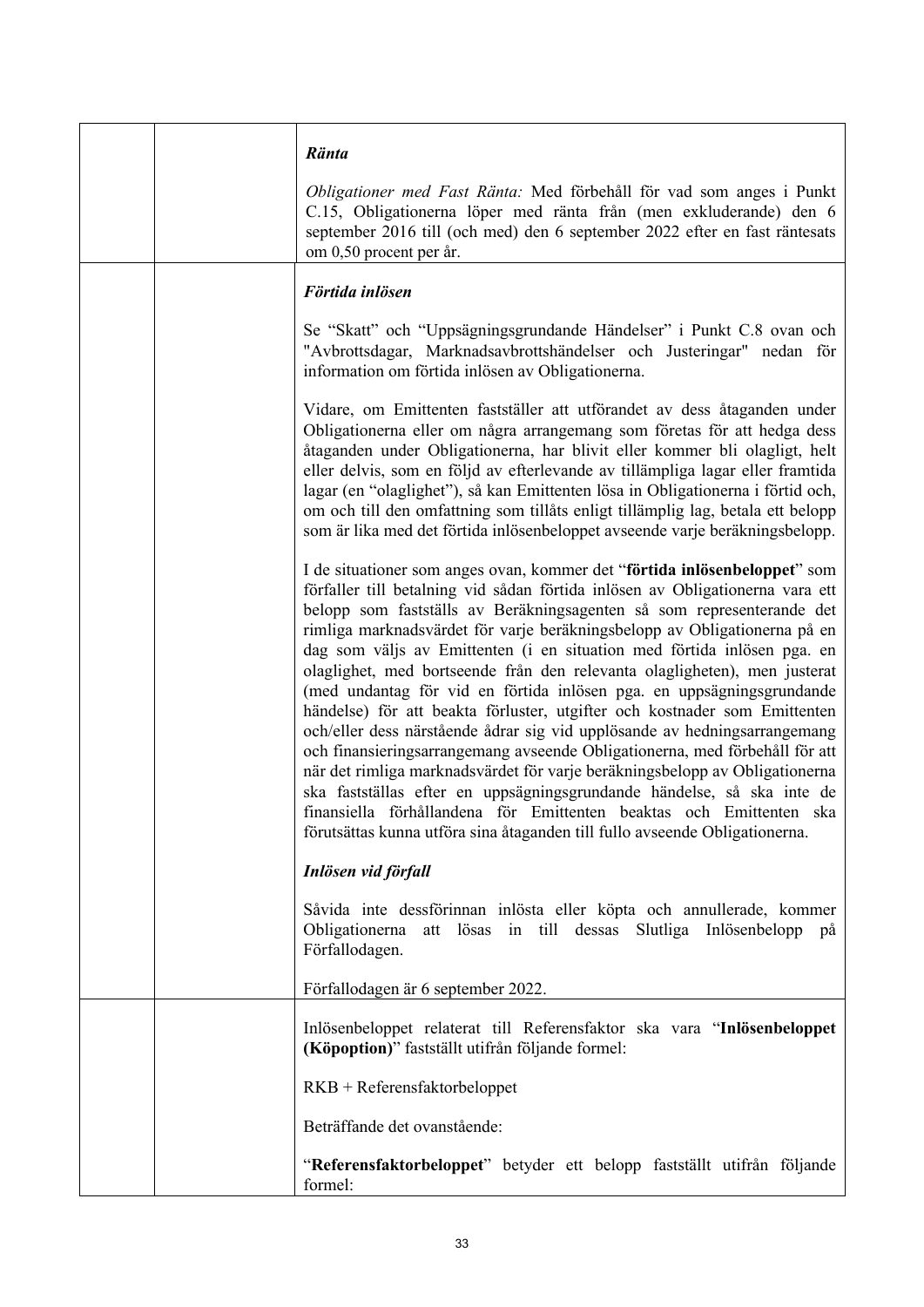|      |                          | (Köpoption))] x VKO<br>Där:                                                                                                                                                                                                                                                                                                                                                                                                                                                                                                                                                                                                                                                                                                                                                                                                                                                                             | BB.<br>$\mathbf X$ |  |     | Max [Utvecklingsgolv, (DG x Utveckling |  |  |  |  |  |  |
|------|--------------------------|---------------------------------------------------------------------------------------------------------------------------------------------------------------------------------------------------------------------------------------------------------------------------------------------------------------------------------------------------------------------------------------------------------------------------------------------------------------------------------------------------------------------------------------------------------------------------------------------------------------------------------------------------------------------------------------------------------------------------------------------------------------------------------------------------------------------------------------------------------------------------------------------------------|--------------------|--|-----|----------------------------------------|--|--|--|--|--|--|
|      |                          | "Utveckling (Köpoption)" betyder summan av de viktade Utvecklingarna för<br>var och en av Referensfaktorerna MINUS 100%                                                                                                                                                                                                                                                                                                                                                                                                                                                                                                                                                                                                                                                                                                                                                                                 |                    |  |     |                                        |  |  |  |  |  |  |
|      |                          | "Valutakurskonvertering avseende Option": Inte tillämpligt, $VKO = 1$                                                                                                                                                                                                                                                                                                                                                                                                                                                                                                                                                                                                                                                                                                                                                                                                                                   |                    |  |     |                                        |  |  |  |  |  |  |
|      |                          | "Valutakurskonvertering avseende Kapitalbelopp": Inte tillämpligt, VKK<br>$=1$                                                                                                                                                                                                                                                                                                                                                                                                                                                                                                                                                                                                                                                                                                                                                                                                                          |                    |  |     |                                        |  |  |  |  |  |  |
|      |                          | "Utveckling" betyder, avseende en Referensfaktor och den angivna slutliga<br>genomsnittsdagarna, genomsnittlig nivå för sådan Referensfaktor på sådana<br>angivna slutliga genomsnittsdagar DIVIDERAT MED startvnivån för sådan<br>Referensfaktor på den initiala värderingsdagen, uttryckt som ett procenttal                                                                                                                                                                                                                                                                                                                                                                                                                                                                                                                                                                                          |                    |  |     |                                        |  |  |  |  |  |  |
|      |                          | "Relevant Kapitalbelopp" ("RKB") betyder BB.                                                                                                                                                                                                                                                                                                                                                                                                                                                                                                                                                                                                                                                                                                                                                                                                                                                            |                    |  |     |                                        |  |  |  |  |  |  |
|      |                          | "Utvecklingsgolv"                                                                                                                                                                                                                                                                                                                                                                                                                                                                                                                                                                                                                                                                                                                                                                                                                                                                                       |                    |  | $=$ | Noll                                   |  |  |  |  |  |  |
|      |                          | "DG"                                                                                                                                                                                                                                                                                                                                                                                                                                                                                                                                                                                                                                                                                                                                                                                                                                                                                                    |                    |  | $=$ | Indikativt 30 % (som lägst<br>25 %     |  |  |  |  |  |  |
|      |                          | "Startkurs"                                                                                                                                                                                                                                                                                                                                                                                                                                                                                                                                                                                                                                                                                                                                                                                                                                                                                             |                    |  | $=$ | 100%                                   |  |  |  |  |  |  |
|      |                          | Värdering                                                                                                                                                                                                                                                                                                                                                                                                                                                                                                                                                                                                                                                                                                                                                                                                                                                                                               |                    |  |     |                                        |  |  |  |  |  |  |
|      |                          | "initial värderingsdag"<br>senareläggning)                                                                                                                                                                                                                                                                                                                                                                                                                                                                                                                                                                                                                                                                                                                                                                                                                                                              |                    |  |     | = 23 augusti 2016 (med förbehåll för   |  |  |  |  |  |  |
|      |                          | "slutliga genomsnittsdagar" = 23 augusti 2021, 23 september 2021, 23<br>oktober 2021, 23 november 2021, 23 december 2021, 23 januari 2022, 23<br>februari 2022, 23 mars 2022, 23 april 2022, 23 maj 2022, 23 juni 2022, 23<br>juli 2022 och 23 augusti 2022 (med förbehåll för senareläggning)                                                                                                                                                                                                                                                                                                                                                                                                                                                                                                                                                                                                          |                    |  |     |                                        |  |  |  |  |  |  |
|      |                          | Avbrottsdagar, Marknadsavbrottshändelser och Justeringar                                                                                                                                                                                                                                                                                                                                                                                                                                                                                                                                                                                                                                                                                                                                                                                                                                                |                    |  |     |                                        |  |  |  |  |  |  |
|      |                          | Villkoren för Obligationerna innehåller bestämmelser, beroende på vad som<br>är tillämpligt, som rör händelser som påverkar Referensfaktorn(erna),<br>modifiering<br>eller<br>avslutande<br>Referensfaktorn(erna)<br>$\rm av$<br>och<br>marknadsstörningsbestämmelser och bestämmelser<br>avseende<br>senare<br>korrigeringar av nivån för Referensfaktorn(erna) och närmare uppgifter om<br>konsekvenserna av sådana händelser. Sådana bestämmelser kan ge<br>Emittenten rätt eller föreskriva att beräkningsagenten ska fastställa vilka<br>justeringar som ska göras efter inträffandet av den relevanta händelsen (vilket<br>kan inkludera senareläggning av varje värdering eller betalning som ska<br>göras eller utbyte till en ersättande referensfaktor) eller att annullera<br>Obligationerna och betala ett belopp lika med det förtida inlösenbeloppet<br>enligt vad som anges i C.16 ovan. |                    |  |     |                                        |  |  |  |  |  |  |
| C.19 | Utövandekurs/<br>slutlig | Se Punkt C.18 ovan.                                                                                                                                                                                                                                                                                                                                                                                                                                                                                                                                                                                                                                                                                                                                                                                                                                                                                     |                    |  |     |                                        |  |  |  |  |  |  |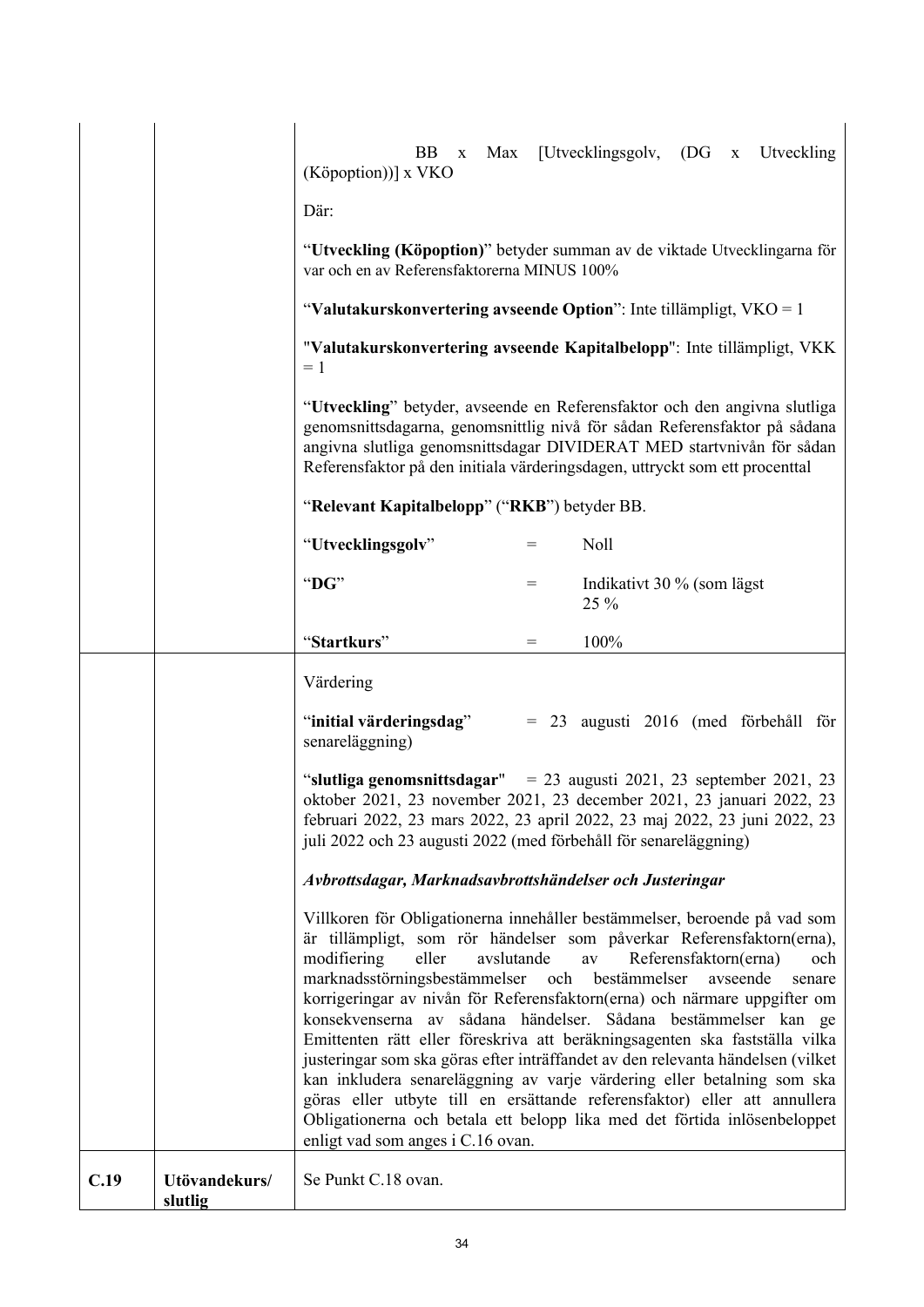|      | referenskurs                                                                                                                                                                                                                                                                                                                                                                                                                   |                                                                                                                                                                                                                 |                                  |                                     |             |  |  |  |  |  |  |  |  |
|------|--------------------------------------------------------------------------------------------------------------------------------------------------------------------------------------------------------------------------------------------------------------------------------------------------------------------------------------------------------------------------------------------------------------------------------|-----------------------------------------------------------------------------------------------------------------------------------------------------------------------------------------------------------------|----------------------------------|-------------------------------------|-------------|--|--|--|--|--|--|--|--|
| C.20 | Underliggande                                                                                                                                                                                                                                                                                                                                                                                                                  | under<br>Referensfaktorerna<br>angivna<br>rubriken<br>"Beskrivning<br>är<br>Referensfaktorerna" i Tabellen nedan, som är den typ av Referensfaktor<br>angiven under rubriken "Klassificering" i Tabellen nedan. |                                  |                                     |             |  |  |  |  |  |  |  |  |
|      |                                                                                                                                                                                                                                                                                                                                                                                                                                | <b>Beskrivning</b><br>av<br>Referensfaktorerna                                                                                                                                                                  | Klassificering                   | Webbplats                           | <b>Vikt</b> |  |  |  |  |  |  |  |  |
|      |                                                                                                                                                                                                                                                                                                                                                                                                                                | PFE UN Equity                                                                                                                                                                                                   | Aktierelaterat<br>värdepapper    | <b>PFE</b><br><b>UN</b><br>Equity   | 10%         |  |  |  |  |  |  |  |  |
|      |                                                                                                                                                                                                                                                                                                                                                                                                                                | <b>TEF SM Equity</b>                                                                                                                                                                                            | Aktierelaterat<br>värdepapper    | <b>TEF</b><br><b>SM</b><br>Equity   | 10%         |  |  |  |  |  |  |  |  |
|      |                                                                                                                                                                                                                                                                                                                                                                                                                                | <b>EDF FP Equity</b>                                                                                                                                                                                            | Aktierelaterat<br>värdepapper    | <b>EDF</b><br><b>FP</b><br>Equity   | 10%         |  |  |  |  |  |  |  |  |
|      |                                                                                                                                                                                                                                                                                                                                                                                                                                | <b>TELIA SS Equity</b>                                                                                                                                                                                          | Aktierelaterat<br>värdepapper    | <b>SS</b><br><b>TELIA</b><br>Equity | 10%         |  |  |  |  |  |  |  |  |
|      |                                                                                                                                                                                                                                                                                                                                                                                                                                | T UN Equity                                                                                                                                                                                                     | T UN Equity                      | 10%                                 |             |  |  |  |  |  |  |  |  |
|      |                                                                                                                                                                                                                                                                                                                                                                                                                                | PPL UN Equity                                                                                                                                                                                                   | Aktierelaterat<br>värdepapper    | <b>PPL</b><br><b>UN</b><br>Equity   | 10%         |  |  |  |  |  |  |  |  |
|      |                                                                                                                                                                                                                                                                                                                                                                                                                                | VZ UN Equity                                                                                                                                                                                                    | <b>VZ</b><br><b>UN</b><br>Equity | 10%                                 |             |  |  |  |  |  |  |  |  |
|      |                                                                                                                                                                                                                                                                                                                                                                                                                                | <b>AEP UN Equity</b>                                                                                                                                                                                            | Aktierelaterat<br>värdepapper    | <b>AEP</b><br><b>UN</b><br>Equity   | 10%         |  |  |  |  |  |  |  |  |
|      |                                                                                                                                                                                                                                                                                                                                                                                                                                | <b>DUK UN Equity</b>                                                                                                                                                                                            | Aktierelaterat<br>värdepapper    | <b>DUK</b><br><b>UN</b><br>Equity   | 10%         |  |  |  |  |  |  |  |  |
|      |                                                                                                                                                                                                                                                                                                                                                                                                                                | <b>GSK LN Equity</b>                                                                                                                                                                                            | Aktierelaterat<br>värdepapper    | <b>GSK</b><br>LN<br>Equity          | 10%         |  |  |  |  |  |  |  |  |
|      | Information avseende Referensfaktorerna finns tillgänglig från internationellt<br>erkända offentliggjorda eller elektroniskt visade källor såsom Bloomberg och<br>varje webbplats för Referensfaktorerna kan erhållas från den webbplats som<br>anges under rubriken "Webbplats" för sådana Referensfaktorer i Tabellen<br>ovan och från annan internationellt erkänd källa för offentliggörande eller<br>elektronisk visning. |                                                                                                                                                                                                                 |                                  |                                     |             |  |  |  |  |  |  |  |  |

### **Avsnitt D – Risker**

|       |                                                         | 1.3.7.3111.0.12<br><b>INDINA</b>                                                                                                                                                                                                                                                                                                |
|-------|---------------------------------------------------------|---------------------------------------------------------------------------------------------------------------------------------------------------------------------------------------------------------------------------------------------------------------------------------------------------------------------------------|
| Punkt | <b>Rubrik</b>                                           |                                                                                                                                                                                                                                                                                                                                 |
| D.2   | Huvudsakliga<br>risker<br>förknippade<br>med Emittenten | Vid köp av Obligationer ikläder sig investerare risken förknippad med att<br>Emittenten kan bli insolvent eller av annan anledning oförmögen att göra alla<br>betalning som förfaller under Obligationerna. Det finns ett brett spektrum av<br>faktorer som, var för sig eller tillsammans, kan resultera i att Emittenten inte |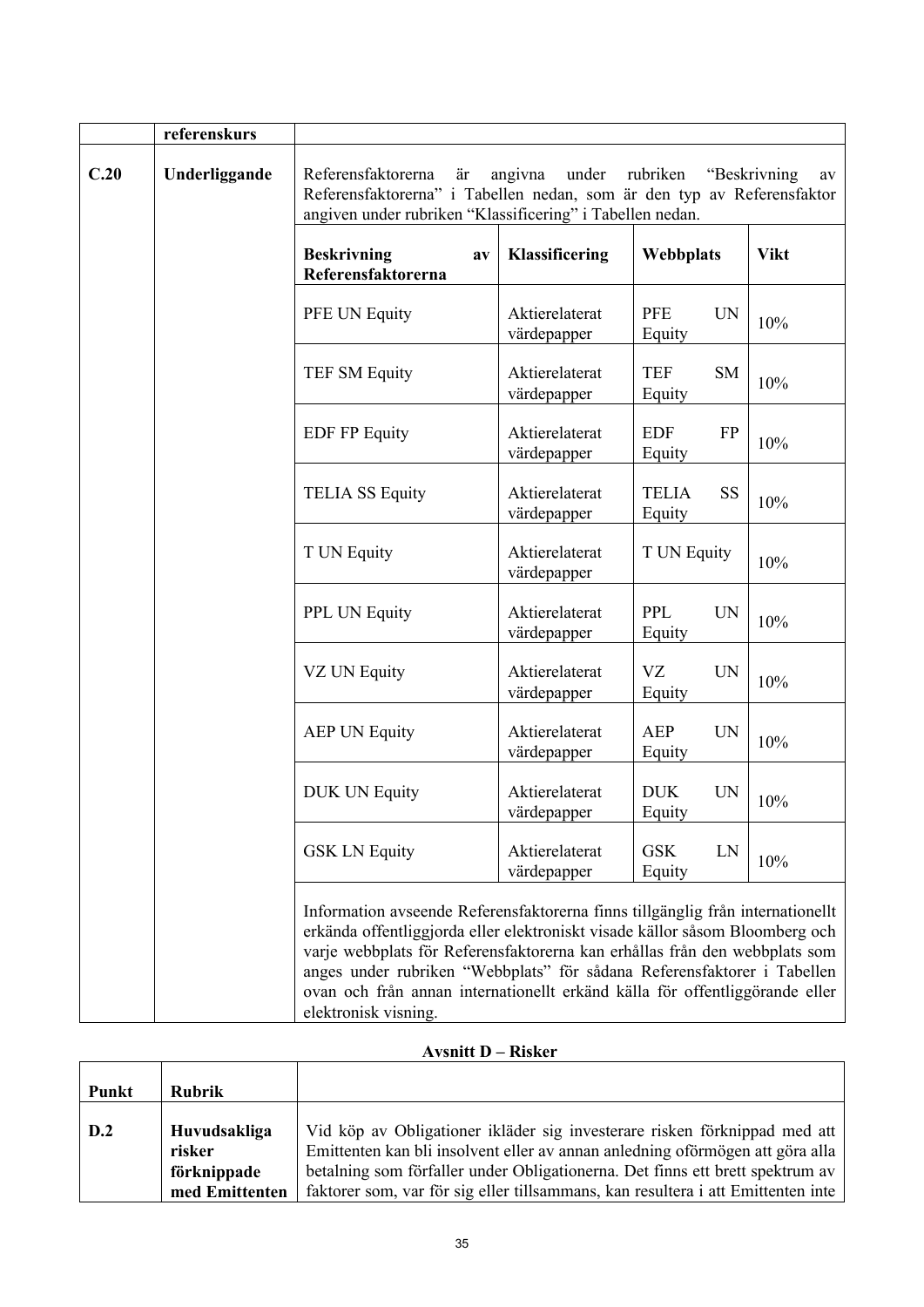|     |                                                                                               | kan fullgöra sina betalningsförpliktelser under Obligationerna. Det är inte<br>möjligt att identifiera all sådana faktorer eller att fastställa vilka faktorer som<br>är mest troliga att inträffa, eftersom Emittenten kan vara omedveten om alla<br>relevanta faktorer och vissa faktorer som Emittenten för närvarande bedömer<br>som inte väsentliga, kan bli väsentliga på grund av inträffandet av händelser<br>som ligger utom Emittentens kontroll. Emittenten har i detta Grundprospekt<br>identifierat ett antal faktorer som kan väsentligt negativt påverka dess<br>verksamhet och förmåga att erlägga betalning avseende Obligationerna.<br>Dessa faktorer inkluderar:                                                                                                                                                                                                                                                                                                                                                                                                          |
|-----|-----------------------------------------------------------------------------------------------|----------------------------------------------------------------------------------------------------------------------------------------------------------------------------------------------------------------------------------------------------------------------------------------------------------------------------------------------------------------------------------------------------------------------------------------------------------------------------------------------------------------------------------------------------------------------------------------------------------------------------------------------------------------------------------------------------------------------------------------------------------------------------------------------------------------------------------------------------------------------------------------------------------------------------------------------------------------------------------------------------------------------------------------------------------------------------------------------|
|     |                                                                                               | Koncernen är exponerad mot ett antal risker, vilka kan kategoriseras<br>kreditrisken<br>för<br>kreditrisk,<br>motparter,<br>marknadsrisk,<br>som<br>likviditetsrisk, operationell risk, försäkringsrisk och pensionsrisk;                                                                                                                                                                                                                                                                                                                                                                                                                                                                                                                                                                                                                                                                                                                                                                                                                                                                    |
|     |                                                                                               | Näringsrättsliga förändringar kan väsentligt påverka Emittentens<br>verksamhet;                                                                                                                                                                                                                                                                                                                                                                                                                                                                                                                                                                                                                                                                                                                                                                                                                                                                                                                                                                                                              |
|     |                                                                                               | Emittenten kommer att möta ökade kapital- och likviditetskrav som<br>följd av regelverket som implementerar, bland<br>annat,<br>en<br>Baselkommitten för Banktillsyns förslag som inför hårdare kapital-<br>och likviditetskrav för banker i EU;                                                                                                                                                                                                                                                                                                                                                                                                                                                                                                                                                                                                                                                                                                                                                                                                                                             |
|     |                                                                                               | Implementeringen av direktiv om inrättande av en ram för<br>återhämtning<br>och<br>resolution<br>kreditinstitut<br>och<br>av<br>värdepappersföretag eller åtgärder vidtagna enligt detta direktiv kan<br>betydande påverka värdet på Obligationerna;                                                                                                                                                                                                                                                                                                                                                                                                                                                                                                                                                                                                                                                                                                                                                                                                                                         |
|     |                                                                                               | Koncernen kan bli tvungen att betala ytterligare<br>belopp<br>٠<br>insättningsgarantiplaner och liknande fonder; och                                                                                                                                                                                                                                                                                                                                                                                                                                                                                                                                                                                                                                                                                                                                                                                                                                                                                                                                                                         |
|     |                                                                                               | Koncernen kan påverkas av allmänna ekonomiska och geopolitiska<br>förhållanden, vilket kan resultera i uteblivna vinster eller ökade<br>förluster inom Koncernens verksamhet.                                                                                                                                                                                                                                                                                                                                                                                                                                                                                                                                                                                                                                                                                                                                                                                                                                                                                                                |
| D.6 | Nyckelinformat<br>ion<br>om<br>huvudsakliga<br>risker<br>förknippade<br>med<br>Obligationerna | Emittenten anser att faktorerna sammanfattade nedan representerar de<br>huvudsakliga riskerna förknippade med att investera i Obligationerna, men<br>Emittenten kan vara oförmögen att erlägga belopp avseende Obligationerna<br>av andra skäl som inte behöver anses vara väsentliga av Emittenten på basis<br>an den information som Emittenten för närvarande har tillgänglig eller som<br>den för närvarande inte kan förutse.                                                                                                                                                                                                                                                                                                                                                                                                                                                                                                                                                                                                                                                           |
|     |                                                                                               | Obligationerna kan vara förknippade med en hög grad av risk. Det finns<br>vissa faktorer som är väsentliga för att kunna bedöma marknadsriskerna<br>förknippade med att investera i Obligationerna, vilka inkluderar, utan<br>begränsning, det följande: en aktiv andrahandsmarknad<br>avseende<br>Obligationerna kan komma att inte uppstå eller så kan den vara illikvid och<br>detta kan ha en negativ påverkan värdet för vilket en investerare kan sälja<br>sina Obligationer, om en investerare innehar Obligationer som inte är<br>denominerade i valutan för investerarens hemland så kommer exponering<br>ske mot förändringar i valutakurserna som negativt kan påverka värdet av<br>innehavet och införandet av valutakontroller kan resultera i att en investerare<br>inte får betalt för sina Obligationer, att marknadsvärdet för Obligationerna<br>kommer att påverkas av ett antal faktorer oberoende av Emittentens<br>kreditvärdighet, kreditvärdighetsbetyg tilldelade Emittenten kanske inte<br>återspeglar alla risker förknippade med en investering i Obligationerna, |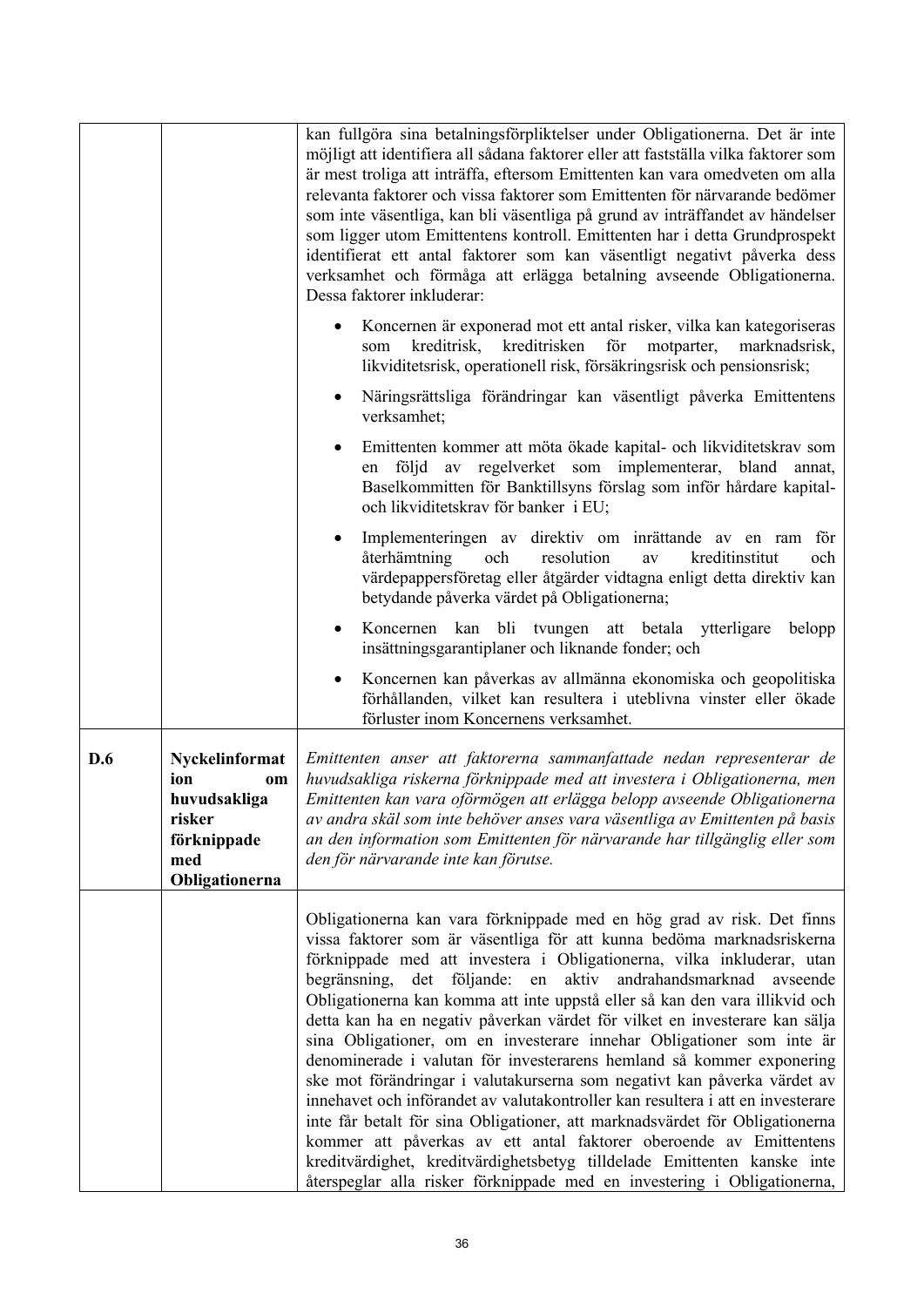|     |                    | Obligationerna kanske inte är en lämplig investering för alla investerare,<br>eftersom Obligationer i VP System är dematerialiserade värdepapper måste<br>investerare förlita sig på clearingsystemets procedurer för överlåtelse,<br>betalning och kommunikation med Emittenten, att skatter och avgifter kan<br>komma att behöva betalas av investerare avseende Obligationerna, att det<br>kan förekomma innehållande av källskatt enligt EU:s Sparandedirektiv,<br>innehållande av källskatt enligt amerikansk lagstiftning (U.S. Foreign<br>Account Tax Compliance Act) kan påverka betalningar avseende<br>Obligationerna, innehållande under lagstiftningen om incitament för<br>anställning (Hiring Incentives to Restore Employment Act) kan påverka<br>betalningar för Obligationerna, de föreslagna finansiella transaktionerna kan<br>tillämpas avseende viss handel med Obligatioenrna, att Villkoren för<br>Obligationerna innehåller bestämmelser som tillåter att detta modifieras utan<br>samtycke av samtliga investerare, att värdet av Obligationer kan påverkas<br>negativt av en förändring i tillämplig rätt eller administrativ praxis, att<br>Emittenten har emitterat säkerställda obligationer och om några relevanta<br>anspråk avseende dessa säkerställda obligationer inte kan mötas ur<br>tillgångsmassan eller likvider resulterande från denna, kommer varje<br>återstående krav att därefter rangordnas lika med Emittentens förpliktelser<br>under Obligationerna.<br>Dessutom, det finns vissa faktorer som är väsentliga när det gäller<br>bedömningen av riskerna avseende strukturen för Obligationerna, vilka<br>inkluderar, bland annat, det följande: om fullgörandet av Emittentens<br>förpliktelser under Obligationerna, blir olagligt, kan Emittenten lösa in<br>Obligationerna<br>Det finns vissa ytterligare risker förknippade med Obligationer relaterade till<br>Referensfaktorerna: Potentiella investerare i Obligationerna ska vidare vara<br>införstådda med att riskerna med transaktioner<br>involverar<br>som |
|-----|--------------------|--------------------------------------------------------------------------------------------------------------------------------------------------------------------------------------------------------------------------------------------------------------------------------------------------------------------------------------------------------------------------------------------------------------------------------------------------------------------------------------------------------------------------------------------------------------------------------------------------------------------------------------------------------------------------------------------------------------------------------------------------------------------------------------------------------------------------------------------------------------------------------------------------------------------------------------------------------------------------------------------------------------------------------------------------------------------------------------------------------------------------------------------------------------------------------------------------------------------------------------------------------------------------------------------------------------------------------------------------------------------------------------------------------------------------------------------------------------------------------------------------------------------------------------------------------------------------------------------------------------------------------------------------------------------------------------------------------------------------------------------------------------------------------------------------------------------------------------------------------------------------------------------------------------------------------------------------------------------------------------------------------------------------------------------------------------------------|
|     |                    | Obligationerna och bör endast fatta ett investeringsbeslut efter noggrant<br>övervägande, tillsammans med sina rådgivare, av lämpligheten av<br>Obligationerna i ljuset av investerarens egna omständigheter, informationen i<br>Grundprospektet och informationen om Referensfaktorerna till vilka värdet<br>för, eller betalningarna avseende Obligationerna är relaterade. Förändringar i<br>värdet och/eller volatiliten för Referensfaktorerna/förpliktelserna emitterade<br>eller garanterade av en Referensfaktor kan påverka Obligationernas värde.<br>Investerare riskerar att förlora hela sin investering. Investerare kommer inte<br>att ha några anspråk gentemot någon Referensfaktor. Emittentens<br>hedgningsarrangemang kan påverka Obligationernas värde och det kan<br>förekomma intressekonflikter avseende Obligationerna. Marknadsavbrott<br>eller andra justeringshändelser kan inträffa avseende Referensfaktorerna<br>vilket kan resultera i att värderingar och/eller betalningar senareläggs,<br>Obligationerna akan bli föremål för justering (inklusive, utan begränsning<br>till, att den relevanta Referensfaktorn kan bytas ut) eller att Obligationerna<br>löses in i förtid.<br>Obligationerna representerar en investering relaterad till utvecklingen för<br>Referensfaktorerna och potentiella investerare bör notera att avkastningen                                                                                                                                                                                                                                                                                                                                                                                                                                                                                                                                                                                                                                                                                              |
|     |                    | (om någon) på deras investering i Obligationerna kommer att bero på<br>utvecklingen för Referensfaktorerna.                                                                                                                                                                                                                                                                                                                                                                                                                                                                                                                                                                                                                                                                                                                                                                                                                                                                                                                                                                                                                                                                                                                                                                                                                                                                                                                                                                                                                                                                                                                                                                                                                                                                                                                                                                                                                                                                                                                                                              |
| D.6 | <b>Riskvarning</b> | <b>INLÖSEN</b><br><b>ERLÄGGS</b><br><b>SOM</b><br><b>VID</b><br><b>BELOPPET</b><br>AV<br>OBLIGATIONERNA KAN VARA LÄGRE ÄN KAPITALBELOPPET                                                                                                                                                                                                                                                                                                                                                                                                                                                                                                                                                                                                                                                                                                                                                                                                                                                                                                                                                                                                                                                                                                                                                                                                                                                                                                                                                                                                                                                                                                                                                                                                                                                                                                                                                                                                                                                                                                                                |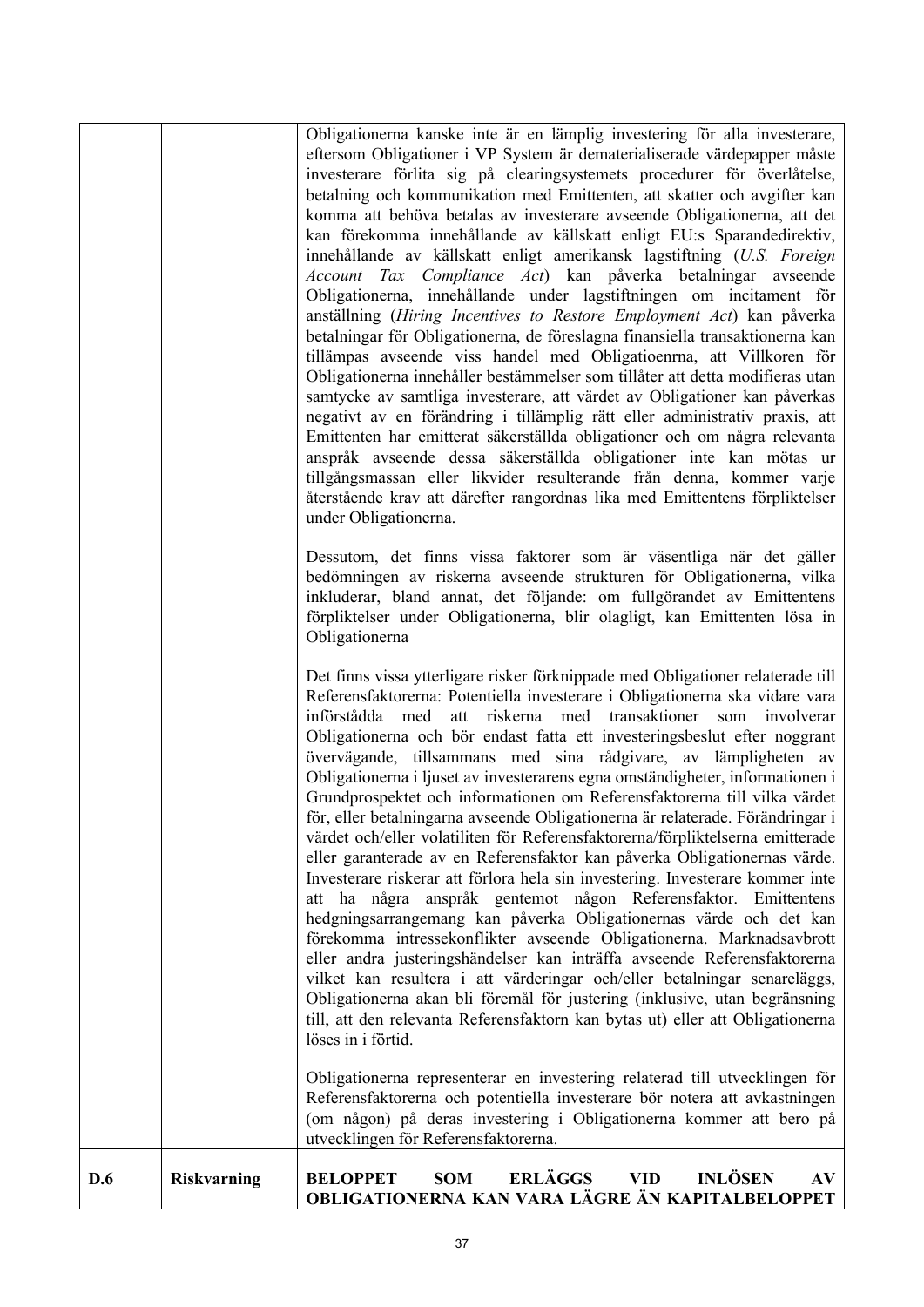|  |  |  |  |  | FÖR OBLIGATIONERNA, TILLSAMMANS MED UPPLUPEN   |  |
|--|--|--|--|--|------------------------------------------------|--|
|  |  |  |  |  | RÄNTA (OM NÅGON), OCH KAN UNDER VISSA          |  |
|  |  |  |  |  | OMSTÄNDIGHETER VARA NOLL. INVESTERARE KAN      |  |
|  |  |  |  |  | FÖRLORA VÄRDET AV DERAS HELA INVESTERING ELLER |  |
|  |  |  |  |  | DEL DÄRAV, BEROENDE PÅ VAD SOM BLIR FALLET.    |  |
|  |  |  |  |  |                                                |  |
|  |  |  |  |  |                                                |  |

| Punkt | <b>Rubrik</b>                                                                                                                                                         |                                                                                                                                                                                                                                                                                                                                                                                                                                                                                                                                                                                                                                                                                                                                                                                                                                                                                                                                                                                                                                                                                                                              |
|-------|-----------------------------------------------------------------------------------------------------------------------------------------------------------------------|------------------------------------------------------------------------------------------------------------------------------------------------------------------------------------------------------------------------------------------------------------------------------------------------------------------------------------------------------------------------------------------------------------------------------------------------------------------------------------------------------------------------------------------------------------------------------------------------------------------------------------------------------------------------------------------------------------------------------------------------------------------------------------------------------------------------------------------------------------------------------------------------------------------------------------------------------------------------------------------------------------------------------------------------------------------------------------------------------------------------------|
| E.2b  | <b>Motiv</b><br>till<br>erbjudandet och<br>användning<br>$a\mathbf{v}$<br>likviderna<br>när<br>annat<br>än<br>att<br>vinst<br>göra<br>och/eller hedga<br>vissa risker | Nettolikviderna från varje emission av Obligationer kommer att användas av<br>Emittenten för att möta delar av dess allmänna finansieringsbehov.                                                                                                                                                                                                                                                                                                                                                                                                                                                                                                                                                                                                                                                                                                                                                                                                                                                                                                                                                                             |
| E.3   | <b>Villkor</b><br>för<br>erbjudandet                                                                                                                                  | Denna emission av Obligationer erbjuds i ett Icke-Undantaget Erbjudandet i<br>Sverige.<br>Emissionskursen för Obligationerna är 100 procent av dessas kapitalbelopp.<br>Emittenten förbehåller sig rätten att enligt sin egna och absoluta<br>bestämmanderätt ställa in Emissionen av Obligationerna om (i) Emittenten<br>erhåller teckning av Obligationer om ett Sammanlagt Nominellt Belopp<br>under SEK 10 000 000, eller (ii) Emittenten inte kan<br>fastställa<br>Deltagandegraden till som lägst 25 %.<br>Vidare så har Emittenten rätt att ställa in erbjudandet och följaktligen<br>efterföljande emission av Obligationer enligt Emittentens egna och absoluta<br>bestämmanderätt under Erbjudandeperioden om det föreligger eller<br>uppkommer någon lokal eller internationell betydande förändring av<br>räntenivåer och/eller volatilitet på de underliggande aktiemarknaderna, på de<br>ekonomiska marknaderna, på de finansiella marknaderna, de politiska<br>områdena eller marknadsrelaterade betydande förändringar, som enligt<br>Emittentens egna och absoluta bestämmanderätt gör erbjudandet avseende |
| E.4   | <b>Intressen</b><br>väsentliga<br>för<br>emissionen/<br>erbjudandet,<br>inklusive<br>intressekon-<br>flikter                                                          | Obligationerna inte praktiskt genomförbart.<br>Inte tillämpligt – Såvitt Emittenten känner till, har inte någon person som är<br>involverad i emissionen av Obligationerna något intresse som är väsentligt<br>för erbjudandet.                                                                                                                                                                                                                                                                                                                                                                                                                                                                                                                                                                                                                                                                                                                                                                                                                                                                                              |
| E.7   | Kostnader som<br>debiteras<br>investeraren                                                                                                                            | Emittenten kan ta ut courtage om upp till 0,25 procent av Obligationernas<br>nominella belopp som ska köpas av relevant investerare.<br>I Emissionskursen ingår ett arrangörsarvode om upp till 0,7 procent per                                                                                                                                                                                                                                                                                                                                                                                                                                                                                                                                                                                                                                                                                                                                                                                                                                                                                                              |

## **Avsnitt E – Erbjudande**